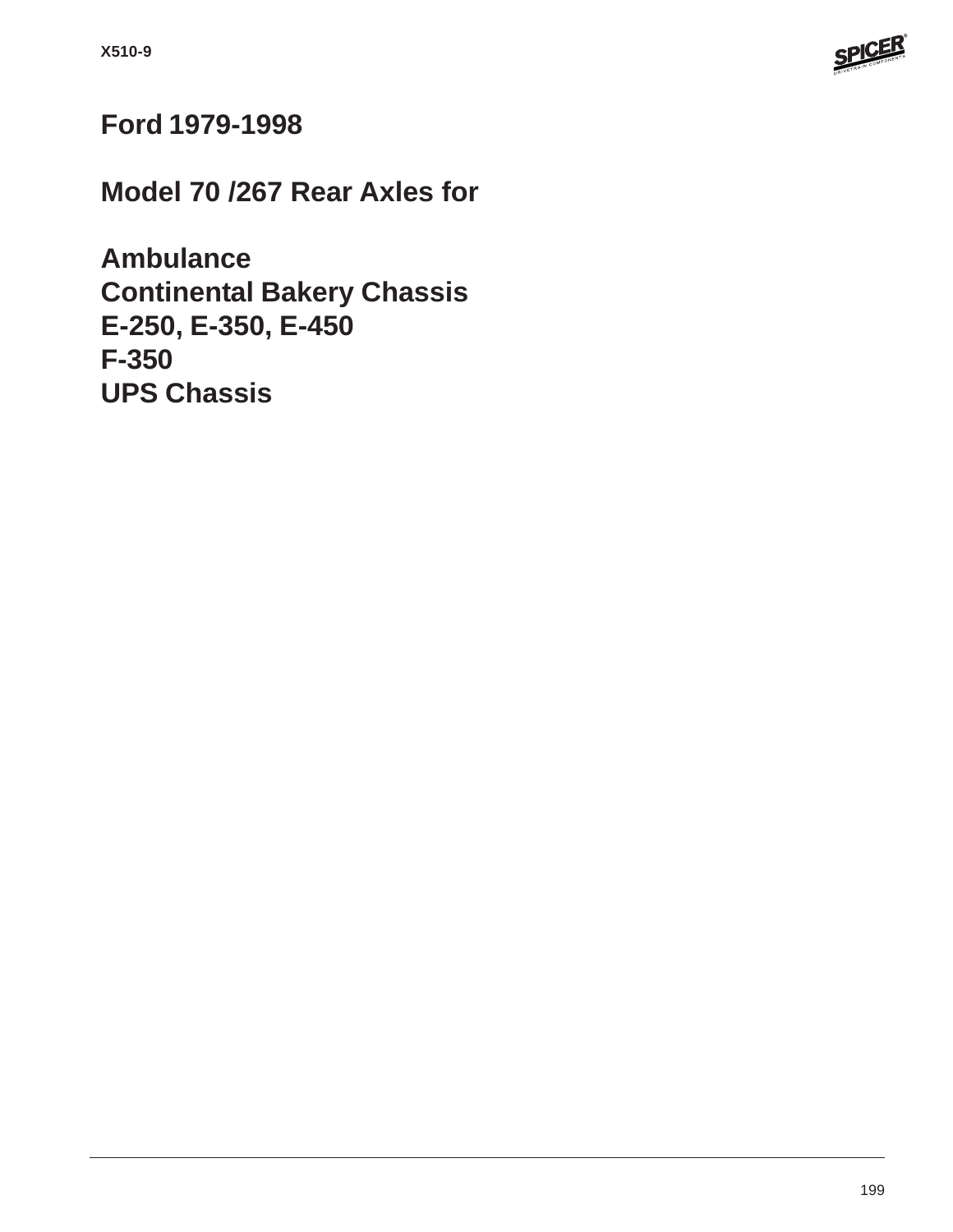

#### **Exploded View Ford Model 70 /267 Rear Axles**

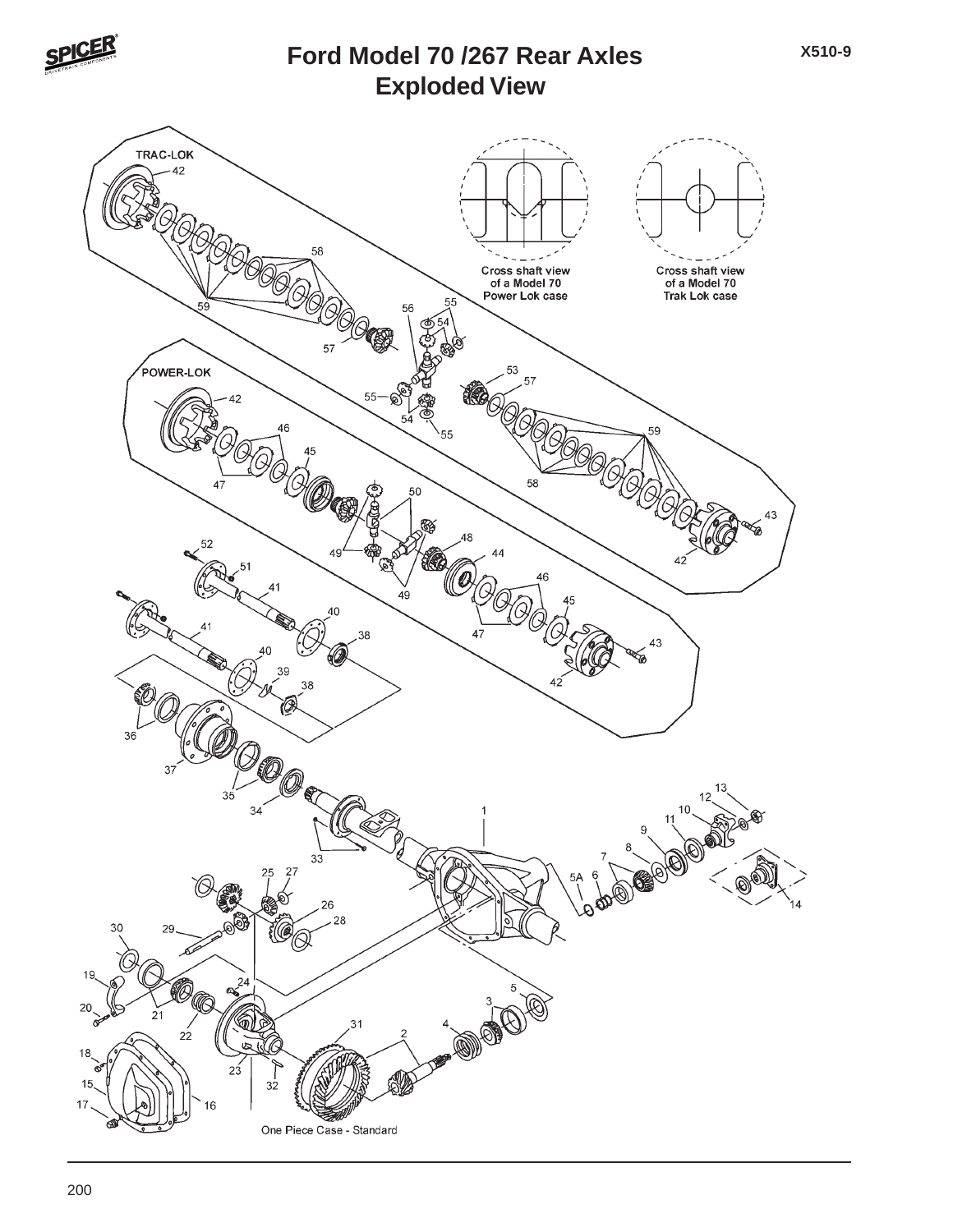

| <b>ITEM</b><br>NO. | <b>PART</b><br><b>NUMBER</b> | <b>DESCRIPTION</b>                             | <b>ITEM</b><br>NO. | <b>PART</b><br><b>NUMBER</b> | <b>DESCRIPTION</b>                             |
|--------------------|------------------------------|------------------------------------------------|--------------------|------------------------------|------------------------------------------------|
| 1                  | $- (3)$                      | Housing - Axle Service                         | 24                 | $- (2)$                      | Bolt - Drive Gear (qty 12)                     |
| $\overline{2}$     | $-$ (1)                      | Drive Pinion & Gear Assembly                   | 25                 | 35080                        | Pinion - Differential (std)                    |
| $\mathfrak{S}$     | $- (2)$                      | KIT - Inner Pinion Bearing                     | 26                 | $-$ (2)                      | Gear - Differential (std)                      |
| $\overline{4}$     |                              | Inner Pinion Shims                             | 27                 | 35082                        | Thrustwasher - Diff Pinion (std)               |
|                    |                              | (see shim packages)                            | 28                 | 34729                        | Thrustwasher - Diff Gear (std)                 |
|                    | $- (2)$                      | PKG - Pinion Bearing Shim                      | 29                 | 46640                        | Shaft - Differential (std)                     |
|                    |                              | (inc items 4, 6, 12, 13, 15, 16)               | 30                 | $- (2)$                      | Spacer - Differential Bearing                  |
| 5                  | $- (2)$                      | Baffle - Pinion Bearing                        | 31                 | $-$ (2)                      | Tone Ring                                      |
| 5A                 | 46176                        | Spacer - Flat                                  | 32                 | 47024                        | Lock - Differential Shaft                      |
| 6                  | $-$ (4)                      | <b>Outer Pinion Shims</b>                      | 33                 | $- (3)$                      | Nut/Bolt - Brake Mounting                      |
|                    |                              | (see shim packages)                            | 34                 | $- (2)$                      | Seal - Hub                                     |
|                    | $- (2)$                      | PKG - Diff & Pinion Bearing Shim               | 35                 | $- (2)$                      | KIT - Inner Wheel Bearing                      |
|                    |                              | (inc items 4, 6, 12, 13, 16, 22)               | 36                 | $- (2)$                      | KIT - Outer Wheel Bearing                      |
| $\overline{7}$     | 706045X                      | KIT - Outer Pinion Bearing                     | 37                 | $- (3)$                      | Wheel Hub                                      |
| 8                  | 42737                        | Thrustwasher - Bearing                         | 38                 | $- (2)$                      | Spindle Nut / Wheel Bearing Retainer           |
| 9                  | 42449                        | Seal - Pinion Oil                              |                    | $- (2)$                      | Wheel Bearing Retainer (Left Hand)             |
| 10                 | $- (2)$                      | End Yoke Assembly (inc 11)                     | 39                 | $- (2)$                      | Locking Wedge                                  |
| 11                 | $- (2)$                      | Slinger - End Yoke                             | 40                 | 39697                        | Gasket                                         |
| 12                 | 30275                        | Washer - Pinion Nut                            | 41                 | $-$ (1)                      | Shaft-Axle Flange Drive                        |
| 13                 | 30271                        | Pinion Nut                                     | 42                 | $- (4)$                      | Case - Differential                            |
| 14                 | $-$ (2)<br>$- (2)$           | <b>Companion Flange Assembly</b>               | 43                 | 41610-1                      | Bolt - Differential Case                       |
|                    |                              | KIT - Carrier Cover                            | 44                 | 42522                        | Ring - Differential Gear (p/l)                 |
|                    | $- (2)$                      | (inc items 14, 15, 16, 17)                     |                    | 707075X                      | KIT - Differential Plate & Disc (p/l)          |
| 15                 |                              | <b>Carrier Cover</b><br>Gasket - Carrier Cover | 45                 | $- (4)$                      | (inc items 45, 46, 47)<br>Plate - Differential |
| 16<br>17           | $- (2)$                      | Plug - Carrier Cover                           | 46                 | $- (4)$                      | Disc - Differential                            |
| 18                 | $- (2)$                      | Bolt - Carrier Cover (qty 10)                  | 47                 | $- (4)$                      | Plate - Differential                           |
| 19                 | $- (3)$                      | Differential Bearing Cap                       | 48                 | $- (2)$                      | Gear - Differential (p/l)                      |
| 20                 | 48632-1                      | Bolt - Differential Bearing Cap                | 49                 | 31040                        | Pinion - Differential (p/l)                    |
| 21                 | $- (2)$                      | KIT - Differential Bearing                     | 50                 | 31041                        | Shaft - Differential (p/l)                     |
| 22                 | $- (2)$                      | PKG - Diff Bearing Shim (inc 16)               | 51                 | $-$ (2)                      | Lockwasher                                     |
| 23                 | $- (4)$                      | Case - Differential (std)                      | 52                 | $- (2)$                      | Screw - Flange Head                            |
|                    |                              |                                                |                    |                              |                                                |
|                    |                              |                                                |                    |                              |                                                |
|                    |                              |                                                |                    |                              |                                                |
|                    |                              |                                                |                    |                              |                                                |
|                    |                              |                                                |                    |                              |                                                |
|                    |                              |                                                |                    |                              |                                                |
|                    |                              |                                                |                    |                              |                                                |
|                    |                              |                                                |                    |                              |                                                |
|                    |                              |                                                |                    |                              |                                                |
|                    |                              |                                                |                    |                              |                                                |
|                    |                              |                                                |                    |                              |                                                |
|                    |                              |                                                |                    |                              |                                                |
|                    |                              |                                                |                    |                              |                                                |
|                    |                              |                                                |                    |                              |                                                |
|                    |                              |                                                |                    |                              |                                                |
|                    |                              |                                                |                    |                              |                                                |
|                    |                              |                                                |                    |                              |                                                |
|                    |                              |                                                |                    |                              |                                                |
|                    |                              |                                                |                    |                              |                                                |
|                    |                              |                                                |                    |                              |                                                |
|                    |                              |                                                |                    |                              |                                                |
|                    |                              |                                                |                    |                              |                                                |

- (1) See "Bill of Material Table" on next page
- (2) See "Variable Parts Table" within this section
- (3) Contact Vehicle Manufacturer
- (4) Not Sold Separately
- (5) See Camber/Casting Bushing Table at the back of the Ford section of this catalog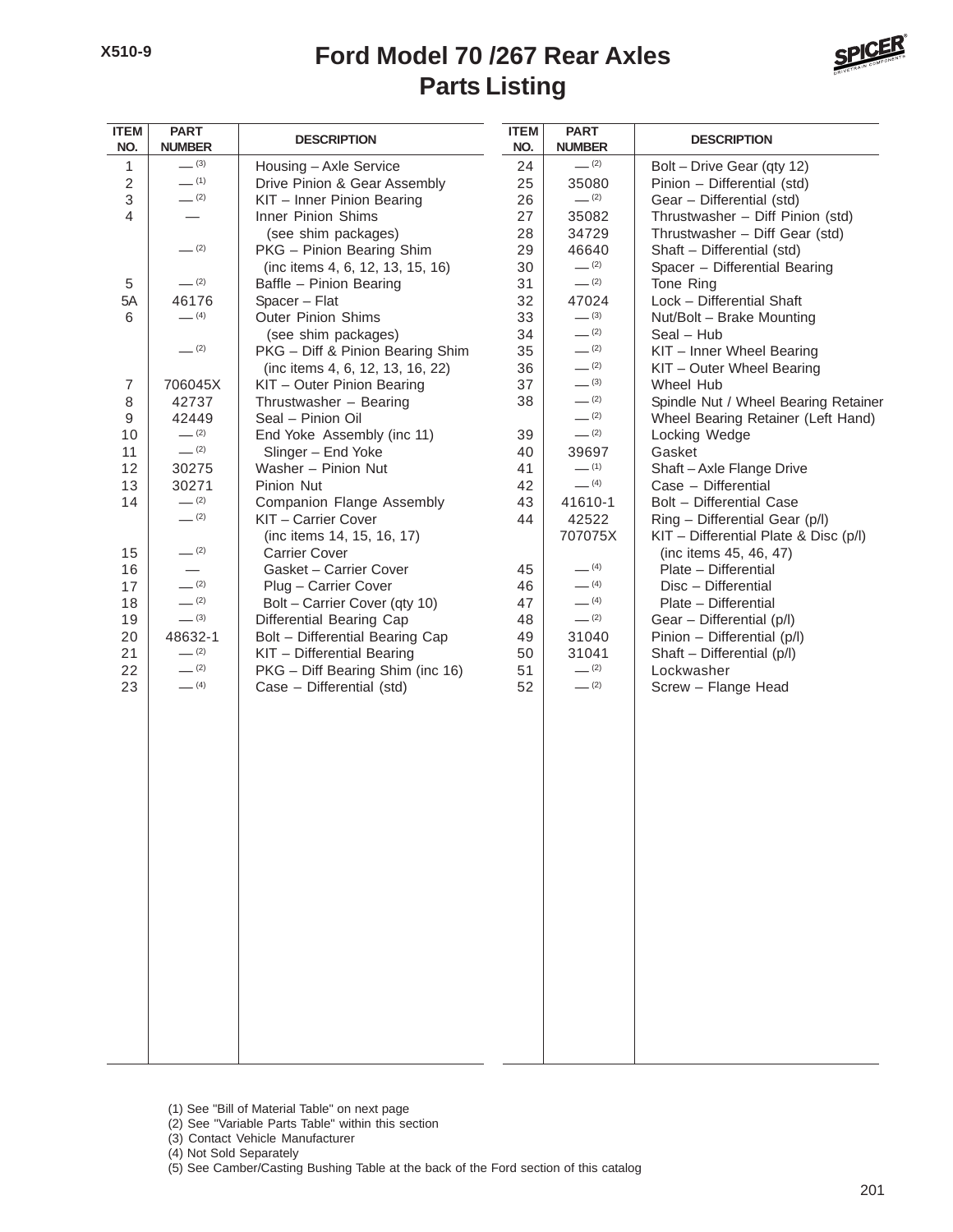

|                      | Axle                       |       |                           | <b>Axle Kits</b>              |                     | Shaft & Joint Assy.    |                   |                  |
|----------------------|----------------------------|-------|---------------------------|-------------------------------|---------------------|------------------------|-------------------|------------------|
| <b>Bill of</b>       | Diff.                      |       | Ring Gear &               |                               | <b>Differential</b> |                        | <b>Right Hand</b> | <b>Left Hand</b> |
| <b>Material</b>      | <b>Type</b>                | Ratio | Pinion Kit <sup>(7)</sup> | Case Assy. Kit <sup>(8)</sup> | <b>Case Kit</b>     | <b>Inner Parts Kit</b> | Shaft Assy.       | Shaft Assy.      |
| 1979 E-350 - 70B     |                            |       |                           |                               |                     |                        |                   |                  |
| 603938-1             | Standard                   | 3.73  | 706999-3X                 | 706051X                       | 706055X             | 706058X                | 36113-8           | 36113-6          |
| 603938-2             | Standard                   | 3.73  | 706999-3X                 | 706051X                       | 706055X             | 706058X                | 36113-8           | 36113-6          |
| 603938-3             | Standard                   | 4.10  | 706999-4X                 | 706051X                       | 706055X             | 706058X                | 36113-8           | 36113-6          |
| 603938-4             | Powr Lok                   | 4.10  | 706999-4X                 | 706049X                       | 706053X             | 707074X                | 36113-8           | 36113-6          |
| 603938-5             | Standard                   | 4.56  | 706999-6X                 | 706052X                       | 706056X             | 706058X                | 36113-8           | 36113-6          |
| 603938-6             | Standard                   | 4.10  | 706999-4X                 | 706051X                       | 706055X             | 706058X                | 36113-8           | 36113-6          |
| 603938-7             | Powr Lok                   | 4.10  | 706999-4X                 | 706049X                       | 706053X             | 707074X                | 36113-8           | 36113-6          |
| 603938-8             | Standard                   | 4.56  | 706999-6X                 | 706052X                       | 706056X             | 706058X                | 36113-8           | 36113-6          |
| 1979 F-350 - 70B     |                            |       |                           |                               |                     |                        |                   |                  |
| 603937-1             | Standard                   | 3.73  | 706999-2X                 | 706051X                       | 706055X             | 706058X                | 36113-1           | 36113-1          |
| 603937-2             | Standard                   | 3.73  | 706999-2X                 | 706051X                       | 706055X             | 706058X                | 36113-1           | 36113-1          |
| 603937-3             | Powr Lok                   | 4.10  | 706999-4X                 | 706049X                       | 706053X             | 707074X                | 36113-1           | 36113-1          |
| 603937-4             | Standard                   | 4.56  | 706999-6X                 | 706052X                       | 706056X             | 706058X                | 36113-1           | 36113-1          |
| 603937-5             | Standard                   | 4.10  | 706999-4X                 | 706051X                       | 706055X             | 706058X                | 36113-1           | 36113-1          |
| 603937-6             | Standard                   | 4.56  | 706999-6X                 | 706052X                       | 706056X             | 706058X                | 36113-1           | 36113-1          |
| 603937-7             | Standard                   | 5.13  | 706999-9X                 | 706052X                       | 706056X             | 706058X                | 36113-1           | 36113-1          |
| 603937-8             | No Spin                    | 4.10  | 706999-4X                 | 28286X                        | 706083X             | 35683                  | 36113-1           | 36113-1          |
| 603937-9             | No Spin                    | 4.56  | 706999-6X                 | 28284X                        | 706084X             | 35683                  | 36113-1           | 36113-1          |
| 603937-10            | Standard                   | 7.17  | 706999-14X                | 706052X                       | 706056X             | 706058X                | 36113-1           | 36113-1          |
| 603937-11            | No Spin                    | 3.73  | 706999-2X                 | 28286X                        | 706083X             | 35683                  | 36113-1           | 36113-1          |
| 603937-12            | Standard                   | 4.56  | 706999-6X                 | 706052X                       | 706056X             | 706058X                | 36113-1           | 36113-1          |
| 603937-13            | Powr Lok                   | 4.56  | 706999-6X                 | 706050X                       | 706054X             | 707074X                | 36113-1           | 36113-1          |
| 603937-14            | No Spin                    | 4.56  | 706999-6X                 | 28284X                        | 706084X             | 35683                  | 36113-1           | 36113-1          |
| 603935-1             | Standard                   | 3.73  | 706999-2X                 | 706051X                       | 706055X             | 706058X                | 36113-1           | 36113-1          |
| 603935-2             | Powr Lok                   | 4.10  | 706999-4X                 | 706049X                       | 706053X             | 707074X                | 36113-1           | 36113-1          |
| 603935-3             | Powr Lok                   | 3.73  | 706999-2X                 | 706049X                       | 706053X             | 707074X                | 36113-1           | 36113-1          |
| 1979-80 E-350 - 70HD |                            |       |                           |                               |                     |                        |                   |                  |
| 603940-1             | Standard                   | 4.10  | 706999-4X                 | 706064X                       | 706068X             | 706058X                | 36113-8           | 36113-6          |
| 603940-2             | Powr Lok                   | 4.10  | 706999-4X                 | 707028X <sup>(9)</sup>        | 707029X             | 707074X                | 36113-8           | 36113-6          |
| 603940-3             | Standard                   | 4.10  | 706999-4X                 | 706064X                       | 706068X             | 706058X                | 36113-8           | 36113-6          |
| 603940-4             | Powr Lok                   | 4.10  | 706999-4X                 | 707028X(9)                    | 707029X             | 707074X                | 36113-8           | 36113-6          |
|                      | 1979-80 E-350 Van - 70B    |       |                           |                               |                     |                        |                   |                  |
| 603934-1             | Standard                   | 3.73  | 706999-3X                 | 706051X                       | 706055X             | 706058X                | 36113-7           | 36113-8          |
| 603934-2             | Standard                   | 3.73  | 706999-3X                 | 706051X                       | 706055X             | 706058X                | 36113-7           | 36113-8          |
| 603934-3             | Standard                   | 4.10  | 706999-4X                 | 706051X                       | 706055X             | 706058X                | 36113-7           | 36113-8          |
| 603934-4             | Powr Lok                   | 4.10  | 706999-4X                 | 706049X                       | 706053X             | 707074X                | 36113-7           | 36113-8          |
| 603934-5             | Powr Lok                   | 3.73  | 706999-3X                 | 706049X                       | 706053X             | 707074X                | 36113-7           | 36113-8          |
| 603934-6             | Standard                   | 4.56  | 706999-6X                 | 706052X                       | 706052X             | 706058X                | 36113-7           | 36113-8          |
| 603934-7             | Standard                   | 4.10  | 706999-4X                 | 706051X                       | 706055X             | 706058X                | 36113-7           | 36113-8          |
| 603934-8             | Powr Lok                   | 4.10  | 706999-4X                 | 706049X                       | 706053X             | 707074X                | 36113-7           | 36113-8          |
| 603934-9             | Standard                   | 7.17  | 706999-14X                | 706052X                       | 706056X             | 706058X                | 36113-7           | 36113-8          |
| 603934-10            | Standard                   | 4.56  | 706999-6X                 | 706052X                       | 706056X             | 706058X                | 36113-7           | 36113-8          |
|                      | 1979-80 F-350 U-Haul - 70B |       |                           |                               |                     |                        |                   |                  |
| 603936-1             | Standard                   | 4.10  | 706999-4X                 | 706051X                       | 706055X             | 706058X                | 36113-1           | 36113-1          |
| 603936-2             | Standard                   | 4.56  | 706999-6X                 | 706052X                       | 706056X             | 706058X                | 36113-1           | 36113-1          |
| 603936-3             | Standard                   | 4.10  | 706999-4X                 | 706051X                       | 706055X             | 706058X                | 36113-1           | 36113-1          |
|                      |                            |       |                           |                               |                     |                        |                   |                  |
|                      |                            |       |                           |                               |                     |                        |                   |                  |

(7) See Ring Gear & Pinion Kits in XGI Catalog for ratio & tooth combinations.<br>(8) See Differential Case Assy Kits in XGI Catalog for spline data & ratios.

(8) See Differential Case Assy Kits in XGI Catalog for spline data & ratios. <sup>202</sup> (9) May require 34848-10 & 34848-28 differential bearing spacers.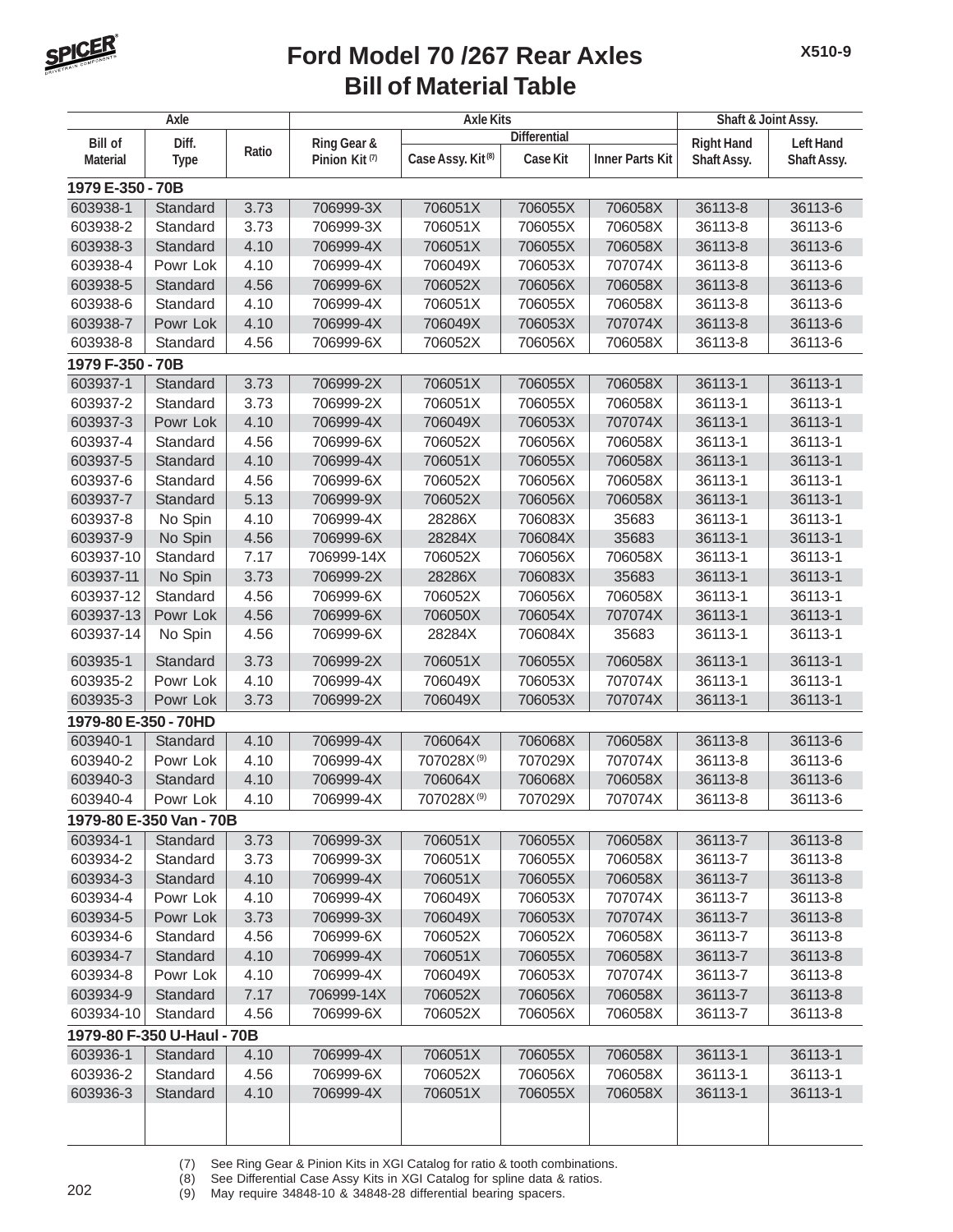

|                     | Axle                               |       |                           | <b>Axle Kits</b>              |                     | Shaft & Joint Assy.    |                   |                  |
|---------------------|------------------------------------|-------|---------------------------|-------------------------------|---------------------|------------------------|-------------------|------------------|
| <b>Bill of</b>      | Diff.                              |       | Ring Gear &               |                               | <b>Differential</b> |                        | <b>Right Hand</b> | <b>Left Hand</b> |
| <b>Material</b>     | <b>Type</b>                        | Ratio | Pinion Kit <sup>(7)</sup> | Case Assy. Kit <sup>(8)</sup> | <b>Case Kit</b>     | <b>Inner Parts Kit</b> | Shaft Assy.       | Shaft Assy.      |
|                     | 1980 Ambulance - 70HD              |       |                           |                               |                     |                        |                   |                  |
| 603909-1            | Standard                           | 3.73  | 706999-2X                 | 706064X                       | 706068X             | 706058X                | 36113-17          | 36113-17         |
| 603909-2            | Powr Lok                           | 3.73  | 706999-2X                 | 707028X(9)                    | 707029X             | 707074X                | 36113-17          | 36113-17         |
| 603909-3            | Powr Lok                           | 4.10  | 706999-4X                 | 707028X(9)                    | 707029X             | 707074X                | 36113-17          | 36113-17         |
| 603909-4            | Powr Lok                           | 3.73  | 706999-2X                 | 707028X(9)                    | 707029X             | 707074X                | 36113-17          | 36113-17         |
| 603909-5            | Powr Lok                           | 4.10  | 706999-4X                 | 707028X(9)                    | 707029X             | 707074X                | 36113-17          | 36113-17         |
| 1980 F-350 - 70B    |                                    |       |                           |                               |                     |                        |                   |                  |
| 603962-1            | Standard                           | 3.73  | 706999-2X                 | 706051X                       | 706055X             | 706058X                | 36113-1           | 36113-1          |
| 603962-2            | Standard                           | 3.73  | 706999-2X                 | 706051X                       | 706055X             | 706058X                | 36113-1           | 36113-1          |
| 603962-3            | Standard                           | 4.10  | 706999-4X                 | 706051X                       | 706055X             | 706058X                | 36113-1           | 36113-1          |
| 603962-4            | Powr Lok                           | 4.10  | 706999-4X                 | 706049X                       | 706053X             | 707074X                | 36113-1           | 36113-1          |
| 603962-5            | Standard                           | 4.10  | 706999-4X                 | 706051X                       | 706055X             | 706058X                | 36113-1           | 36113-1          |
| 603962-6            | Powr Lok                           | 4.10  | 706999-4X                 | 706049X                       | 706053X             | 707074X                | 36113-1           | 36113-1          |
| 603962-7            | Standard                           | 4.56  | 706999-6X                 | 706052X                       | 706056X             | 706058X                | 36113-1           | 36113-1          |
| 603962-8            | No Spin                            | 4.10  | 706999-4X                 | 28286X                        | 706083X             | 35683                  | 36113-1           | 36113-1          |
| 603962-9            | Powr Lok                           | 4.56  | 706999-6X                 | 706050X                       | 706054X             | 707074X                | 36113-1           | 36113-1          |
| 603962-10           | Standard                           | 7.17  | 706999-14X                | 706052X                       | 706056X             | 706058X                | 36113-1           | 36113-1          |
|                     | 1980 F-350 Big Dooley - 70HD       |       |                           |                               |                     |                        |                   |                  |
| 603949-1            | Standard                           | 3.73  | 706999-4X                 | 706064X                       | 706068X             | 706058X                | 36113-18          | 36113-19         |
| 603949-2            | Powr Lok                           | 4.10  | 706999-4X                 | 707028X <sup>(9)</sup>        | 707029X             | 707074X                | 36113-18          | 36113-19         |
| 603949-5            | Standard                           | 4.56  | 706999-6X                 | 706065X                       | 706069X             | 706058X                | 36113-18          | 36113-19         |
| 603949-6            | Standard                           | 3.73  | 706999-2X                 | 706064X                       | 706068X             | 706058X                | 36113-18          | 36113-19         |
| 1981-82 E-350 - 70B |                                    |       |                           |                               |                     |                        |                   |                  |
| 605042-1            | Standard                           | 3.73  | 706999-2X                 | 706051X                       | 706055X             | 706058X                | 36113-8           | 36113-6          |
| 605042-2            | Standard                           | 4.10  | 706999-4X                 | 706051X                       | 706055X             | 706058X                | 36113-8           | 36113-6          |
| 605042-3            | Powr Lok                           | 4.10  | 706999-4X                 | 706049X                       | 706053X             | 707074X                | 36113-8           | 36113-6          |
| 605042-4            | Standard                           | 4.56  | 706999-6X                 | 706052X                       | 706056X             | 706058X                | 36113-8           | 36113-6          |
| 605042-5            | Powr Lok                           | 3.73  | 706999-2X                 | 706049X                       | 706053X             | 707074X                | 36113-8           | 36113-6          |
| 605042-6            | Standard                           | 7.17  | 706999-14X                | 706052X                       | 706056X             | 706058X                | 36113-8           | 36113-6          |
| 605042-7            | Standard                           | 3.73  | 706999-2X                 | 706051X                       | 706055X             | 706058X                | 36113-8           | 36113-6          |
| 605042-8            | Standard                           | 4.10  | 706999-4X                 | 706051X                       | 706055X             | 706058X                | 36113-8           | 36113-6          |
| 605042-9            | Powr Lok                           | 4.10  | 706999-4X                 | 706049X                       | 706053X             | 707074X                | 36113-8           | 36113-6          |
| 605042-10           | Standard                           | 4.56  | 706999-6X                 | 706052X                       | 706056X             | 706058X                | 36113-8           | 36113-6          |
| 605042-11           | Powr Lok                           | 3.73  | 706999-2X                 | 706049X                       | 706053X             | 707074X                | 36113-8           | 36113-6          |
| 605042-12           | Standard                           | 7.17  | 706999-14X                | 706052X                       | 706056X             | 706058X                | 36113-8           | 36113-6          |
|                     | 1981-82 E-350 School Bus - 70B     |       |                           |                               |                     |                        |                   |                  |
| 605057-1            | Standard                           | 3.73  | 706999-2X                 | 706051X                       | 706055X             | 706058X                | 36113-8           | 36113-6          |
| 605057-2            | Standard                           | 4.10  | 706999-4X                 | 706051X                       | 706055X             | 706058X                | 36113-8           | 36113-6          |
| 605057-3            | Powr Lok                           | 4.10  | 706999-4X                 | 706049X                       | 706053X             | 707074X                | 36113-8           | 36113-6          |
| 605057-4            | Powr Lok                           | 3.73  | 706999-2X                 | 706049X                       | 706053X             | 707074X                | 36113-8           | 36113-6          |
| 605057-5            | Standard                           | 3.73  | 706999-2X                 | 706051X                       | 706055X             | 706058X                | 36113-8           | 36113-6          |
| 605057-6            | Standard                           | 4.10  | 706999-4X                 | 706051X                       | 706055X             | 706058X                | 36113-8           | 36113-6          |
| 605057-7            | Powr Lok                           | 4.10  | 706999-4X                 | 706049X                       | 706053X             | 707074X                | 36113-8           | 36113-6          |
| 605057-8            | Powr Lok                           | 3.73  | 706999-2X                 | 706049X                       | 706053X             | 707074X                | 36113-8           | 36113-6          |
|                     | 1981-82 F-350 DSO Ambulance - 70HD |       |                           |                               |                     |                        |                   |                  |
| 605055-1            | Standard                           | 3.73  | 706999-2X                 | 706064X                       | 706068X             | 706058X                | 36113-17          | 36113-17         |
| 605055-3            | Powr Lok                           | 4.10  | 706999-4X                 | 707028X <sup>(9)</sup>        | 707029X             | 707074X                | 36113-17          | 36113-17         |
| 605055-5            | Powr Lok                           | 4.10  | 706999-4X                 | 707028X <sup>(9)</sup>        | 707029X             | 707074X                | 36113-17          | 36113-17         |
| 605055-6            | Standard                           | 7.17  | 706999-14X                | 706065X                       | 706069X             | 706058X                | 36113-17          | 36113-17         |
|                     |                                    |       |                           |                               |                     |                        |                   |                  |

(7) See Ring Gear & Pinion Kits in XGI Catalog for ratio & tooth combinations.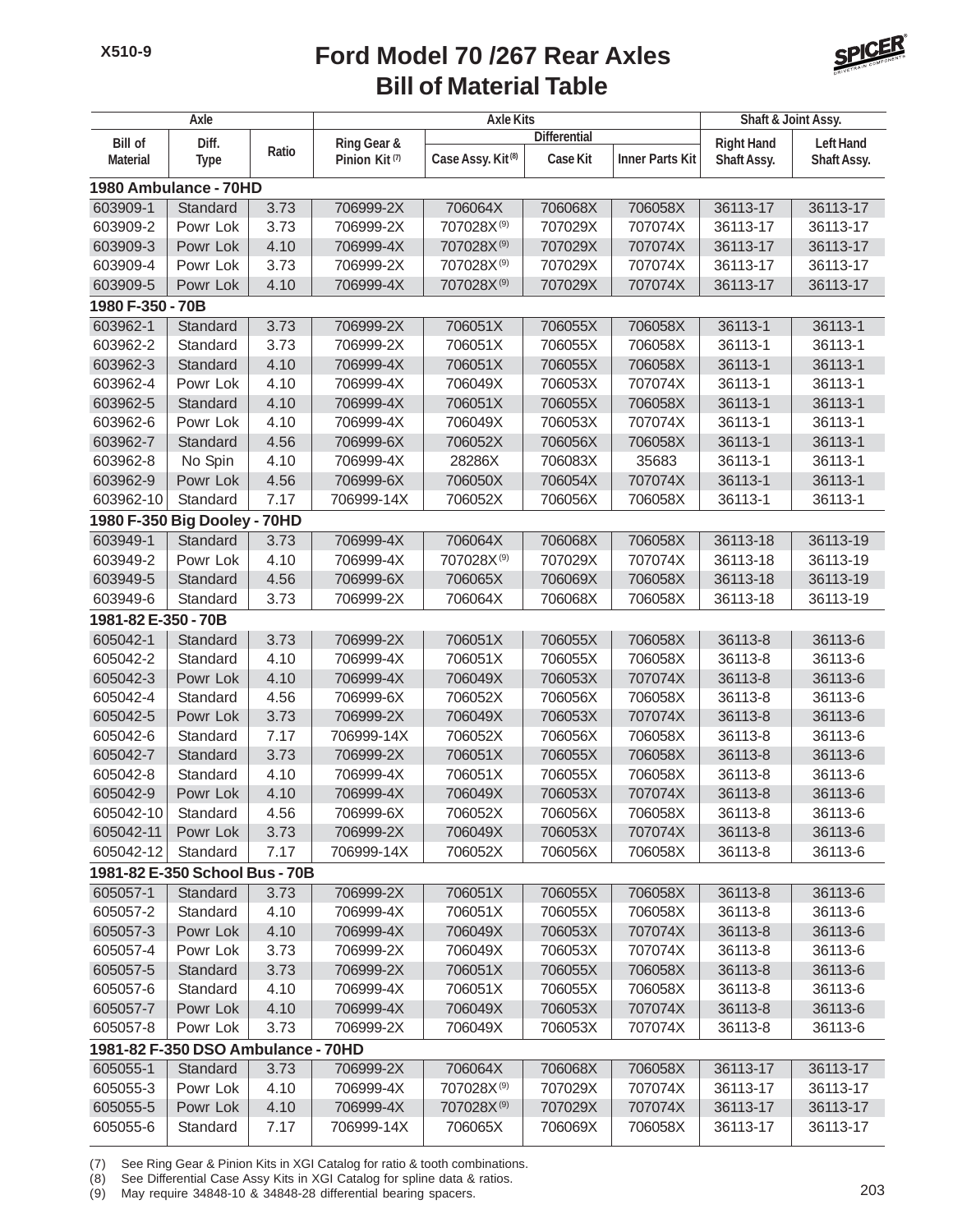

|                 | Axle                                    |       |                           | <b>Axle Kits</b>              |                     | Shaft & Joint Assy.    |                   |                  |
|-----------------|-----------------------------------------|-------|---------------------------|-------------------------------|---------------------|------------------------|-------------------|------------------|
| <b>Bill of</b>  | Diff.                                   |       | <b>Ring Gear &amp;</b>    |                               | <b>Differential</b> |                        | <b>Right Hand</b> | <b>Left Hand</b> |
| <b>Material</b> | <b>Type</b>                             | Ratio | Pinion Kit <sup>(7)</sup> | Case Assy. Kit <sup>(8)</sup> | Case Kit            | <b>Inner Parts Kit</b> | Shaft Assy.       | Shaft Assy.      |
|                 | 1981-83 F-350 DSO Dual Wheel - 70B      |       |                           |                               |                     |                        |                   |                  |
| 605038-1        | Standard                                | 3.73  | 706999-2X                 | 706051X                       | 706055X             | 706058X                | 36113-1           | 36113-1          |
| 605038-2        | Standard                                | 4.10  | 706999-4X                 | 706051X                       | 706055X             | 706058X                | 36113-1           | 36113-1          |
| 605038-3        | Powr Lok                                | 4.10  | 706999-4X                 | 706049X                       | 706053X             | 707074X                | 36113-1           | 36113-1          |
| 605038-4        | Standard                                | 4.56  | 706999-6X                 | 706052X                       | 706056X             | 706058X                | 36113-1           | 36113-1          |
| 605038-5        | Standard                                | 7.17  | 706999-14X                | 706052X                       | 706056X             | 706058X                | 36113-1           | 36113-1          |
| 605038-6        | Powr Lok                                | 4.10  | 706999-4X                 | 706049X                       | 706053X             | 707074X                | 36113-1           | 36113-1          |
| 605038-7        | Powr Lok                                | 4.56  | 706999-6X                 | 706050X                       | 706054X             | 707074X                | 36113-1           | 36113-1          |
| 605038-8        | Powr Lok                                | 7.17  | 706999-14X                | 706050X                       | 706054X             | 707074X                | 36113-1           | 36113-1          |
| 605038-10       | Powr Lok                                | 3.54  | 706999-1X                 | 706049X                       | 706053X             | 707074X                | 36113-1           | 36113-1          |
| 605038-11       | No Spin                                 | 7.17  | 706999-14X                | 28284X                        | 706084X             | 35683                  | 36113-1           | 36113-1          |
| 605038-12       | Standard                                | 3.73  | 706999-2X                 | 706051X                       | 706055X             | 706058X                | 36113-1           | 36113-1          |
| 605038-13       | Standard                                | 4.10  | 706999-4X                 | 706051X                       | 706055X             | 706058X                | 36113-1           | 36113-1          |
| 605038-14       | Powr Lok                                | 4.10  | 706999-4X                 | 706049X                       | 706053X             | 707074X                | 36113-1           | 36113-1          |
| 605038-15       | Powr Lok                                | 4.10  | 706999-4X                 | 706049X                       | 706053X             | 707074X                | 36113-1           | 36113-1          |
| 605038-16       | Standard                                | 7.17  | 706999-14X                | 706052X                       | 706056X             | 706058X                | 36113-1           | 36113-1          |
| 605038-17       | No Spin                                 | 4.10  | 706999-4X                 | 706049X                       | 706053X             | 707074X                | 36113-1           | 36113-1          |
| 605038-18       | Powr Lok                                | 4.56  | 706999-6X                 | 706050X                       | 706054X             | 707074X                | 36113-1           | 36113-1          |
| 605038-19       | Powr Lok                                | 7.17  | 706999-14X                | 706050X                       | 706054X             | 707074X                | 36113-1           | 36113-1          |
| 605038-20       | Standard                                | 3.54  | 706999-1X                 | 706051X                       | 706055X             | 706058X                | 36113-1           | 36113-1          |
| 605038-22       | No Spin                                 | 7.17  | 706999-14X                | 28284X                        | 706084X             | 35683                  | 36113-1           | 36113-1          |
|                 | 1981-83 F-350 Heavy Duty Chassis - 70HD |       |                           |                               |                     |                        |                   |                  |
| 605044-1        | Standard                                | 4.10  | 706999-4X                 | 706064X                       | 706068X             | 706058X                | 36113-1           | 36113-1          |
| 605044-2        | Powr Lok                                | 4.10  | 706999-4X                 | 707028X(9)                    | 707029X             | 707074X                | 36113-1           | 36113-1          |
| 605044-3        | Standard                                | 3.73  | 706999-2X                 | 706064X                       | 706068X             | 706058X                | 36113-1           | 36113-1          |
| 605044-4        | Standard                                | 4.56  | 706999-6X                 | 706065X                       | 706069X             | 706058X                | 36113-1           | 36113-1          |
| 605044-5        | Powr Lok                                | 4.56  | 706999-6X                 | 706063X                       | 706730X             | 707074X                | 36113-1           | 36113-1          |
| 605044-6        | Standard                                | 7.17  | 706999-14X                | 706065X                       | 706069X             | 706058X                | 36113-1           | 36113-1          |
| 605044-7        | No Spin                                 | 7.17  | 706999-14X                | 26996X                        | 706098X             | 35683                  | 36113-1           | 36113-1          |
| 605044-8        | No Spin                                 | 4.10  | 706999-4X                 | 70716X                        | 706185X             | 35683                  | 36113-1           | 36113-1          |
| 605044-9        | Standard                                | 6.17  | 706999-12X                | 706065X                       | 706069X             | 706058X                | 36113-1           | 36113-1          |
| 605044-10       | Standard                                | 4.10  | 706999-4X                 | 706064X                       | 706068X             | 706058X                | 36113-1           | 36113-1          |
| 605044-11       | Powr Lok                                | 4.10  | 706999-4X                 | 707028X(9)                    | 707029X             | 707074X                | 36113-1           | 36113-1          |
| 605044-12       | Standard                                | 3.73  | 706999-2X                 | 706064X                       | 706068X             | 706058X                | 36113-1           | 36113-1          |
| 605044-13       | Standard                                | 4.56  | 706999-6X                 | 706065X                       | 706069X             | 706058X                | 36113-1           | 36113-1          |
| 605044-14       | Powr Lok                                | 4.56  | 706999-6X                 | 706063X                       | 706730X             | 707074X                | 36113-1           | 36113-1          |
| 605044-15       | Standard                                | 7.17  | 706999-14X                | 706065X                       | 706069X             | 706058X                | 36113-1           | 36113-1          |
| 605044-16       | No Spin                                 | 7.17  | 706999-14X                | 26996X                        | 706098X             | 35683                  | 36113-1           | 36113-1          |
| 605044-17       | No Spin                                 | 4.10  | 706999-4X                 | 70716X                        | 706185X             | 35683                  | 36113-1           | 36113-1          |
| 605044-18       | Standard                                | 6.17  | 706999-12X                | 706065X                       | 706069X             | 706058X                | 36113-1           | 36113-1          |
|                 | 1981-83 F-350 Dual Wheel - 70HD         |       |                           |                               |                     |                        |                   |                  |
| 605045-1        | Standard                                | 4.10  | 706999-4X                 | 706064X                       | 706068X             | 706058X                | 36113-18          | 36113-19         |
| 605045-2        | Powr Lok                                | 4.10  | 706999-4X                 | 707028X(9)                    | 707029X             | 707074X                | 36113-18          | 36113-19         |
| 605045-3        | Standard                                | 4.56  | 706999-6X                 | 706065X                       | 706069X             | 706058X                | 36113-18          | 36113-19         |
| 605045-4        | Standard                                | 3.73  | 706999-2X                 | 706064X                       | 706068X             | 706058X                | 36113-18          | 36113-19         |
| 605045-5        | Standard                                | 4.10  | 706999-4X                 | 706064X                       | 706068X             | 706058X                | 36113-18          | 36113-19         |
| 605045-6        | Powr Lok                                | 4.10  | 706999-4X                 | 707028X <sup>(9)</sup>        | 707029X             | 707074X                | 36113-18          | 36113-19         |
| 605045-7        | Standard                                | 4.56  | 706999-6X                 | 706065X                       | 706069X             | 706058X                | 36113-18          | 36113-19         |
|                 |                                         |       |                           |                               |                     |                        |                   |                  |

 **Continued on next page**

(7) See Ring Gear & Pinion Kits in XGI Catalog for ratio & tooth combinations.<br>(8) See Differential Case Assy Kits in XGI Catalog for spline data & ratios.

(8) See Differential Case Assy Kits in XGI Catalog for spline data & ratios. <sup>204</sup> (9) May require 34848-10 & 34848-28 differential bearing spacers.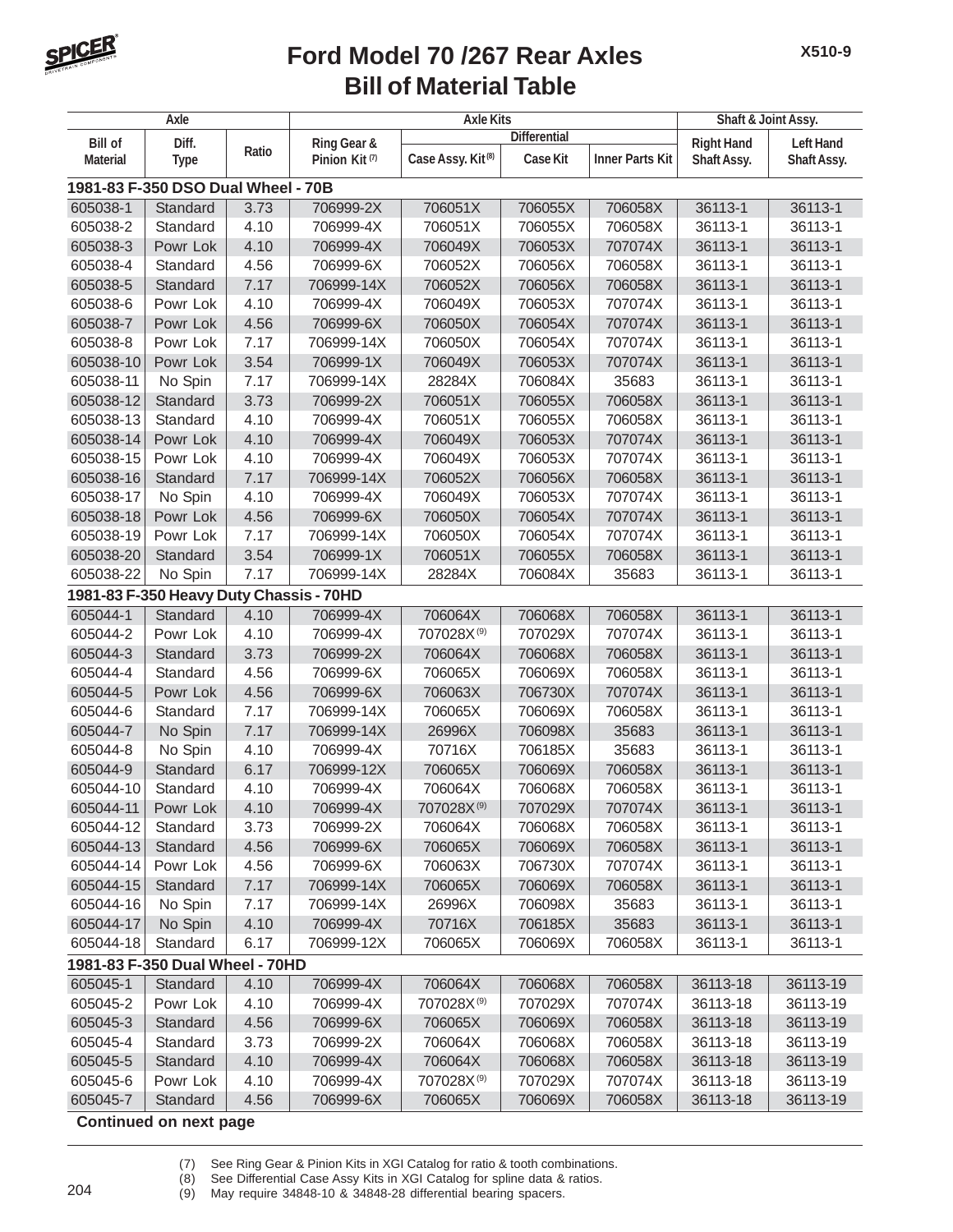

|                 | Axle                         |       |                                             | <b>Axle Kits</b>              |                     |                        | Shaft & Joint Assy. |                  |
|-----------------|------------------------------|-------|---------------------------------------------|-------------------------------|---------------------|------------------------|---------------------|------------------|
| <b>Bill of</b>  | Diff.                        |       | Ring Gear &                                 |                               | <b>Differential</b> |                        | <b>Right Hand</b>   | <b>Left Hand</b> |
| <b>Material</b> | <b>Type</b>                  | Ratio | Pinion Kit <sup>(7)</sup>                   | Case Assy. Kit <sup>(8)</sup> | <b>Case Kit</b>     | <b>Inner Parts Kit</b> | Shaft Assy.         | Shaft Assy.      |
|                 |                              |       | 1981-83 F-350 Dual Wheel - 70HD (Continued) |                               |                     |                        |                     |                  |
| 605045-8        | Standard                     | 3.73  | 706999-2X                                   | 706064X                       | 706068X             | 706058X                | 36113-18            | 36113-19         |
| 605045-9        | Standard                     | 3.54  | 706999-1X                                   | 706064X                       | 706068X             | 706058X                | 36113-18            | 36113-19         |
| 605045-10       | Powr Lok                     | 3.54  | 706999-1X                                   | 706064X                       | 707029X             | 706058X                | 36113-18            | 36113-19         |
| 605045-11       | Standard                     | 4.56  | 706999-6X                                   | 706065X                       | 706069X             | 706058X                | 36113-18            | 36113-19         |
| 605045-12       | Standard                     | 4.10  | 706999-4X                                   | 706064X                       | 706068X             | 706058X                | 36113-18            | 36113-19         |
| 605045-13       | Powr Lok                     | 4.10  | 706999-4X                                   | 707028X(9)                    | 707029X             | 707074X                | 36113-18            | 36113-19         |
| 605045-14       | Standard                     | 4.56  | 706999-6X                                   | 706065X                       | 706069X             | 706058X                | 36113-18            | 36113-19         |
| 605045-15       | Standard                     | 3.73  | 706999-2X                                   | 706064X                       | 706068X             | 706058X                | 36113-18            | 36113-19         |
| 605045-16       | Standard                     | 4.10  | 706999-4X                                   | 706064X                       | 706068X             | 706058X                | 36113-18            | 36113-19         |
| 605045-17       | Powr Lok                     | 4.10  | 706999-4X                                   | 707028X(9)                    | 707029X             | 707074X                | 36113-18            | 36113-19         |
| 605045-18       | Standard                     | 4.56  | 706999-6X                                   | 706065X                       | 706069X             | 706058X                | 36113-18            | 36113-19         |
| 605045-19       | Standard                     | 3.73  | 706999-2X                                   | 706064X                       | 706068X             | 706058X                | 36113-18            | 36113-19         |
| 605045-22       | Standard                     | 4.56  | 706999-6X                                   | 706065X                       | 706069X             | 706058X                | 36113-18            | 36113-19         |
|                 | 1981-83 F-350 U-Haul - 70B   |       |                                             |                               |                     |                        |                     |                  |
| 605054-1        | Standard                     | 4.10  | 706999-4X                                   | 706051X                       | 706055X             | 706058X                | 36113-1             | 36113-1          |
| 605054-3        | Standard                     | 4.10  | 706999-4X                                   | 706051X                       | 706055X             | 706058X                | 36113-1             | 36113-1          |
| 605054-4        | Standard                     | 4.10  | 706999-4X                                   | 706051X                       | 706055X             | 706058X                | 36113-1             | 36113-1          |
| 605054-6        | Standard                     | 4.10  | 706999-4X                                   | 706051X                       | 706055X             | 706058X                | 36113-1             | 36113-1          |
|                 | 1981-85 E-350 DSO - 70HD     |       |                                             |                               |                     |                        |                     |                  |
| 605053-2        | Powr Lok                     | 4.10  | 706999-4X                                   | 707028X(9)                    | 707029X             | 707074X                | 36113-8             | 36113-6          |
| 605053-3        | Standard                     | 4.10  | 706999-4X                                   | 706064X                       | 706068X             | 706058X                | 36113-8             | 36113-6          |
| 605053-4        | Powr Lok                     | 4.10  | 706999-4X                                   | 707028X(9)                    | 707029X             | 707074X                | 36113-8             | 36113-6          |
| 605053-5        | Standard                     | 3.73  | 706999-2X                                   | 706064X                       | 706068X             | 706058X                | 36113-8             | 36113-6          |
| 605053-6        | Powr Lok                     | 3.73  | 706999-2X                                   | 707028X(9)                    | 707029X             | 707074X                | 36113-8             | 36113-6          |
| 605053-7        | Standard                     | 4.10  | 706999-4X                                   | 706064X                       | 706068X             | 706058X                | 36113-8             | 36113-6          |
| 605053-8        | Powr Lok                     | 4.10  | 706999-4X                                   | 707028X(9)                    | 707029X             | 707074X                | 36113-8             | 36113-6          |
| 605053-9        | Standard                     | 4.10  | 706999-4X                                   | 706064X                       | 706068X             | 706058X                | 36113-8             | 36113-6          |
| 605053-10       | Powr Lok                     | 4.10  | 706999-4X                                   | 707028X(9)                    | 707029X             | 707074X                | 36113-8             | 36113-6          |
| 605053-11       | Standard                     | 3.73  | 706999-2X                                   | 706064X                       | 706068X             | 706058X                | 36113-8             | 36113-6          |
| 605053-12       | Powr Lok                     | 3.73  | 706999-2X                                   | 707028X(9)                    | 707029X             | 707074X                | 36113-8             | 36113-6          |
| 605053-13       | Standard                     | 4.10  | 706999-4X                                   | 706064X                       | 706068X             | 706058X                | 36113-8             | 36113-6          |
| 605053-14       | Powr Lok                     | 4.10  | 706999-4X                                   | 707028X <sup>(9)</sup>        | 707029X             | 707074X                | 36113-8             | 36113-6          |
| 605053-15       | Standard                     | 3.73  | 706999-2X                                   | 706064X                       | 706068X             | 706058X                | 36113-8             | 36113-6          |
| 605053-16       | Powr Lok                     | 3.73  | 706999-2X                                   | 707028X <sup>(9)</sup>        | 707029X             | 707074X                | 36113-8             | 36113-6          |
| 605053-17       | Standard                     | 3.54  | 706999-1X                                   | 706064X                       | 706068X             | 706058X                | 36113-8             | 36113-6          |
| 605053-18       | Powr Lok                     | 3.54  | 706999-1X                                   | 707028X(9)                    | 707029X             | 707074X                | 36113-8             | 36113-6          |
| 605053-19       | Standard                     | 4.10  | 706999-4X                                   | 706064X                       | 706068X             | 706058X                | 36113-8             | 36113-6          |
| 605053-20       | Powr Lok                     | 4.10  | 706999-4X                                   | 707028X(9)                    | 707029X             | 707074X                | 36113-8             | 36113-6          |
| 605053-22       | Powr Lok                     | 3.73  | 706999-2X                                   | 707028X <sup>(9)</sup>        | 707029X             | 707074X                | 36113-8             | 36113-6          |
|                 | 1981 1/2-83 E-350 DSO - 70B  |       |                                             |                               |                     |                        |                     |                  |
| 605080-2        | Standard                     | 4.10  | 706999-4X                                   | 706051X                       | 706055X             | 706058X                | 36113-8             | 36113-6          |
| 605080-4        | Standard                     | 4.56  | 706999-6X                                   | 706052X                       | 706056X             | 706058X                | 36113-8             | 36113-6          |
|                 |                              |       |                                             |                               |                     |                        |                     |                  |
|                 | 1981 1/2-83 E-350 DSO - 70HD |       |                                             |                               |                     |                        |                     |                  |
| 605101-1        | Standard                     | 4.10  | 706999-4X                                   | 706064X                       | 706068X             | 706058X                | 36113-8             | 36113-6          |
| 605101-2        | Powr Lok                     | 4.10  | 706999-4X                                   | 707028X(9)                    | 707029X             | 707074X                | 36113-8             | 36113-6          |
| 605101-3        | Standard                     | 4.10  | 706999-4X                                   | 706064X                       | 706068X             | 706058X                | 36113-8             | 36113-6          |
| 605101-4        | Powr Lok                     | 4.10  | 706999-4X                                   | 707028X <sup>(9)</sup>        | 707029X             | 707074X                | 36113-8             | 36113-6          |

(7) See Ring Gear & Pinion Kits in XGI Catalog for ratio & tooth combinations.

(8) See Differential Case Assy Kits in XGI Catalog for spline data & ratios.

(b) See Differential Case Assy Nits in ACT Catalog for spille data & failus.<br>(9) May require 34848-10 & 34848-28 differential bearing spacers.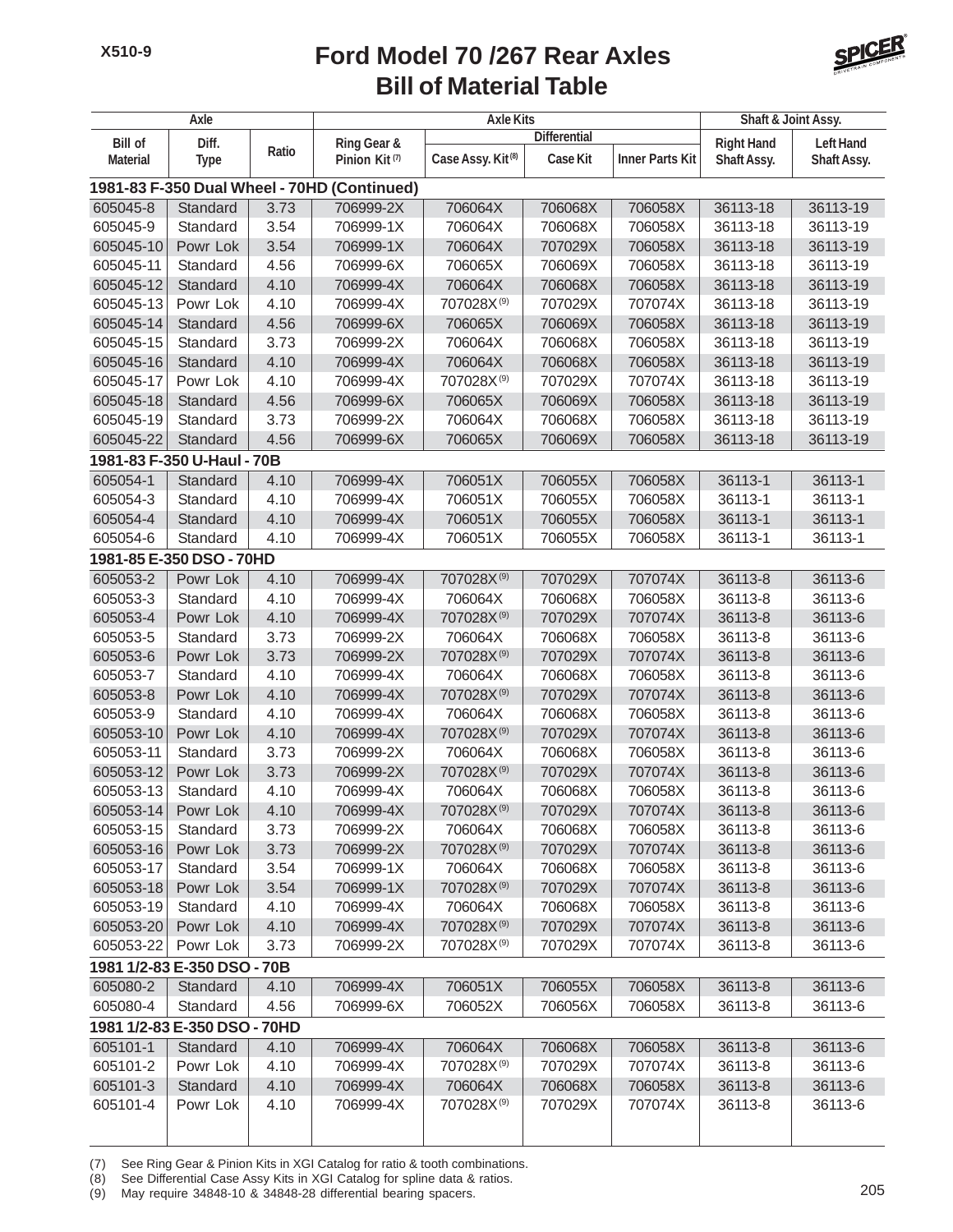

|                      | Axle                                    |       |                                            | <b>Axle Kits</b>              |                     | Shaft & Joint Assy.    |                   |                  |
|----------------------|-----------------------------------------|-------|--------------------------------------------|-------------------------------|---------------------|------------------------|-------------------|------------------|
| <b>Bill of</b>       | Diff.                                   |       | Ring Gear &                                |                               | <b>Differential</b> |                        | <b>Right Hand</b> | <b>Left Hand</b> |
| <b>Material</b>      | <b>Type</b>                             | Ratio | Pinion Kit <sup>(7)</sup>                  | Case Assy. Kit <sup>(8)</sup> | Case Kit            | <b>Inner Parts Kit</b> | Shaft Assy.       | Shaft Assy.      |
|                      | 1982 1/2-83 E-350 DSO - 70B             |       |                                            |                               |                     |                        |                   |                  |
| 605139-1             | Standard                                | 3.73  | 706999-2X                                  | 706051X                       | 706055X             | 706058X                | 36113-1           | 36113-1          |
|                      | 1982 1/2-83 E-350 DSO - 70U             |       |                                            |                               |                     |                        |                   |                  |
| 605114-1             | Standard                                | 3.73  | 706998-2X                                  | 706051X                       | 706055X             | 706058X                | 36113-8           | 36113-6          |
| 605114-2             | Standard                                | 4.10  | 706998-3X                                  | 706051X                       | 706055X             | 706058X                | 36113-8           | 36113-6          |
| 605114-3             | Powr Lok                                | 4.10  | 706998-3X                                  | 706049X                       | 706053X             | 707074X                | 36113-8           | 36113-6          |
| 605114-4             | Standard                                | 4.56  | 706998-4X                                  | 706052X                       | 706056X             | 706058X                | 36113-8           | 36113-6          |
| 605114-5             | Powr Lok                                | 3.73  | 706998-2X                                  | 706049X                       | 706053X             | 707074X                | 36113-8           | 36113-6          |
| 605114-6             | Standard                                | 3.54  | 706998-1X                                  | 706051X                       | 706055X             | 706058X                | 36113-8           | 36113-6          |
| 605114-7             | Standard                                | 7.17  | 706998-9X                                  | 706052X                       | 706056X             | 706058X                | 36113-8           | 36113-6          |
| 605114-8             | Standard                                | 3.73  | 706998-2X                                  | 706051X                       | 706055X             | 706058X                | 36113-8           | 36113-6          |
| 605114-9             | Standard                                | 4.10  | 706998-3X                                  | 706051X                       | 706055X             | 706058X                | 36113-8           | 36113-6          |
| 605114-10            | Powr Lok                                | 4.10  | 706998-3X                                  | 706049X                       | 706053X             | 707074X                | 36113-8           | 36113-6          |
| 605114-11            | Standard                                | 4.56  | 706998-4X                                  | 706052X                       | 706056X             | 706058X                | 36113-8           | 36113-6          |
| 605114-12            | Powr Lok                                | 3.73  | 706998-2X                                  | 706049X                       | 706053X             | 707074X                | 36113-8           | 36113-6          |
| 605114-13            | Standard                                | 3.54  | 706998-1X                                  | 706051X                       | 706055X             | 706058X                | 36113-8           | 36113-6          |
| 605114-14            | Standard                                | 7.17  | 706998-9X                                  | 706052X                       | 706056X             | 706058X                | 36113-8           | 36113-6          |
| 605114-15            | Standard                                | 3.54  | 706998-1X                                  | 706051X                       | 706055X             | 706058X                | 36113-8           | 36113-6          |
| 605114-16            | Powr Lok                                | 3.73  | 706998-2X                                  | 706049X                       | 706053X             | 707074X                | 36113-8           | 36113-6          |
| 605114-17            | Standard                                | 4.10  | 706998-3X                                  | 706051X                       | 706055X             | 706058X                | 36113-8           | 36113-6          |
| 605114-18            | Powr Lok                                | 4.10  | 706998-3X                                  | 706049X                       | 706053X             | 707074X                | 36113-8           | 36113-6          |
| 605114-19            | Standard                                | 3.54  | 706998-1X                                  | 706051X                       | 706055X             | 706058X                | 36113-8           | 36113-6          |
| 605114-26            | Standard                                | 7.17  | 706998-9X                                  | 706052X                       | 706056X             | 706058X                | 36113-8           | 36113-6          |
|                      | 1982 1/2-83 F-350 DSO Wide Track - 70HD |       |                                            |                               |                     |                        |                   |                  |
| 605118-1             | Standard                                | 3.73  | 706999-2X                                  | 706064X                       | 706068X             | 706058X                | 36113-17          | 36113-17         |
| 605118-2             | Powr Lok                                | 4.10  | 706999-4X                                  | 707028X(9)                    | 707029X             | 707074X                | 36113-17          | 36113-17         |
| 605118-3             | Standard                                | 3.54  | 706999-1X                                  | 706064X                       | 706068X             | 706058X                | 36113-17          | 36113-17         |
| 605118-4             | Standard                                | 4.10  | 706999-4X                                  | 706064X                       | 706068X             | 706058X                | 36113-17          | 36113-17         |
| 605118-5             | Standard                                | 3.73  | 706999-2X                                  | 706064X                       | 706068X             | 706058X                | 36113-17          | 36113-17         |
| 605118-6             | Powr Lok                                | 4.10  | 706999-4X                                  | 707028X(9)                    | 707029X             | 707074X                | 36113-17          | 36113-17         |
| 605118-7             | Standard                                | 3.54  | 706999-1X                                  | 706064X                       | 706068X             | 706058X                | 36113-17          | 36113-17         |
| 605118-8             | Standard                                | 4.10  | 706999-4X                                  | 706064X                       | 706068X             | 706058X                | 36113-17          | 36113-17         |
|                      |                                         |       | 1982 1/2-83 1/2 F-350 DSO Ambulance - 70HD |                               |                     |                        |                   |                  |
| 605138-1             | Powr Lok                                | 4.10  | 706999-4X                                  | 707028X <sup>(9)</sup>        | 707029X             | 707074X                | 36113-17          | 36113-17         |
| 605138-2             | Standard                                | 3.73  | 706999-2X                                  | 706064X                       | 706068X             | 706058X                | 36113-17          | 36113-17         |
| 605138-3             | Powr Lok                                | 3.73  | 706999-2X                                  | 707028X(9)                    | 707029X             | 707074X                | 36113-17          | 36113-17         |
| 605138-4             | Powr Lok                                | 4.10  | 706999-4X                                  | 707028X <sup>(9)</sup>        | 707029X             | 707074X                | 36113-17          | 36113-17         |
| 605138-5             | Standard                                | 3.73  | 706999-2X                                  | 706064X                       | 706068X             | 706058X                | 36113-17          | 36113-17         |
| 605138-6             | Powr Lok                                | 3.73  | 706999-2X                                  | 707028X <sup>(9)</sup>        | 707029X             | 707074X                | 36113-17          | 36113-17         |
| 1983 E-350 DSO - 70U |                                         |       |                                            |                               |                     |                        |                   |                  |
| 605115-1             | Standard                                | 3.73  | 706998-2X                                  | 706051X                       | 706055X             | 706058X                | 36113-8           | 36113-6          |
| 605115-2             | Standard                                | 4.10  | 706998-3X                                  | 706051X                       | 706055X             | 706058X                | 36113-8           | 36113-6          |
| 605115-3             | Powr Lok                                | 4.10  | 706998-3X                                  | 706049X                       | 706053X             | 707074X                | 36113-8           | 36113-6          |
| 605115-4             | Powr Lok                                | 3.73  | 706998-2X                                  | 706049X                       | 706053X             | 707074X                | 36113-8           | 36113-6          |
| 605115-5             | Standard                                | 3.54  | 706998-1X                                  | 706051X                       | 706055X             | 706058X                | 36113-8           | 36113-6          |
| 605115-6             | Standard                                | 3.73  | 706998-2X                                  | 706051X                       | 706055X             | 706058X                | 36113-8           | 36113-6          |
| 605115-7             | Standard                                | 4.10  | 706998-3X                                  | 706051X                       | 706055X             | 706058X                | 36113-8           | 36113-6          |
| 605115-8             | Powr Lok                                | 4.10  | 706998-3X                                  | 706049X                       | 706053X             | 707074X                | 36113-8           | 36113-6          |
| 605115-9             | Powr Lok                                | 3.73  | 706998-2X                                  | 706049X                       | 706053X             | 707074X                | 36113-8           | 36113-6          |
| 605115-10            | Standard                                | 3.54  | 706998-1X                                  | 706051X                       | 706055X             | 706058X                | 36113-8           | 36113-6          |

(7) See Ring Gear & Pinion Kits in XGI Catalog for ratio & tooth combinations.<br>(8) See Differential Case Assy Kits in XGI Catalog for spline data & ratios.

(8) See Differential Case Assy Kits in XGI Catalog for spline data & ratios. <sup>206</sup> (9) May require 34848-10 & 34848-28 differential bearing spacers.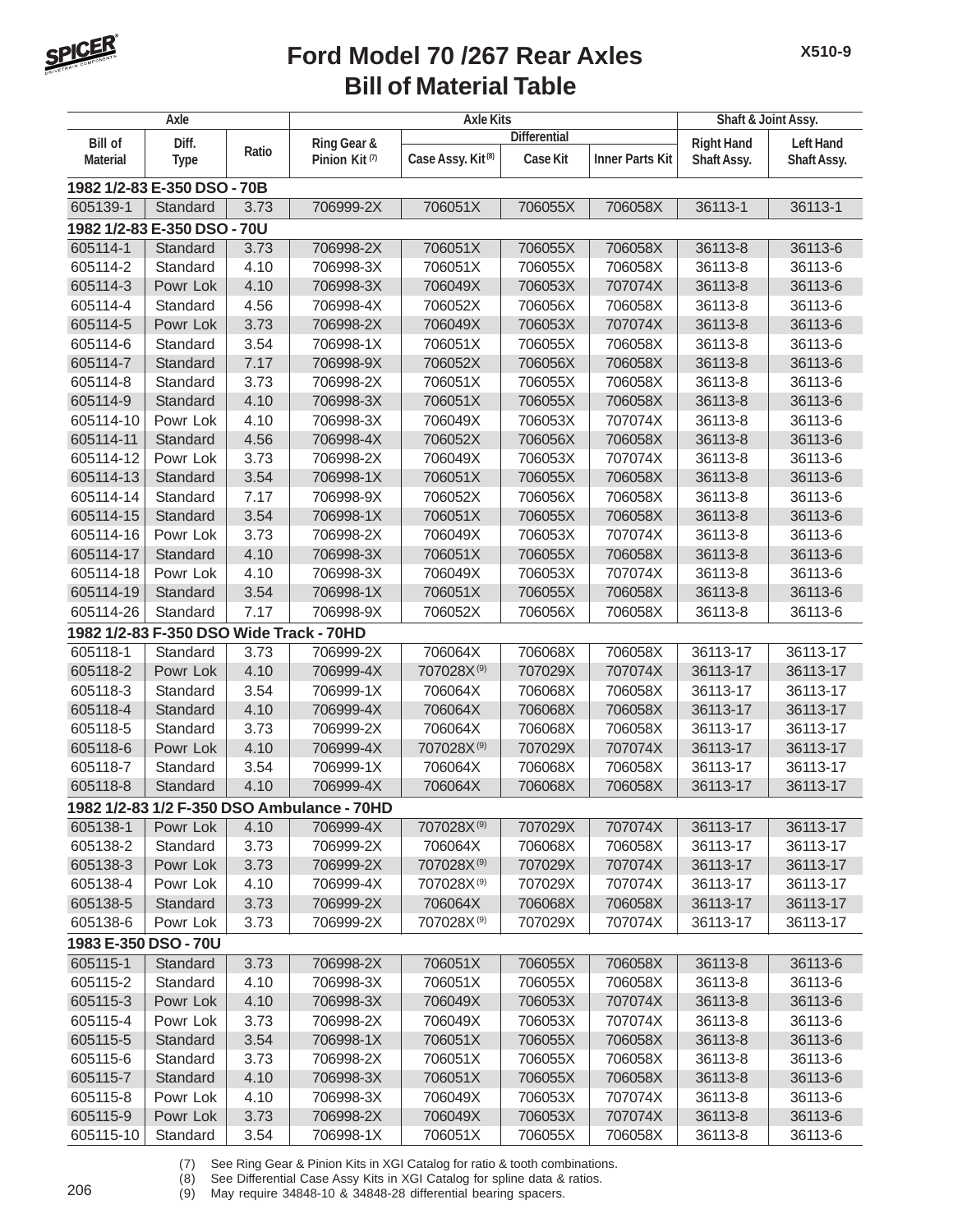

| Axle                 |                             |       |                                             | <b>Axle Kits</b>              |                     | Shaft & Joint Assy.    |                   |                  |
|----------------------|-----------------------------|-------|---------------------------------------------|-------------------------------|---------------------|------------------------|-------------------|------------------|
| <b>Bill of</b>       | Diff.                       |       | Ring Gear &                                 |                               | <b>Differential</b> |                        | <b>Right Hand</b> | <b>Left Hand</b> |
| <b>Material</b>      | <b>Type</b>                 | Ratio | Pinion Kit <sup>(7)</sup>                   | Case Assy. Kit <sup>(8)</sup> | <b>Case Kit</b>     | <b>Inner Parts Kit</b> | Shaft Assy.       | Shaft Assy.      |
|                      | 1983 1/2 E-350 DSO - 70B    |       |                                             |                               |                     |                        |                   |                  |
| 605143-1             | Standard                    | 4.10  | 706999-4X                                   | 706051X                       | 706055X             | 706058X                | 36113-8           | 36113-6          |
| 605143-2             | Standard                    | 4.56  | 706999-6X                                   | 706052X                       | 706056X             | 706058X                | 36113-8           | 36113-6          |
| 1983 1/2 F-350 - 70U |                             |       |                                             |                               |                     |                        |                   |                  |
| 605175-1             | Standard                    | 3.54  | 706998-1X                                   | 706051X                       | 706055X             | 706058X                | 36113-1           | 36113-1          |
| 605175-2             | Powr Lok                    | 3.54  | 706998-1X                                   | 706049X                       | 706053X             | 707074X                | 36113-1           | 36113-1          |
| 605175-3             | Standard                    | 4.10  | 706998-3X                                   | 706051X                       | 706055X             | 706058X                | 36113-1           | 36113-1          |
| 605175-4             | Powr Lok                    | 4.10  | 706998-3X                                   | 706049X                       | 706053X             | 707074X                | 36113-1           | 36113-1          |
| 605175-5             | Standard                    | 3.54  | 706998-1X                                   | 706051X                       | 706055X             | 706058X                | 36113-1           | 36113-1          |
| 605175-6             | Powr Lok                    | 3.54  | 706998-1X                                   | 706049X                       | 706053X             | 707074X                | 36113-1           | 36113-1          |
| 605175-7             | Standard                    | 4.10  | 706998-3X                                   | 706051X                       | 706055X             | 706058X                | 36113-1           | 36113-1          |
| 605175-8             | Powr Lok                    | 4.10  | 706998-3X                                   | 706049X                       | 706053X             | 707074X                | 36113-1           | 36113-1          |
| 605175-9             | Standard                    | 3.54  | 706998-1X                                   | 706051X                       | 706055X             | 706058X                | 36113-1           | 36113-1          |
| 605175-10            | Powr Lok                    | 3.54  | 706998-1X                                   | 706049X                       | 706053X             | 707074X                | 36113-1           | 36113-1          |
| 605175-11            | Standard                    | 4.10  | 706998-3X                                   | 706051X                       | 706055X             | 706058X                | 36113-1           | 36113-1          |
| 605175-12            | Powr Lok                    | 4.10  | 706998-3X                                   | 706049X                       | 706053X             | 707074X                | 36113-1           | 36113-1          |
| 605175-13            | Standard                    | 4.56  | 706998-4X                                   | 706052X                       | 706056X             | 706058X                | 36113-1           | 36113-1          |
| 605175-14            | Standard                    | 3.54  | 706998-1X                                   | 706051X                       | 706055X             | 706058X                | 36113-1           | 36113-1          |
| 605175-15            | Powr Lok                    | 3.54  | 706998-1X                                   | 706049X                       | 706053X             | 707074X                | 36113-1           | 36113-1          |
| 605175-16            | Standard                    | 4.10  | 706998-3X                                   | 706051X                       | 706055X             | 706058X                | 36113-1           | 36113-1          |
| 605175-17            | Powr Lok                    | 4.10  | 706998-3X                                   | 706049X                       | 706053X             | 707074X                | 36113-1           | 36113-1          |
| 605175-18            | Standard                    | 7.17  | 706999-15X                                  | 706052X                       | 706056X             | 706058X                | 36113-1           | 36113-1          |
| 605175-19            | Standard                    | 4.56  | 706998-4X                                   | 706052X                       | 706056X             | 706058X                | 36113-1           | 36113-1          |
| 605175-23            | No Spin                     | 7.17  | 706999-15X                                  | 28284X                        | 706084X             | 35683                  | 36113-1           | 36113-1          |
|                      | 1983 1/2 F-350 U-Haul - 70U |       |                                             |                               |                     |                        |                   |                  |
| 605206-1             | Standard                    | 4.10  | 706998-3X                                   | 706051X                       | 706055X             | 706058X                | 36113-1           | 36113-1          |
| 605206-2             | Standard                    | 4.56  | 706998-4X                                   | 706052X                       | 706056X             | 706058X                | 36113-1           | 36113-1          |
| 605206-3             | Standard                    | 4.10  | 706998-3X                                   | 706051X                       | 706055X             | 706058X                | 36113-1           | 36113-1          |
|                      |                             |       | 1983 1/2-85 F-350 Heavy Duty Chassis - 70HD |                               |                     |                        |                   |                  |
| 605176-1             | Standard                    | 4.10  | 706999-4X                                   | 706064X                       | 706068X             | 706058X                | 36113-1           | 36113-1          |
| 605176-2             | Standard                    | 4.56  | 706999-6X                                   | 706065X                       | 706069X             | 706058X                | 36113-1           | 36113-1          |
| 605176-3             | Standard                    | 4.10  | 706999-4X                                   | 706064X                       | 706068X             | 706058X                | 36113-1           | 36113-1          |
| 605176-4             | Standard                    | 4.56  | 706999-6X                                   | 706065X                       | 706069X             | 706058X                | 36113-1           | 36113-1          |
| 605176-5             | Standard                    | 4.10  | 706999-4X                                   | 706064X                       | 706068X             | 706058X                | 36113-1           | 36113-1          |
| 605176-6             | Standard                    | 3.73  | 706999-2X                                   | 706064X                       | 706068X             | 706058X                | 36113-1           | 36113-1          |
| 605176-7             | Powr Lok                    | 4.10  | 706999-4X                                   | 707028X(9)                    | 707029X             | 707074X                | 36113-1           | 36113-1          |
| 605176-8             | Powr Lok                    | 4.56  | 706999-6X                                   | 706063X                       | 706067X             | 707074X                | 36113-1           | 36113-1          |
| 605176-9             | Standard                    | 4.10  | 706999-4X                                   | 706064X                       | 706068X             | 706058X                | 36113-1           | 36113-1          |
| 605176-10            | Standard                    | 3.54  | 706999-1X                                   | 706064X                       | 706068X             | 706058X                | 36113-1           | 36113-1          |
| 605176-11            | Powr Lok                    | 4.10  | 706999-4X                                   | 707028X(9)                    | 707029X             | 707074X                | 36113-1           | 36113-1          |
| 605176-12            | Standard                    | 4.56  | 706999-6X                                   | 706065X                       | 706069X             | 706058X                | 36113-1           | 36113-1          |
| 605176-13            | Powr Lok                    | 4.56  | 706999-6X                                   | 706063X                       | 706067X             | 707074X                | 36113-1           | 36113-1          |
| 605176-14            | Standard                    | 6.17  | 706999-12X                                  | 706065X                       | 706069X             | 706058X                | 36113-1           | 36113-1          |
| 605176-15            | Powr Lok                    | 3.54  | 706999-1X                                   | 707028X                       | 707029X             | 707074X                | 36113-1           | 36113-1          |
| 605176-16            | Powr Lok                    | 4.10  | 706999-4X                                   | 707028X                       | 707029X             | 707074X                | 36113-1           | 36113-1          |
| 605176-17            | Powr Lok                    | 3.54  | 706999-1X                                   | 707028X                       | 707029X             | 707074X                | 36113-1           | 36113-1          |
| 605176-18            | Standard                    | 4.56  | 706999-6X                                   | 706065X                       | 706069X             | 706058X                | 36113-1           | 36113-1          |
|                      |                             |       |                                             |                               |                     |                        |                   |                  |
|                      |                             |       |                                             |                               |                     |                        |                   |                  |

(7) See Ring Gear & Pinion Kits in XGI Catalog for ratio & tooth combinations.

(8) See Differential Case Assy Kits in XGI Catalog for spline data & ratios. (9) May require 34848-10 & 34848-28 differential bearing spacers. 207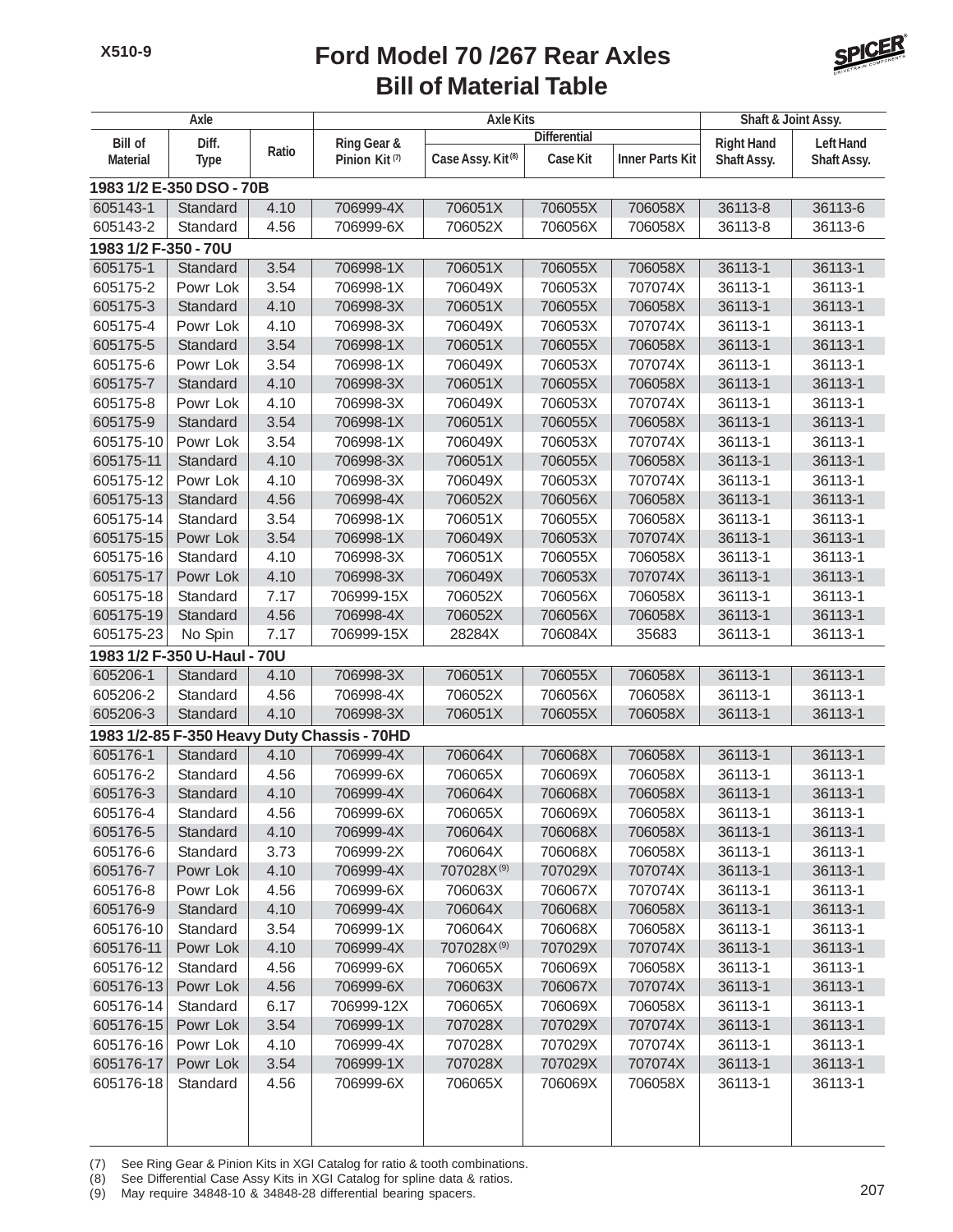

|                     | Axle                                   |       |                           | <b>Axle Kits</b>              |                     |                        | Shaft & Joint Assy. |                  |
|---------------------|----------------------------------------|-------|---------------------------|-------------------------------|---------------------|------------------------|---------------------|------------------|
| <b>Bill of</b>      | Diff.                                  |       | Ring Gear &               |                               | <b>Differential</b> |                        | <b>Right Hand</b>   | <b>Left Hand</b> |
| <b>Material</b>     | <b>Type</b>                            | Ratio | Pinion Kit <sup>(7)</sup> | Case Assy. Kit <sup>(8)</sup> | Case Kit            | <b>Inner Parts Kit</b> | Shaft Assy.         | Shaft Assy.      |
|                     | 1983 1/2-85 F-350 - 70U                |       |                           |                               |                     |                        |                     |                  |
| 605205-1            | Standard                               | 4.10  | 706998-3X                 | 706051X                       | 706055X             | 706058X                | 36113-23            | 36113-22         |
| 605205-2            | Powr Lok                               | 4.10  | 706998-3X                 | 706049X                       | 706053X             | 707074X                | 36113-23            | 36113-22         |
| 605205-3            | Standard                               | 3.54  | 706998-1X                 | 706051X                       | 706055X             | 706058X                | 36113-23            | 36113-22         |
| 605205-4            | Powr Lok                               | 3.54  | 706998-1X                 | 706049X                       | 706053X             | 707074X                | 36113-23            | 36113-22         |
| 605205-5            | Standard                               | 3.54  | 706998-1X                 | 706051X                       | 706055X             | 706058X                | 36113-23            | 36113-22         |
| 605205-6            | Powr Lok                               | 3.54  | 706998-1X                 | 706049X                       | 706053X             | 707074X                | 36113-23            | 36113-22         |
| 605205-7            | Standard                               | 4.10  | 706998-3X                 | 706051X                       | 706055X             | 706058X                | 36113-23            | 36113-22         |
| 605205-8            | Powr Lok                               | 4.10  | 706998-3X                 | 706049X                       | 706053X             | 707074X                | 36113-23            | 36113-22         |
| 605205-9            | Standard                               | 4.56  | 706998-4X                 | 706052X                       | 706056X             | 706058X                | 36113-23            | 36113-22         |
| 605205-10           | No Spin                                | 4.56  | 706998-4X                 | 28284X                        | 706631X             | 35683                  | 36113-23            | 36113-22         |
|                     | 1983 1/2-85 F-350 Pick-Up - 70U        |       |                           |                               |                     |                        |                     |                  |
| 605204-1            | Standard                               | 4.10  | 706998-3X                 | 706051X                       | 706055X             | 707074X                | 36113-7             | 36113-21         |
| 605204-2            | Powr Lok                               | 4.10  | 706998-3X                 | 706049X                       | 706053X             | 707074X                | 36113-7             | 36113-21         |
| 605204-3            | Standard                               | 3.54  | 706998-1X                 | 706051X                       | 706055X             | 706058X                | 36113-7             | 36113-21         |
| 605204-4            | Powr Lok                               | 3.54  | 706998-1X                 | 706049X                       | 706053X             | 707074X                | 36113-7             | 36113-21         |
| 605204-5            | Standard                               | 3.54  | 706998-1X                 | 706051X                       | 706055X             | 706058X                | 36113-7             | 36113-21         |
| 605204-6            | Powr Lok                               | 3.54  | 706998-1X                 | 706049X                       | 706053X             | 707074X                | 36113-7             | 36113-21         |
| 605204-7            | Standard                               | 4.10  | 706998-3X                 | 706051X                       | 706055X             | 706058X                | 36113-7             | 36113-21         |
| 605204-8            | Powr Lok                               | 4.10  | 706998-3X                 | 706049X                       | 706053X             | 707074X                | 36113-7             | 36113-21         |
|                     | 1983 1/2-85 F-350 DSO Ambulance - 70HD |       |                           |                               |                     |                        |                     |                  |
| 605207-1            | Powr Lok                               | 4.10  | 706999-4X                 | 707028X(9)                    | 707029X             | 707074X                | 36113-17            | 36113-17         |
| 605207-2            | Standard                               | 3.73  | 706999-2X                 | 706064X                       | 706068X             | 706058X                | 36113-17            | 36113-17         |
| 605207-3            | Powr Lok                               | 3.73  | 706999-2X                 | 707028X(9)                    | 707029X             | 707074X                | 36113-17            | 36113-17         |
| 605207-4            | Standard                               | 4.10  | 706999-4X                 | 706064X                       | 706068X             | 706058X                | 36113-17            | 36113-17         |
| 605207-5            | Standard                               | 3.54  | 706999-1X                 | 706064X                       | 706068X             | 706058X                | 36113-17            | 36113-17         |
| 605207-6            | Powr Lok                               | 4.10  | 706999-4X                 | 707028X(9)                    | 707029X             | 707074X                | 36113-17            | 36113-17         |
| 605207-7            | Standard                               | 3.73  | 706999-2X                 | 706064X                       | 706068X             | 706058X                | 36113-17            | 36113-17         |
| 605207-8            | Powr Lok                               | 3.73  | 706999-2X                 | 707028X(9)                    | 707029X             | 707074X                | 36113-17            | 36113-17         |
| 605207-9            | Standard                               | 4.10  | 706999-4X                 | 706064X                       | 706068X             | 706058X                | 36113-17            | 36113-17         |
| 605207-10           | Standard                               | 3.54  | 706999-1X                 | 706064X                       | 706068X             | 706058X                | 36113-17            | 36113-17         |
| 605207-11           | Powr Lok                               | 4.10  | 706999-4X                 | 707028X(9)                    | 707029X             | 707074X                | 36113-17            | 36113-17         |
| 605207-12           | Standard                               | 3.73  | 706999-2X                 | 706064X                       | 706068X             | 706058X                | 36113-17            | 36113-17         |
| 605207-13           | Powr Lok                               | 3.73  | 706999-2X                 | 707028X <sup>(9)</sup>        | 707029X             | 707074X                | 36113-17            | 36113-17         |
| 605207-14           | Standard                               | 4.10  | 706999-4X                 | 706064X                       | 706068X             | 706058X                | 36113-17            | 36113-17         |
| 605207-15           | Standard                               | 3.54  | 706999-1X                 | 706064X                       | 706068X             | 706058X                | 36113-17            | 36113-17         |
| 1984-85 E-350 - 70U |                                        |       |                           |                               |                     |                        |                     |                  |
| 605213-1            | Standard                               | 3.54  | 706998-1X                 | 706051X                       | 706055X             | 706058X                | 36113-8             | 36113-6          |
| 605213-2            | Powr Lok                               | 3.54  | 706998-1X                 | 706049X                       | 706053X             | 707074X                | 36113-8             | 36113-6          |
| 605213-3            | Powr Lok                               | 3.73  | 706998-2X                 | 706049X                       | 706053X             | 707074X                | 36113-8             | 36113-6          |
| 605213-4            | Standard                               | 4.10  | 706998-3X                 | 706051X                       | 706055X             | 706058X                | 36113-8             | 36113-6          |
| 605213-5            | Powr Lok                               | 4.10  | 706998-3X                 | 706049X                       | 706053X             | 707074X                | 36113-8             | 36113-6          |
| 605213-6            | Standard                               | 3.54  | 706998-1X                 | 706051X                       | 706055X             | 706058X                | 36113-8             | 36113-6          |
| 605213-7            | Powr Lok                               | 3.54  | 706998-1X                 | 706049X                       | 706053X             | 707074X                | 36113-8             | 36113-6          |
| 605213-8            | Powr Lok                               | 3.73  | 706998-2X                 | 706049X                       | 706053X             | 707074X                | 36113-8             | 36113-6          |
| 605213-9            | Standard                               | 4.10  | 706998-3X                 | 706051X                       | 706055X             | 706058X                | 36113-8             | 36113-6          |
| 605213-10           | Powr Lok                               | 4.10  | 706998-3X                 | 706049X                       | 706053X             | 707074X                | 36113-8             | 36113-6          |
| 605213-11           | Standard                               | 7.17  | 706998-9X                 | 706052X                       | 706056X             | 706058X                | 36113-8             | 36113-6          |
| 605213-12           | Standard                               | 4.56  | 706998-4X                 | 706052X                       | 706056X             | 706058X                | 36113-8             | 36113-6          |
|                     |                                        |       |                           |                               |                     |                        |                     |                  |

(7) See Ring Gear & Pinion Kits in XGI Catalog for ratio & tooth combinations.<br>(8) See Differential Case Assy Kits in XGI Catalog for spline data & ratios.

(8) See Differential Case Assy Kits in XGI Catalog for spline data & ratios. <sup>208</sup> (9) May require 34848-10 & 34848-28 differential bearing spacers.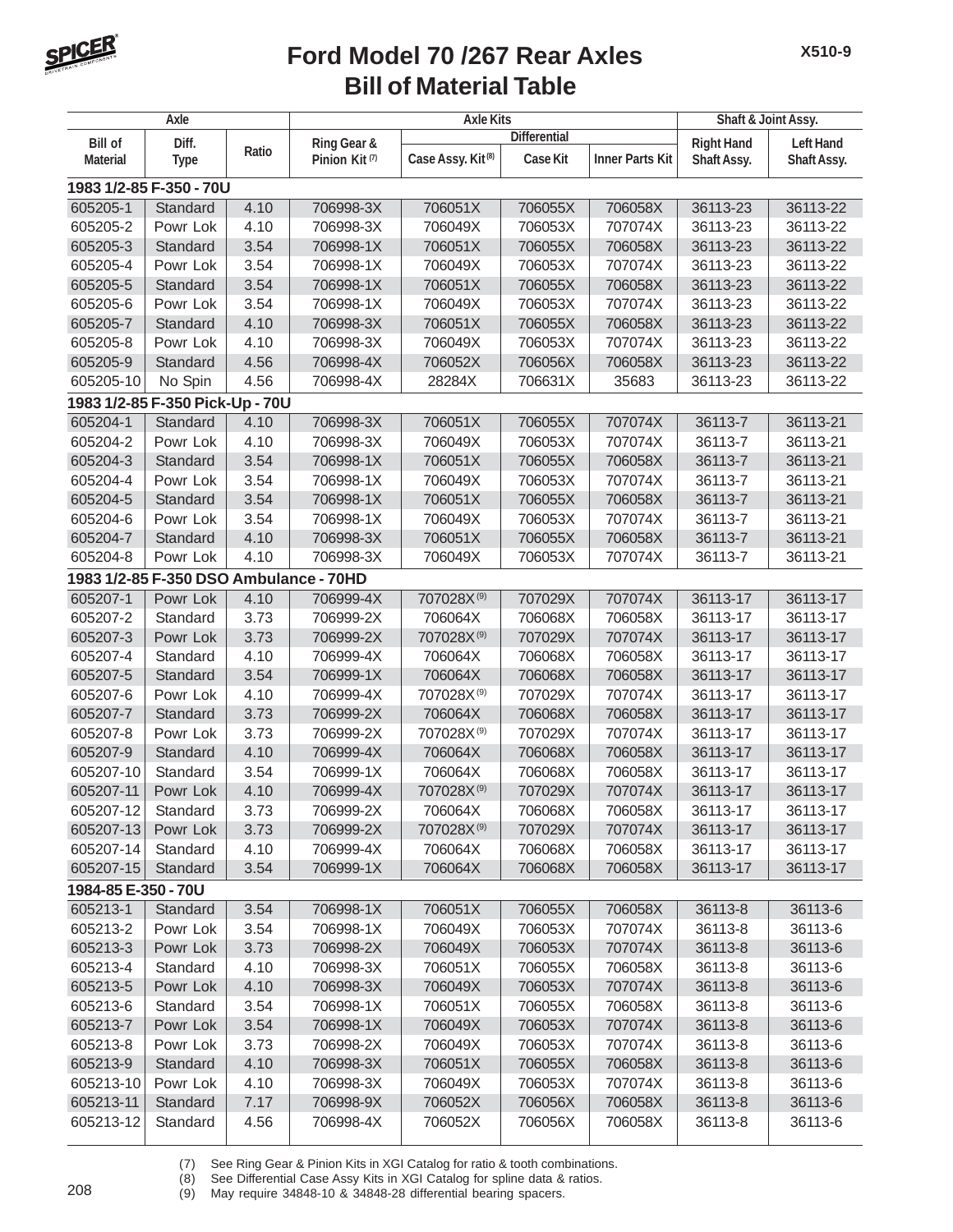

|                     | Axle                            |       |                           | <b>Axle Kits</b>              |                     |                        | Shaft & Joint Assy. |                  |
|---------------------|---------------------------------|-------|---------------------------|-------------------------------|---------------------|------------------------|---------------------|------------------|
| <b>Bill of</b>      | Diff.                           |       | Ring Gear &               |                               | <b>Differential</b> |                        | <b>Right Hand</b>   | <b>Left Hand</b> |
| <b>Material</b>     | <b>Type</b>                     | Ratio | Pinion Kit <sup>(7)</sup> | Case Assy. Kit <sup>(8)</sup> | <b>Case Kit</b>     | <b>Inner Parts Kit</b> | Shaft Assy.         | Shaft Assy.      |
|                     | 1984-85 F-350 Big Dooley - 70HD |       |                           |                               |                     |                        |                     |                  |
| 605170-1            | Standard                        | 4.10  | 706999-4X                 | 706064X                       | 706068X             | 706058X                | 36113-18            | 36113-19         |
| 605170-2            | Powr Lok                        | 4.10  | 706999-4X                 | 707028X(9)                    | 707029X             | 707074X                | 36113-18            | 36113-19         |
| 605170-3            | Standard                        | 4.56  | 706999-6X                 | 706065X                       | 706069X             | 706058X                | 36113-18            | 36113-19         |
| 605170-5            | Standard                        | 3.54  | 706999-1X                 | 706064X                       | 706068X             | 706058X                | 36113-18            | 36113-19         |
| 605170-6            | Powr Lok                        | 3.54  | 706999-1X                 | 707028X(9)                    | 707029X             | 707074X                | 36113-18            | 36113-19         |
| 605170-7            | Standard                        | 4.10  | 706999-4X                 | 706064X                       | 706068X             | 706058X                | 36113-18            | 36113-19         |
| 605170-8            | Powr Lok                        | 4.10  | 706999-4X                 | 707028X(9)                    | 707029X             | 707074X                | 36113-18            | 36113-19         |
| 605170-9            | Standard                        | 4.56  | 706999-6X                 | 706065X                       | 706069X             | 706058X                | 36113-18            | 36113-19         |
| 605170-11           | Standard                        | 3.54  | 706999-1X                 | 706064X                       | 706068X             | 706058X                | 36113-18            | 36113-19         |
| 605170-12           | Powr Lok                        | 3.54  | 706999-1X                 | 707028X(9)                    | 707029X             | 707074X                | 36113-18            | 36113-19         |
| 605170-13           | Standard                        | 3.54  | 706999-1X                 | 706064X                       | 706068X             | 706058X                | 36113-18            | 36113-19         |
| 605170-14           | Powr Lok                        | 3.54  | 706999-1X                 | 707028X(9)                    | 707029X             | 707074X                | 36113-18            | 36113-19         |
| 605170-15           | Standard                        | 4.10  | 706999-4X                 | 706064X                       | 706068X             | 706058X                | 36113-18            | 36113-19         |
| 605170-16           | Powr Lok                        | 4.10  | 706999-4X                 | 707028X(9)                    | 707029X             | 707074X                | 36113-18            | 36113-19         |
| 605170-17           | Standard                        | 3.54  | 706999-1X                 | 706064X                       | 706068X             | 706058X                | 36113-18            | 36113-19         |
| 605170-18           | Powr Lok                        | 3.54  | 706999-1X                 | 707028X(9)                    | 707029X             | 707074X                | 36113-18            | 36113-19         |
| 605170-19           | Standard                        | 4.10  | 706999-4X                 | 706064X                       | 706068X             | 706058X                | 36113-18            | 36113-19         |
| 605170-20           | Powr Lok                        | 4.10  | 706999-4X                 | 707028X <sup>(9)</sup>        | 707029X             | 707074X                | 36113-18            | 36113-19         |
| 1984-85 F-350 - 70U |                                 |       |                           |                               |                     |                        |                     |                  |
| 605208-1            | Standard                        | 3.54  | 706998-1X                 | 706051X                       | 706055X             | 706058X                | 36113-1             | 36113-1          |
| 605208-2            | Powr Lok                        | 3.54  | 706998-1X                 | 706049X                       | 706053X             | 707074X                | 36113-1             | 36113-1          |
| 605208-3            | Standard                        | 4.10  | 706998-3X                 | 706051X                       | 706055X             | 706058X                | 36113-1             | 36113-1          |
| 605208-4            | Powr Lok                        | 4.10  | 706998-3X                 | 706049X                       | 706053X             | 707074X                | 36113-1             | 36113-1          |
| 605208-5            | Standard                        | 3.54  | 706998-1X                 | 706051X                       | 706055X             | 706058X                | 36113-1             | 36113-1          |
| 605208-6            | Powr Lok                        | 3.54  | 706998-1X                 | 706049X                       | 706053X             | 707074X                | 36113-1             | 36113-1          |
| 605208-7            | Standard                        | 4.10  | 706998-3X                 | 706051X                       | 706055X             | 706058X                | 36113-1             | 36113-1          |
| 605208-8            | Powr Lok                        | 4.10  | 706998-3X                 | 706049X                       | 706053X             | 707074X                | 36113-1             | 36113-1          |
| 605208-9            | Powr Lok                        | 7.17  | 706998-10X                | 706050X                       | 706054X             | 707074X                | 36113-1             | 36113-1          |
| 605208-10           | Standard                        | 7.17  | 706998-9X                 | 706052X                       | 706056X             | 706058X                | 36113-1             | 36113-1          |
| 605208-11           | Standard                        | 4.56  | 706998-4X                 | 706052X                       | 706056X             | 706058X                | 36113-1             | 36113-1          |
| 1985 F-350 - 70U    |                                 |       |                           |                               |                     |                        |                     |                  |
| 605246-1            | Standard                        | 3.54  | 706998-1X                 | 706051X                       | 706055X             | 706058X                | 36113-7             | 36113-21         |
| 605246-2            | Standard                        | 4.10  | 706998-3X                 | 706051X                       | 706055X             | 706058X                | 36113-7             | 36113-21         |
| 605246-3            | Powr Lok                        | 4.10  | 706998-3X                 | 707026X                       | 706053X             | 707074X                | 36113-7             | 36113-21         |
| 605246-4            | Standard                        | 4.56  | 706998-4X                 | 706052X                       | 706056X             | 706058X                | 36113-7             | 36113-21         |
| 605247-1            | Standard                        | 3.54  | 706998-1X                 | 706051X                       | 706055X             | 706058X                | 36113-23            | 36113-22         |
| 605247-2            | Powr Lok                        | 3.54  | 706998-1X                 | 707026X                       | 706053X             | 707074X                | 36113-23            | 36113-22         |
| 605247-3            | Standard                        | 4.10  | 706998-3X                 | 706051X                       | 706055X             | 706058X                | 36113-23            | 36113-22         |
| 605247-4            | Powr Lok                        | 4.10  | 706998-3X                 | 707026X                       | 706053X             | 707074X                | 36113-23            | 36113-22         |
| 605248-1            | Standard                        | 3.54  | 706998-1X                 | 706051X                       | 706055X             | 706058X                | 36113-1             | 36113-1          |
| 605248-2            | Powr Lok                        | 3.54  | 706998-1X                 | 707026X                       | 706053X             | 707074X                | 36113-1             | 36113-1          |
| 605248-3            | Standard                        | 4.10  | 706998-3X                 | 706051X                       | 706055X             | 706058X                | 36113-1             | 36113-1          |
| 605248-4            | Powr Lok                        | 4.10  | 706998-3X                 | 707026X                       | 706053X             | 707074X                | 36113-1             | 36113-1          |
| 605248-5            | Standard                        | 4.56  | 706998-4X                 | 706052X                       | 706056X             | 706058X                | 36113-1             | 36113-1          |
| 605248-6            | Standard                        | 4.56  | 706998-4X                 | 706052X                       | 706056X             | 706058X                | 36113-1             | 36113-1          |
| 605248-7            | Standard                        | 7.17  | 706998-9X                 | 706052X                       | 706056X             | 706058X                | 36113-1             | 36113-1          |
|                     |                                 |       |                           |                               |                     |                        |                     |                  |
|                     |                                 |       |                           |                               |                     |                        |                     |                  |

(7) See Ring Gear & Pinion Kits in XGI Catalog for ratio & tooth combinations.

(8) See Differential Case Assy Kits in XGI Catalog for spline data & ratios.

(b) See Differential Case Assy Nits in ACT Catalog for spille data & failus.<br>(9) May require 34848-10 & 34848-28 differential bearing spacers.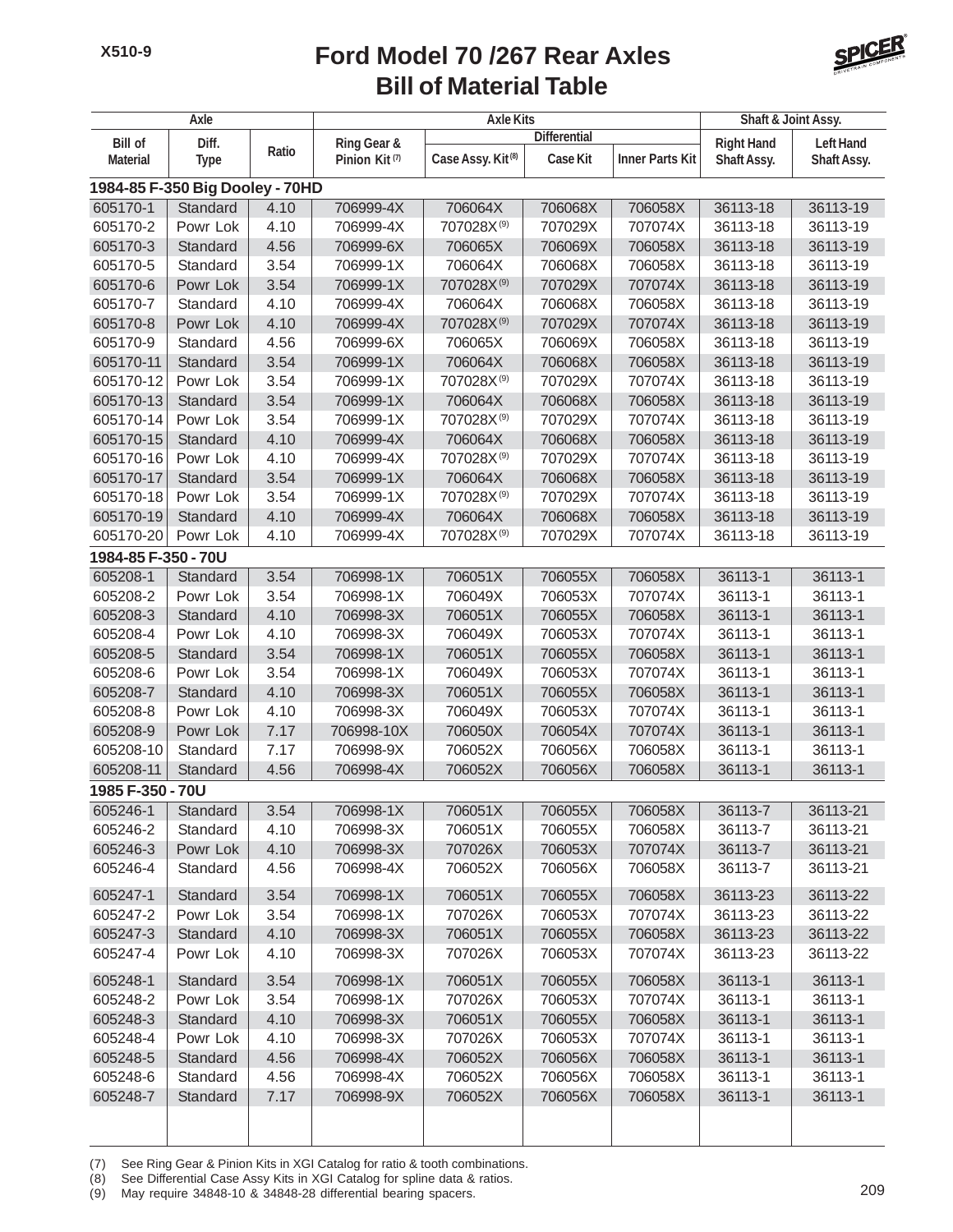

| Axle                |                                      |             |                           | <b>Axle Kits</b>              |                     |                        | Shaft & Joint Assy. |                  |
|---------------------|--------------------------------------|-------------|---------------------------|-------------------------------|---------------------|------------------------|---------------------|------------------|
| <b>Bill of</b>      | Diff.                                |             | Ring Gear &               |                               | <b>Differential</b> |                        | <b>Right Hand</b>   | <b>Left Hand</b> |
| <b>Material</b>     | <b>Type</b>                          | Ratio       | Pinion Kit <sup>(7)</sup> | Case Assy. Kit <sup>(8)</sup> | Case Kit            | <b>Inner Parts Kit</b> | Shaft Assy.         | Shaft Assy.      |
|                     | 1985 F-350 Big Dooley -              | <b>70HD</b> |                           |                               |                     |                        |                     |                  |
| 605250-1            | Standard                             | 3.54        | 706999-1X                 | 706064X                       | 706068X             | 706058X                | 36113-18            | 36113-19         |
| 605250-2            | Standard                             | 4.10        | 706999-4X                 | 706064X                       | 706068X             | 706058X                | 36113-18            | 36113-19         |
| 605250-3            | Powr Lok                             | 4.10        | 706999-4X                 | 707028X(9)                    | 707029X             | 707074X                | 36113-18            | 36113-19         |
|                     | 1985 F-350 Heavy Duty Chassis - 70HD |             |                           |                               |                     |                        |                     |                  |
| 605249-1            | Standard                             | 4.10        | 706999-4X                 | 706064X                       | 706068X             | 706058X                | 36113-1             | 36113-1          |
| 605249-2            | Standard                             | 3.54        | 706999-1X                 | 706064X                       | 706068X             | 706058X                | 36113-1             | 36113-1          |
| 605249-3            | Powr Lok                             | 4.56        | 706999-6X                 | 706063X                       | 706730X             | 707074X                | 36113-1             | 36113-1          |
| 605249-4            | Powr Lok                             | 4.10        | 706999-4X                 | 707028X <sup>(9)</sup>        | 707029X             | 707074X                | 36113-1             | 36113-1          |
| 605249-5            | No Spin                              | 4.56        | 706999-6X                 | 26996X                        | 706098X             | 35683                  | 36113-1             | 36113-1          |
| 605249-6            | Standard                             | 6.17        | 706999-12X                | 706065X                       | 706069X             | 706058X                | 36113-1             | 36113-1          |
| 605249-7            | Standard                             | 4.56        | 706999-6X                 | 706065X                       | 706069X             | 706058X                | 36113-1             | 36113-1          |
| 1985-86 E-350 - 70U |                                      |             |                           |                               |                     |                        |                     |                  |
| 605253-1            | Standard                             | 3.54        | 706998-1X                 | 706051X                       | 706055X             | 706058X                | 36113-8             | 36113-6          |
| 605253-2            | Standard                             | 4.10        | 706998-3X                 | 706051X                       | 706055X             | 706058X                | 36113-8             | 36113-6          |
| 605253-3            | Powr Lok                             | 4.10        | 706998-3X                 | 707026X                       | 706053X             | 707074X                | 36113-8             | 36113-6          |
| 605253-4            | Standard                             | 4.56        | 706998-4X                 | 706052X                       | 706056X             | 706058X                | 36113-8             | 36113-6          |
| 605253-5            | Standard                             | 5.13        | 706998-6X                 | 706052X                       | 706056X             | 706058X                | 36113-8             | 36113-6          |
|                     | 1985-87 F-350 - DSO Ambulance - 70HD |             |                           |                               |                     |                        |                     |                  |
| 605255-1            | Standard                             | 3.54        | 706999-1X                 | 706064X                       | 706068X             | 706058X                | 36113-17            | 36113-17         |
| 605255-2            | Powr Lok                             | 3.54        | 706999-1X                 | 707028X(9)                    | 707029X             | 707074X                | 36113-17            | 36113-17         |
| 605255-3            | Standard                             | 3.73        | 706999-2X                 | 706064X                       | 706068X             | 706058X                | 36113-17            | 36113-17         |
| 605255-4            | Powr Lok                             | 3.73        | 706999-2X                 | 707028X <sup>(9)</sup>        | 707029X             | 707074X                | 36113-17            | 36113-17         |
| 605255-5            | Standard                             | 4.10        | 706999-4X                 | 706064X                       | 706068X             | 706058X                | 36113-17            | 36113-17         |
| 605255-6            | Powr Lok                             | 4.10        | 706999-4X                 | 707028X(9)                    | 707029X             | 707074X                | 36113-17            | 36113-17         |
|                     | 1987-88 E-350 - DRW - 70U            |             |                           |                               |                     |                        |                     |                  |
| 605300-1            | Standard                             | 3.54        | 706998-1X                 | 706051X                       | 706055X             | 706058X                | 36113-27            | 36113-28         |
| 605300-2            | Standard                             | 4.10        | 706998-3X                 | 706051X                       | 706055X             | 706058X                | 36113-27            | 36113-28         |
| 605300-3            | Powr Lok                             | 4.10        | 706998-3X                 | 707073X                       | 706053X             | 707074X                | 36113-27            | 36113-28         |
| 605300-4            | Standard                             | 4.56        | 706998-4X                 | 706052X                       | 706056X             | 706058X                | 36113-27            | 36113-28         |
| 605300-5            | Powr Lok                             | 3.54        | 706998-1X                 | 707073X                       | 706053X             | 707074X                | 36113-27            | 36113-28         |
|                     | 1987 1/2 E-350 - DRW - 70HD          |             |                           |                               |                     |                        |                     |                  |
| 605344-1            | Standard                             | 4.10        | 706999-4X                 | 706064X                       | 706068X             | 706058X                | 36113-27            | 36113-28         |
| 605344-2            | Standard                             | 3.54        | 706999-1X                 | 706064X                       | 706068X             | 706058X                | 36113-27            | 36113-28         |
| 605344-3            | Powr Lok                             | 3.54        | 706999-1X                 | 707088X                       | 707029X             | 707074X                | 36113-27            | 36113-28         |
| 605344-4            | Powr Lok                             | 4.10        | 706999-4X                 | 707088X                       | 707029X             | 707074X                | 36113-27            | 36113-28         |
|                     | 1987 1/2 E-350 - DRW - 70U           |             |                           |                               |                     |                        |                     |                  |
| 605352-1            | Standard                             | 4.10        | 706998-3X                 | 706051X                       | 706055X             | 706058X                | 36113-27            | 36113-28         |
| 605352-2            | Standard                             | 4.56        | 706998-4X                 | 706052X                       | 706056X             | 706058X                | 36113-27            | 36113-28         |
|                     | 1988 1/2-89 E-350 U-Haul - 70HD      |             |                           |                               |                     |                        |                     |                  |
| 605337-1            | Standard                             | 3.54        | 706999-1X                 | 706064X                       | 706068X             | 706058X                | 36113-27            | 36113-28         |
| 605337-2            | Standard                             | 4.10        | 706999-4X                 | 706064X                       | 706068X             | 706058X                | 36113-27            | 36113-28         |
|                     | 1989 E-350 - DRW - 70U               |             |                           |                               |                     |                        |                     |                  |
| 605412-1            | Standard                             | 3.54        | 706998-1X                 | 707215X                       | 707216X             | 706058X                | 36113-27            | 36113-28         |
| 605412-2            | Standard                             | 4.10        | 706998-3X                 | 707215X                       | 707216X             | 706058X                | 36113-27            | 36113-28         |
| 605412-3            | Powr Lok                             | 4.10        | 706998-3X                 | 707145X                       | 707146X             | 707074X                | 36113-27            | 36113-28         |
| 605412-4            | Standard                             | 4.56        | 706998-4X                 | 707176X                       | 707177X             | 706058X                | 36113-27            | 36113-28         |
|                     |                                      |             |                           |                               |                     |                        |                     |                  |

(7) See Ring Gear & Pinion Kits in XGI Catalog for ratio & tooth combinations.<br>(8) See Differential Case Assy Kits in XGI Catalog for spline data & ratios.

(8) See Differential Case Assy Kits in XGI Catalog for spline data & ratios. <sup>210</sup> (9) May require 34848-10 & 34848-28 differential bearing spacers.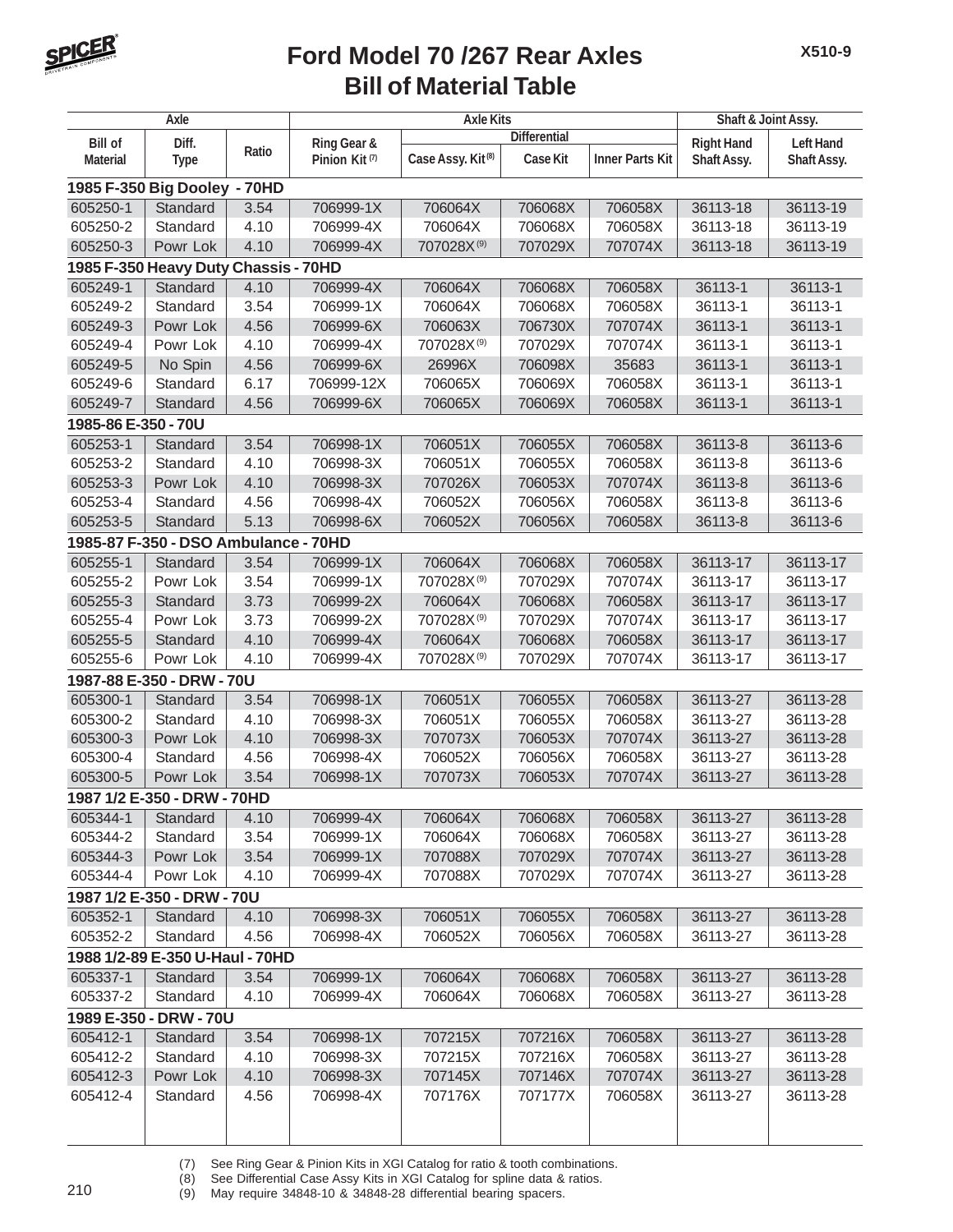

|                 | Axle                                  |       |                                                    | <b>Axle Kits</b>              |                     |                        | Shaft & Joint Assy. |                  |
|-----------------|---------------------------------------|-------|----------------------------------------------------|-------------------------------|---------------------|------------------------|---------------------|------------------|
| <b>Bill of</b>  | Diff.                                 |       | Ring Gear &                                        |                               | <b>Differential</b> |                        | <b>Right Hand</b>   | <b>Left Hand</b> |
| <b>Material</b> | <b>Type</b>                           | Ratio | Pinion Kit <sup>(7)</sup>                          | Case Assy. Kit <sup>(8)</sup> | <b>Case Kit</b>     | <b>Inner Parts Kit</b> | Shaft Assy.         | Shaft Assy.      |
|                 | 1989-90 E-350 Motor Home - 70HD       |       |                                                    |                               |                     |                        |                     |                  |
| 605438-1        | Standard                              | 4.10  | 706999-4X                                          | 706064X                       | 706068X             | 706058X                | 36113-27            | 36113-28         |
| 605438-2        | Standard                              | 3.54  | 706999-1X                                          | 706064X                       | 706068X             | 706058X                | 36113-27            | 36113-28         |
| 605438-3        | Powr Lok                              | 3.54  | 706999-1X                                          | 707088X                       | 707029X             | 707074X                | 36113-27            | 36113-28         |
| 605438-4        | Powr Lok                              | 4.10  | 706999-4X                                          | 707088X                       | 707029X             | 707074X                | 36113-27            | 36113-28         |
|                 | 1989-90 1/2 E-350 Motor Home - 70U    |       |                                                    |                               |                     |                        |                     |                  |
| 605437-1        | Standard                              | 4.10  | 706998-3X                                          | 707215X                       | 707216X             | 706058X                | 36113-27            | 36113-28         |
| 605437-2        | Standard                              | 4.56  | 706998-4X                                          | 707176X                       | 707177X             | 706058X                | 36113-27            | 36113-28         |
|                 | 1990-91 1/2 E-350 - DRW - ABS - 70U   |       |                                                    |                               |                     |                        |                     |                  |
| 605421-1        | Standard                              | 3.54  | 706998-1X                                          | 707215X                       | 707216X             | 706058X                | 36113-27            | 36113-28         |
| 605421-2        | Standard                              | 4.10  | 706998-3X                                          | 707215X                       | 707216X             | 706058X                | 36113-27            | 36113-28         |
| 605421-3        | Powr Lok                              | 4.10  | 706998-3X                                          | 707145X                       | 707146X             | 707074X                | 36113-27            | 36113-28         |
|                 | 1990-91 1/2 UPS - ABS - 70U           |       |                                                    |                               |                     |                        |                     |                  |
| 605518-1        | Standard                              | 4.10  | 706998-3X                                          | 707241X                       | 707216X             | 707119X                | 36113-27            | 36113-28         |
|                 |                                       |       | 1990-91 1/2 E-350 Motor Home - ABS - 70HD          |                               |                     |                        |                     |                  |
| 605471-1        | Standard                              | 4.10  | 706999-4X                                          | 707186X                       | 707187X             | 706058X                | 36113-27            | 36113-28         |
| 605471-2        | Standard                              | 3.54  | 706999-1X                                          | 707186X                       | 707187X             | 706058X                | 36113-27            | 36113-28         |
| 605471-3        | Powr Lok                              | 3.54  | 706999-1X                                          | 707189X                       | 707188X             | 707074X                | 36113-27            | 36113-28         |
| 605471-4        | Powr Lok                              | 4.10  | 706999-4X                                          | 707189X                       | 707188X             | 707074X                | 36113-27            | 36113-28         |
|                 | 1990-91 1/2 E-350 U-Haul - ABS - 70HD |       |                                                    |                               |                     |                        |                     |                  |
| 605480-1        | Standard                              | 3.54  | 706999-1X                                          | 707186X                       | 707187X             | 706058X                | 36113-27            | 36113-28         |
| 605480-2        | Standard                              | 4.10  | 706999-4X                                          | 707186X                       | 707187X             | 706058X                | 36113-27            | 36113-28         |
|                 |                                       |       | 1991-91 1/2 Continental Bakery Chassis - ABS - 70U |                               |                     |                        |                     |                  |
| 605501-1        | Standard                              | 3.54  | 706998-1X                                          | 707215X                       | 707216X             | 706058X                | 36113-27            | 36113-28         |
| 605501-2        | Standard                              | 4.10  | 706998-3X                                          | 707215X                       | 707216X             | 706058X                | 36113-27            | 36113-28         |
|                 | 1992 Continental Bakery - ABS - 70U   |       |                                                    |                               |                     |                        |                     |                  |
| 605537-2        | Standard                              | 4.10  | 706998-3X                                          | 707215X                       | 707216X             | 706058X                | 36113-27            | 36113-28         |
|                 | 1992 E-350 - DRW - ABS - 70U          |       |                                                    |                               |                     |                        |                     |                  |
| 605488-1        | Standard                              | 3.54  | 706998-1X                                          | 707215X                       | 707216X             | 706058X                | 36113-27            | 36113-28         |
| 605488-2        | Standard                              | 4.10  | 706998-3X                                          | 707215X                       | 707216X             | 706058X                | 36113-27            | 36113-28         |
| 605488-3        | Powr Lok                              | 4.10  | 706998-3X                                          | 707145X                       | 707146X             | 707074X                | 36113-27            | 36113-28         |
|                 | 1992-92 1/2 UPS - ABS - 70U           |       |                                                    |                               |                     |                        |                     |                  |
| 605540-1        | Standard                              | 4.10  | 706998-3X                                          | 707241X                       | 707216X             | 707119X                | 36113-27            | 36113-28         |
|                 |                                       |       | 1992-93 1/2 E-350 Motor Home - ABS - 70HD          |                               |                     |                        |                     |                  |
| 605538-1        | Standard                              | 4.10  | 706999-4X                                          | 707186X                       | 707187X             | 706058X                | 36113-27            | 36113-28         |
| 605538-2        | Standard                              | 3.54  | 706999-1X                                          | 707186X                       | 707187X             | 706058X                | 36113-27            | 36113-28         |
| 605538-3        | Powr Lok                              | 3.54  | 706999-1X                                          | 707189X                       | 707188X             | 707074X                | 36113-27            | 36113-28         |
| 605538-4        | Powr Lok                              | 4.10  | 706999-4X                                          | 707189X                       | 707188X             | 707074X                | 36113-27            | 36113-28         |
| 605538-5        | Standard                              | 4.10  | 706999-4X                                          | 707186X                       | 707187X             | 706058X                | 36113-27            | 36113-28         |
| 605538-6        | Standard                              | 3.54  | 706999-1X                                          | 707186X                       | 707187X             | 706058X                | 36113-27            | 36113-28         |
| 605538-7        | Powr Lok                              | 3.54  | 706999-1X                                          | 707189X                       | 707188X             | 707074X                | 36113-27            | 36113-28         |
| 605538-8        | Powr Lok                              | 4.10  | 706999-4X                                          | 707189X                       | 707188X             | 707074X                | 36113-27            | 36113-28         |
| 605538-9        | Standard                              | 4.10  | 706999-4X                                          | 707186X                       | 707187X             | 706058X                | 36113-27            | 36113-28         |
| 605538-10       | Powr Lok                              | 4.10  | 706999-4X                                          | 707189X                       | 707188X             | 707074X                | 36113-27            | 36113-28         |
|                 | 1992-93 1/2 E-350 U-Haul - ABS - 70HD |       |                                                    |                               |                     |                        |                     |                  |
| 605539-1        | Standard                              | 3.54  | 706999-1X                                          | 707186X                       | 707187X             | 706058X                | 36113-27            | 36113-28         |
| 605539-2        | Standard                              | 4.10  | 706999-4X                                          | 707186X                       | 707187X             | 706058X                | 36113-27            | 36113-28         |
|                 |                                       |       |                                                    |                               |                     |                        |                     |                  |

(7) See Ring Gear & Pinion Kits in XGI Catalog for ratio & tooth combinations.

(8) See Differential Case Assy Kits in XGI Catalog for spline data & ratios.

(b) See Differential Case Assy Nits in ACT Catalog for spille data & failus.<br>(9) May require 34848-10 & 34848-28 differential bearing spacers.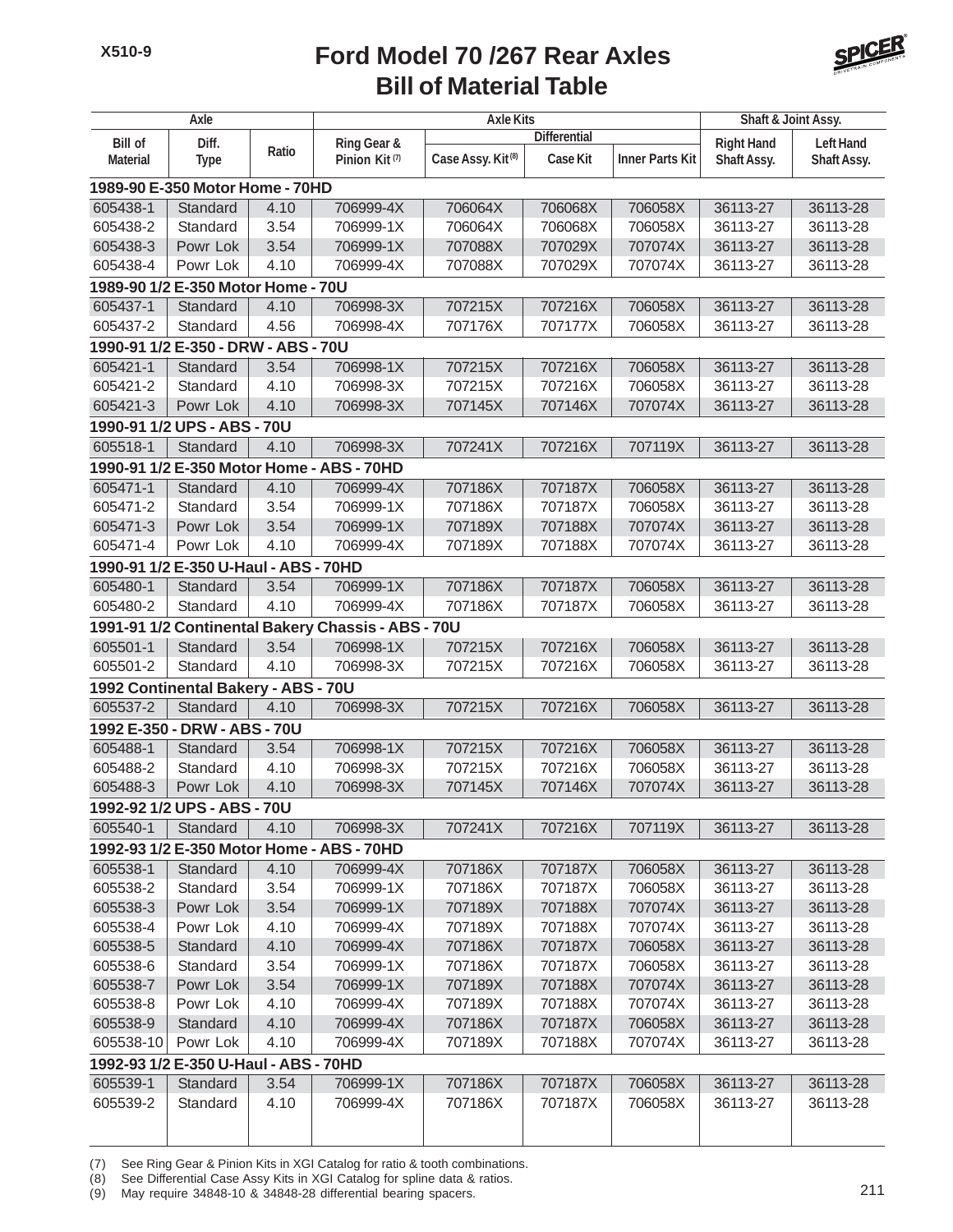

| Axle<br><b>Axle Kits</b> |                                         |       |                                                             |                               | Shaft & Joint Assy. |                        |                   |                  |
|--------------------------|-----------------------------------------|-------|-------------------------------------------------------------|-------------------------------|---------------------|------------------------|-------------------|------------------|
| <b>Bill of</b>           | Diff.                                   |       | Ring Gear &                                                 |                               | <b>Differential</b> |                        | <b>Right Hand</b> | <b>Left Hand</b> |
| <b>Material</b>          | <b>Type</b>                             | Ratio | Pinion Kit <sup>(7)</sup>                                   | Case Assy. Kit <sup>(8)</sup> | <b>Case Kit</b>     | <b>Inner Parts Kit</b> | Shaft Assy.       | Shaft Assy.      |
|                          |                                         |       | 1992 1/2-93 1/2 Continental Bakery - ABS - 70U              |                               |                     |                        |                   |                  |
| 605583-1                 | Standard                                | 4.10  | 706998-3X                                                   | 707276X                       | 707216X             | 707252X                | 43811-4           | 43811-7          |
|                          | 1992 1/2-93 1/2 UPS - ABS - 70U         |       |                                                             |                               |                     |                        |                   |                  |
| 605584-1                 | Standard                                | 4.10  | 706998-3X                                                   | 707312X                       | 707216X             | 707313X                | 43811-4           | 43811-7          |
|                          | 1992 1/2-93 1/2 E-350 - DRW - ABS - 70U |       |                                                             |                               |                     |                        |                   |                  |
| 605567-1                 | Standard                                | 3.54  | 706998-1X                                                   | 707276X                       | 707216X             | 707252X                | 43811-4           | 43811-7          |
| 605567-2                 | Standard                                | 4.10  | 706998-3X                                                   | 707276X                       | 707216X             | 707252X                | 43811-4           | 43811-7          |
| 605567-3                 | Powr Lok                                | 4.10  | 706998-3X                                                   | 707277X                       | 707146X             | 707254X                | 43811-4           | 43811-7          |
| 605567-4                 | Standard                                | 3.54  | 706998-1X                                                   | 707276X                       | 707216X             | 707252X                | 43811-4           | 43811-7          |
| 605567-5                 | Standard                                | 4.10  | 706998-3X                                                   | 707276X                       | 707216X             | 707252X                | 43811-4           | 43811-7          |
| 605567-6                 | Powr Lok                                | 4.10  | 706998-3X                                                   | 707277X                       | 707146X             | 707254X                | 43811-4           | 43811-7          |
|                          |                                         |       | 1992 1/2-93 1/2 E-350 SRW Cutaway, Wide Track - ABS - 70 2U |                               |                     |                        |                   |                  |
| 605578-1                 | Standard                                | 4.10  | 706998-3X                                                   | 707276X                       | 707216X             | 707252X                | 43811-4           | 43811-7          |
| 605578-2                 | Powr Lok                                | 4.10  | 706998-3X                                                   | 707277X                       | 707146X             | 707254X                | 43811-4           | 43811-7          |
|                          | 1993 1/2-94 E-350 - DRW - ABS - 70U     |       |                                                             |                               |                     |                        |                   |                  |
| 605608-1                 | Standard                                | 4.10  | 706998-3X                                                   | 707276X                       | 707216X             | 707252X                | 43811-4           | 43811-7          |
| 605608-2                 | Powr Lok                                | 4.10  | 706998-3X                                                   | 707277X                       | 707146X             | 707254X                | 43811-4           | 43811-7          |
| 605665-1                 | Standard                                | 4.10  | 706999-4X                                                   | 707186X                       | 707187X             | 706058X                | 36113-27          | 36113-28         |
| 605666-1                 | Standard                                | 4.10  | 706999-4X                                                   | 707186X                       | 707187X             | 706058X                | 36113-27          | 36113-28         |
|                          |                                         |       | 1993 1/2-94 E-350 Motor Home - ABS - 70HD                   |                               |                     |                        |                   |                  |
| 605609-1                 | Standard                                | 4.10  | 706999-4X                                                   | 707186X                       | 707187X             | 706058X                | 36113-27          | 36113-28         |
| 605609-2                 | Powr Lok                                | 4.10  | 706999-4X                                                   | 707189X                       | 707188X             | 707074X                | 36113-27          | 36113-28         |
|                          |                                         |       | 1993 1/2-94 E-350 SRW Cutaway, Wide Track - ABS - 70 2U     |                               |                     |                        |                   |                  |
| 605669-1                 | Standard                                | 4.10  | 706998-3X                                                   | 707276X                       | 707216X             | 707252X                | 43811-4           | 43811-7          |
|                          | 1993 1/2-94 1/2 E-350 - DRW - ABS - 70U |       |                                                             |                               |                     |                        |                   |                  |
| 605667-1                 | Standard                                | 4.10  | 706999-4X                                                   | 707186X                       | 707187X             | 706058X                | 36113-27          | 36113-28         |
|                          | 1994 E-350 - DRW - ABS - 70U            |       |                                                             |                               |                     |                        |                   |                  |
| 605671-1                 | Standard                                | 4.10  | 706998-3X                                                   | 707276X                       | 707216X             | 707252X                | 43811-4           | 43811-7          |
| 605671-2                 | Powr Lok                                | 4.10  | 706998-3X                                                   | 707277X                       | 707146X             | 707254X                | 43811-4           | 43811-7          |
|                          | 1994 E-350 - DRW - ABS - 70HD           |       |                                                             |                               |                     |                        |                   |                  |
|                          | 605692-1   Standard   4.10              |       | 706999-4X                                                   | 707186X                       | 707187X             | 706058X                | 36113-27          | 36113-28         |
| 605693-1                 | Standard                                | 4.10  | 706999-4X                                                   | 707186X                       | 707187X             | 706058X                | 36113-27          | 36113-28         |
|                          | 1994-94 1/2 E-350 - ABS - 70U           |       |                                                             |                               |                     |                        |                   |                  |
| 605640-1                 | Standard                                | 4.10  | 706998-3X                                                   | 707312X                       | 707216X             | 707313X                | 43811-4           | 43811-7          |
|                          | 1994-94 1/2 E-350 - DRW - ABS - 70U     |       |                                                             |                               |                     |                        |                   |                  |
| 605673-1                 | Standard                                | 4.10  | 706998-3X                                                   | 707276X                       | 707216X             | 707252X                | 43811-4           | 43811-7          |
| 605673-2                 | Powr Lok                                | 4.10  | 706998-3X                                                   | 707277X                       | 707146X             | 707254X                | 43811-4           | 43811-7          |
|                          |                                         |       | 1994-94 1/2 E-350 Motor Home - ABS - 70HD                   |                               |                     |                        |                   |                  |
| 605672-1                 | Standard                                | 4.10  | 706999-4X                                                   | 707186X                       | 707187X             | 706058X                | 36113-27          | 36113-28         |
| 605672-2                 | Powr Lok                                | 4.10  | 706999-4X                                                   | 707189X                       | 707188X             | 707074X                | 36113-27          | 36113-28         |
| 605675-1                 | Standard                                | 4.10  | 706999-4X                                                   | 707186X                       | 707187X             | 706058X                | 36113-27          | 36113-28         |
| 605675-2                 | Powr Lok                                | 4.10  | 706999-4X                                                   | 707189X                       | 707188X             | 707074X                | 36113-27          | 36113-28         |
|                          | 1994 1/2-95 E-350 - DRW - ABS - 70HD    |       |                                                             |                               |                     |                        |                   |                  |
| 605714-1                 | Standard                                | 4.10  | 706998-3X                                                   | 707276X                       | 707216X             | 707252X                | 43811-4           | 43811-7          |
| 605714-2                 | Powr Lok                                | 4.10  | 706998-3X                                                   | 707277X                       | 707146X             | 707254X                | 43811-4           | 43811-7          |
|                          |                                         |       |                                                             |                               |                     |                        |                   |                  |

(7) See Ring Gear & Pinion Kits in XGI Catalog for ratio & tooth combinations.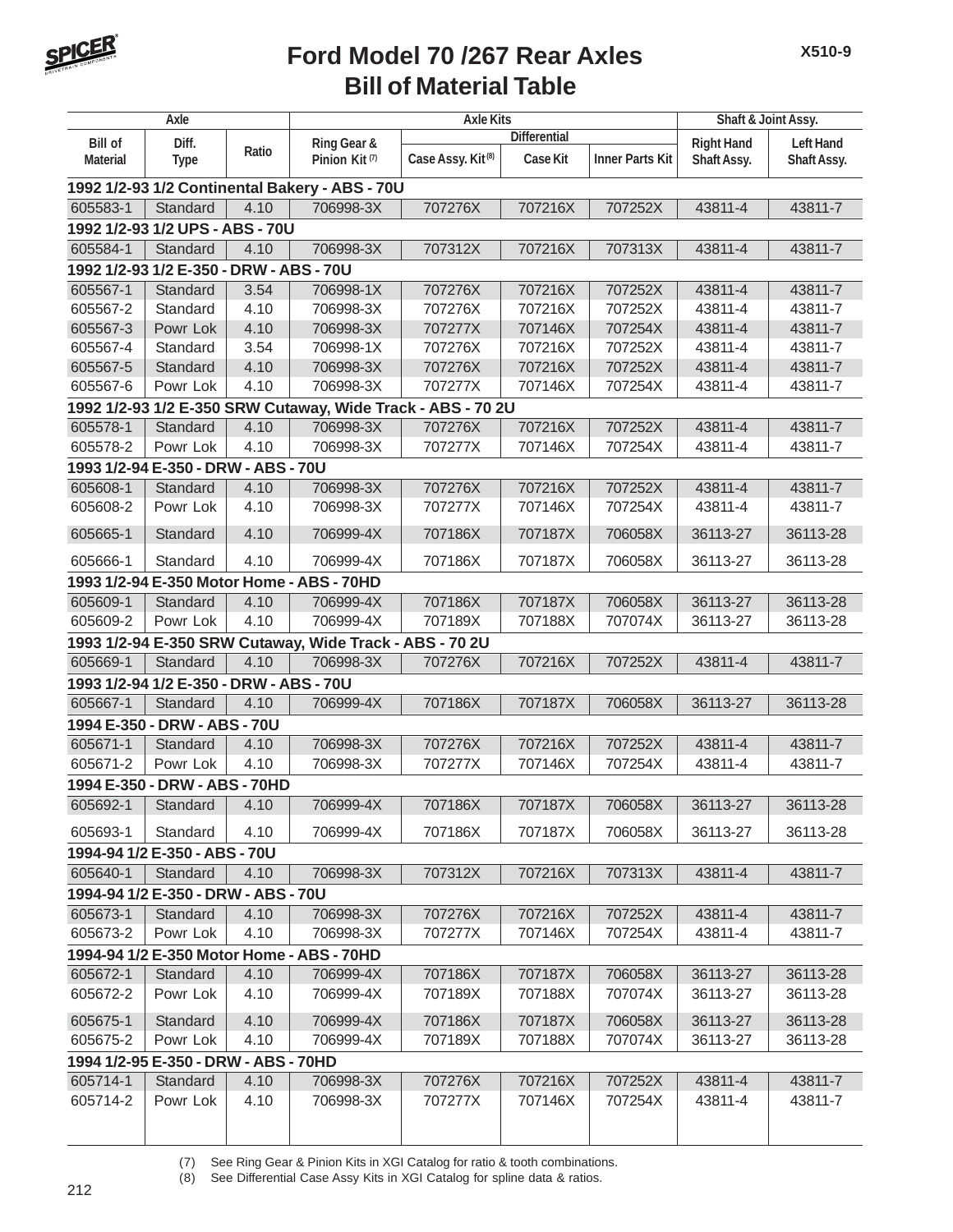

| Axle            |                                       |       | <b>Axle Kits</b>                                        |                               |                     |                        | Shaft & Joint Assy. |                  |
|-----------------|---------------------------------------|-------|---------------------------------------------------------|-------------------------------|---------------------|------------------------|---------------------|------------------|
| <b>Bill of</b>  | Diff.                                 |       | Ring Gear &                                             |                               | <b>Differential</b> |                        | <b>Right Hand</b>   | <b>Left Hand</b> |
| <b>Material</b> | <b>Type</b>                           | Ratio | Pinion Kit <sup>(7)</sup>                               | Case Assy. Kit <sup>(8)</sup> | <b>Case Kit</b>     | <b>Inner Parts Kit</b> | Shaft Assy.         | Shaft Assy.      |
|                 |                                       |       | 1994 1/2-95 E-350 Motor Home - ABS - 70HD               |                               |                     |                        |                     |                  |
| 605715-1        | Standard                              | 4.10  | 706999-4X                                               | 707186X                       | 707187X             | 706058X                | 36113-27            | 36113-28         |
| 605715-2        | Powr Lok                              | 4.10  | 706999-4X                                               | 707189X                       | 707188X             | 707074X                | 36113-27            | 36113-28         |
|                 | 1995-95 1/2 E-350 - DRW - ABS - 70U   |       |                                                         |                               |                     |                        |                     |                  |
| 605687-1        | Standard                              | 4.10  | 706998-3X                                               | 707276X                       | 707216X             | 707252X                | 43811-4             | 43811-7          |
| 605687-2        | Powr Lok                              | 4.10  | 706998-3X                                               | 707277X                       | 707146X             | 707254X                | 43811-4             | 43811-7          |
| 605687-3        | Standard                              | 4.10  | 706998-3X                                               | 707276X                       | 707216X             | 707252X                | 43811-4             | 43811-7          |
| 605687-4        | Powr Lok                              | 4.10  | 706998-3X                                               | 707277X                       | 707146X             | 707254X                | 43811-4             | 43811-7          |
| 605689-1        | Standard                              | 4.10  | 706998-3X                                               | 707276X                       | 707216X             | 707252X                | 43811-4             | 43811-7          |
| 605689-2        | Powr Lok                              | 4.10  | 706998-3X                                               | 707277X                       | 707146X             | 707254X                | 43811-4             | 43811-7          |
| 605689-3        | Standard                              | 4.10  | 706998-3X                                               | 707276X                       | 707216X             | 707252X                | 43811-4             | 43811-7          |
| 605689-4        | Powr Lok                              | 4.10  | 706998-3X                                               | 707277X                       | 707146X             | 707254X                | 43811-4             | 43811-7          |
| 605845-1        | Standard                              | 4.10  | 706998-3X                                               | 707276X                       | 707216X             | 707252X                | 43811-4             | 43811-7          |
| 605845-2        | Powr Lok                              | 4.10  | 706998-3X                                               | 707277X                       | 707146X             | 707254X                | 43811-4             | 43811-7          |
|                 |                                       |       | 1995-95 1/2 E-350 SRW Cutaway, Wide Track - ABS - 70 2U |                               |                     |                        |                     |                  |
| 605686-1        | Standard                              | 4.10  | 706998-3X                                               | 707276X                       | 707216X             | 707252X                | 43811-4             | 43811-7          |
| 605686-2        | Powr Lok                              | 4.10  | 706998-3X                                               | 707277X                       | 707146X             | 707254X                | 43811-4             | 43811-7          |
| 605686-3        | Standard                              | 4.10  | 706998-3X                                               | 707276X                       | 707216X             | 707252X                | 43811-4             | 43811-7          |
| 605686-4        | Powr Lok                              | 4.10  | 706998-3X                                               | 707277X                       | 707146X             | 707254X                | 43811-4             | 43811-7          |
| 605844-1        | Standard                              | 4.10  | 706998-3X                                               | 707276X                       | 707216X             | 707252X                | 43811-4             | 43811-7          |
| 605844-2        | Powr Lok                              | 4.10  | 706998-3X                                               | 707277X                       | 707146X             | 707254X                | 43811-4             | 43811-7          |
|                 | 1995-95 1/2 E-350 Motor Home - 70HD   |       |                                                         |                               |                     |                        |                     |                  |
| 605688-1        | Standard                              | 4.10  | 706999-4X                                               | 707186X                       | 707187X             | 706058X                | 36113-27            | 36113-28         |
| 605688-2        | Powr Lok                              | 4.10  | 706999-4X                                               | 707189X                       | 707188X             | 707074X                | 36113-27            | 36113-28         |
| 605688-3        | Standard                              | 4.10  | 706999-4X                                               | 707186X                       | 707187X             | 706058X                | 36113-27            | 36113-28         |
| 605688-4        | Powr Lok                              | 4.10  | 706999-4X                                               | 707189X                       | 707188X             | 707074X                | 36113-27            | 36113-28         |
|                 |                                       |       | 1995-95 1/2 E-350 Motor Home - ABS - 70HD               |                               |                     |                        |                     |                  |
| 605690-1        | Standard                              | 4.10  | 706999-4X                                               | 707186X                       | 707187X             | 706058X                | 36113-27            | 36113-28         |
| 605690-2        | Powr Lok                              | 4.10  | 706999-4X                                               | 707189X                       | 707188X             | 707074X                | 36113-27            | 36113-28         |
| 605690-3        | Standard                              | 4.10  | 706999-4X                                               | 707186X                       | 707187X             | 706058X                | 36113-27            | 36113-28         |
| 605690-4        | Powr Lok                              | 4.10  | 706999-4X                                               | 707189X                       | 707188X             | 707074X                | 36113-27            | 36113-28         |
|                 | 1996 E-350 Motor Home - ABS - 70HD    |       |                                                         |                               |                     |                        |                     |                  |
| 605929-1        | Standard                              | 4.10  | 706999-4X                                               | 707186X                       | 707187X             | 706058X                | 36113-27            | 36113-28         |
|                 | 1996-97 E-350 Motor Home - ABS - 70HD |       |                                                         |                               |                     |                        |                     |                  |
| 605846-1        | Standard                              | 4.10  | 706999-4X                                               | 707186X                       | 707187X             | 706058X                | 36113-27            | 36113-28         |
| 605846-2        | Powr Lok                              | 4.10  | 706999-4X                                               | 707189X                       | 707188X             | 707074X                | 36113-27            | 36113-28         |
| 605848-1        | Standard                              | 4.10  | 706999-4X                                               | 707186X                       | 707187X             | 706058X                | 36113-27            | 36113-28         |
| 605848-2        | Powr Lok                              | 4.10  | 706999-4X                                               | 707189X                       | 707188X             | 707074X                | 36113-27            | 36113-28         |
|                 | 1996-97 E-350 - DRW - ABS - 70U       |       |                                                         |                               |                     |                        |                     |                  |
| 605847-1        | Standard                              | 4.10  | 706998-3X                                               | 707276X                       | 707216X             | 707252X                | 43811-4             | 43811-7          |
| 605847-2        | Powr Lok                              | 4.10  | 706998-3X                                               | 707277X                       | 707146X             | 707254X                | 43811-4             | 43811-7          |
| 605860-1        | Standard                              | 3.73  | 706998-2X                                               | 707276X                       | 707216X             | 707252X                | 43811-4             | 43811-7          |
| 605861-1        | Standard                              | 3.73  | 706998-2X                                               | 707276X                       | 707216X             | 707252X                | 43811-4             | 43811-7          |
| 605862-1        | Standard                              | 4.10  | 706999-4X                                               | 707186X                       | 707187X             | 706058X                | 36113-27            | 36113-28         |
|                 |                                       |       |                                                         |                               |                     |                        |                     |                  |
|                 |                                       |       |                                                         |                               |                     |                        |                     |                  |

(7) See Ring Gear & Pinion Kits in XGI Catalog for ratio & tooth combinations.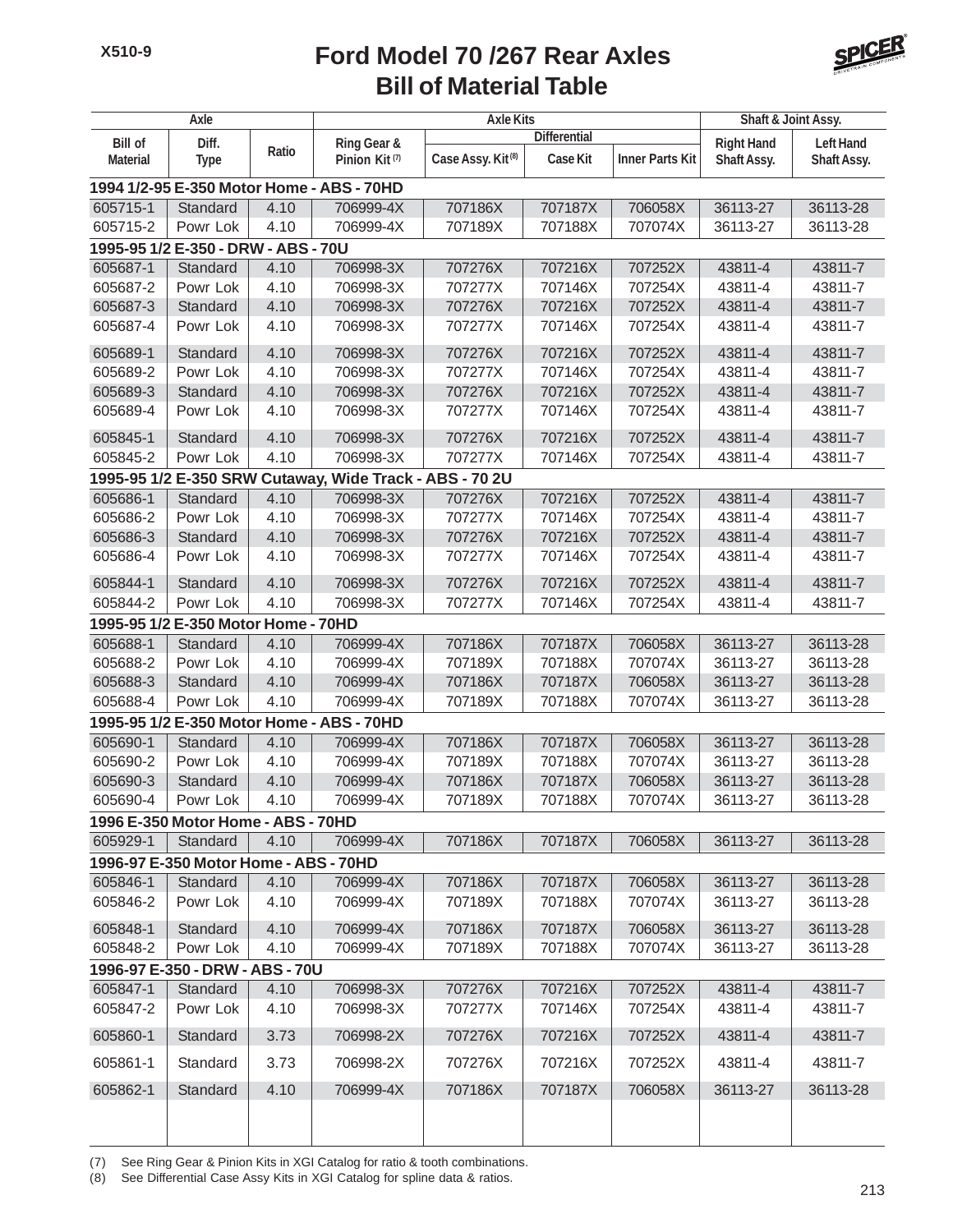

|                 | Axle                                  |       |                                                       | <b>Axle Kits</b>              |                     |                        | Shaft & Joint Assy. |                  |
|-----------------|---------------------------------------|-------|-------------------------------------------------------|-------------------------------|---------------------|------------------------|---------------------|------------------|
| <b>Bill of</b>  | Diff.                                 |       | Ring Gear &                                           |                               | <b>Differential</b> |                        | <b>Right Hand</b>   | <b>Left Hand</b> |
| <b>Material</b> | <b>Type</b>                           | Ratio | Pinion Kit <sup>(7)</sup>                             | Case Assy. Kit <sup>(8)</sup> | <b>Case Kit</b>     | <b>Inner Parts Kit</b> | Shaft Assy.         | Shaft Assy.      |
|                 | 1997 E-350 - DRW - ABS - 70U          |       |                                                       |                               |                     |                        |                     |                  |
| 605951-1        | Standard                              | 4.10  | 707407-1X                                             | 707276-1X                     | 707216X             | 707252X                | 43811-4             | 43811-7          |
| 605951-2        | Powr Lok                              | 4.10  | 707407-1X                                             | 707277-1X                     | 707146-1X           | 707254X                | 43811-4             | 43811-7          |
|                 |                                       |       | 1997 E-350 SRW Cutaway, Wide Track - ABS - 70 2U      |                               |                     |                        |                     |                  |
| 605950-1        | Standard                              | 4.10  | 707407-1X                                             | 707276-1X                     | 707216-1X           | 707252X                | 43811-4             | 43811-7          |
| 605950-2        | Powr Lok                              | 4.10  | 707407-1X                                             | 707277-1X                     | 707146-1X           | 707254X                | 43811-4             | 43811-7          |
|                 | 1997 1/2-98 1/2 E-350 - DRW           |       |                                                       |                               |                     |                        |                     |                  |
| 606028-1        | Standard                              | 4.10  | 707482-1X                                             | 707483X                       | 707484X             | 706058X                | 36113-27            | 36113-28         |
| 606028-2        | Standard                              | 4.56  | 707482-2X                                             | 707483X                       | 707484X             | 706058X                | 36113-27            | 36113-28         |
|                 | 1998 E350 - DRW - ABS                 |       |                                                       |                               |                     |                        |                     |                  |
| 606160-1        | Standard                              | 4.10  | 707482-1X                                             | 707483X                       | 707484X             | 706058X                | 36113-27            | 36113-28         |
|                 | 1998-98 1/2 E-350 - DRW - ABS - 70U   |       |                                                       |                               |                     |                        |                     |                  |
| 606021-1        | Standard                              | 4.10  | 707407-1X                                             | 707276-1X                     | 707216-1X           | 707252X                | 43811-4             | 43811-7          |
| 606021-2        | Powr Lok                              | 4.10  | 707407-1X                                             | 707277-1X                     | 707146-1X           | 707254X                | 43811-4             | 43811-7          |
|                 |                                       |       | 1998-98 1/2 E-350 SRW Cutaway, Wide Track - ABS - 70U |                               |                     |                        |                     |                  |
| 606020-1        | Standard                              | 4.10  | 707407-1X                                             | 707276-1X                     | 707216-1X           | 707252X                | 43811-4             | 43811-7          |
| 606020-2        | Powr Lok                              | 4.10  | 707407-1X                                             | 707277-1X                     | 707146-1X           | 707254X                | 43811-4             | 43811-7          |
|                 | 1998 1/2 E-350 DRW - Full Float - ABS |       |                                                       |                               |                     |                        |                     |                  |
| 606159-1        | Standard                              | 4.10  | 707407-1X                                             | 707276-1X                     | 707216-1X           | 707252X                | 43811-4             | 43811-7          |
| 606159-2        | Powr Lok                              | 4.10  | 707407-1X                                             | 707277-1X                     | 707146-1X           | 707254X                | 43811-4             | 43811-7          |
|                 |                                       |       | 1998 1/2-99 E-350 Cutaway SRW or DRW Option - ABS     |                               |                     |                        |                     |                  |
| 606158-1        | Standard                              | 4.10  | 707407-1X                                             | 707276X                       | 707216X             | 707252X                | 43811-4             | 43811-7          |
| 606158-2        | Powr Lok                              | 4.10  | 707407-1X                                             | 707277-1X                     | 707146-1X           | 707254X                | 43811-4             | 43811-7          |
|                 |                                       |       |                                                       |                               |                     |                        |                     |                  |
|                 |                                       |       |                                                       |                               |                     |                        |                     |                  |
|                 |                                       |       |                                                       |                               |                     |                        |                     |                  |
|                 |                                       |       |                                                       |                               |                     |                        |                     |                  |
|                 |                                       |       |                                                       |                               |                     |                        |                     |                  |
|                 |                                       |       |                                                       |                               |                     |                        |                     |                  |
|                 |                                       |       |                                                       |                               |                     |                        |                     |                  |
|                 |                                       |       |                                                       |                               |                     |                        |                     |                  |
|                 |                                       |       |                                                       |                               |                     |                        |                     |                  |
|                 |                                       |       |                                                       |                               |                     |                        |                     |                  |
|                 |                                       |       |                                                       |                               |                     |                        |                     |                  |
|                 |                                       |       |                                                       |                               |                     |                        |                     |                  |
|                 |                                       |       |                                                       |                               |                     |                        |                     |                  |
|                 |                                       |       |                                                       |                               |                     |                        |                     |                  |
|                 |                                       |       |                                                       |                               |                     |                        |                     |                  |
|                 |                                       |       |                                                       |                               |                     |                        |                     |                  |
|                 |                                       |       |                                                       |                               |                     |                        |                     |                  |
|                 |                                       |       |                                                       |                               |                     |                        |                     |                  |
|                 |                                       |       |                                                       |                               |                     |                        |                     |                  |
|                 |                                       |       |                                                       |                               |                     |                        |                     |                  |
|                 |                                       |       |                                                       |                               |                     |                        |                     |                  |
|                 |                                       |       |                                                       |                               |                     |                        |                     |                  |
|                 |                                       |       |                                                       |                               |                     |                        |                     |                  |
|                 |                                       |       |                                                       |                               |                     |                        |                     |                  |
|                 |                                       |       |                                                       |                               |                     |                        |                     |                  |

(7) See Ring Gear & Pinion Kits in XGI Catalog for ratio & tooth combinations.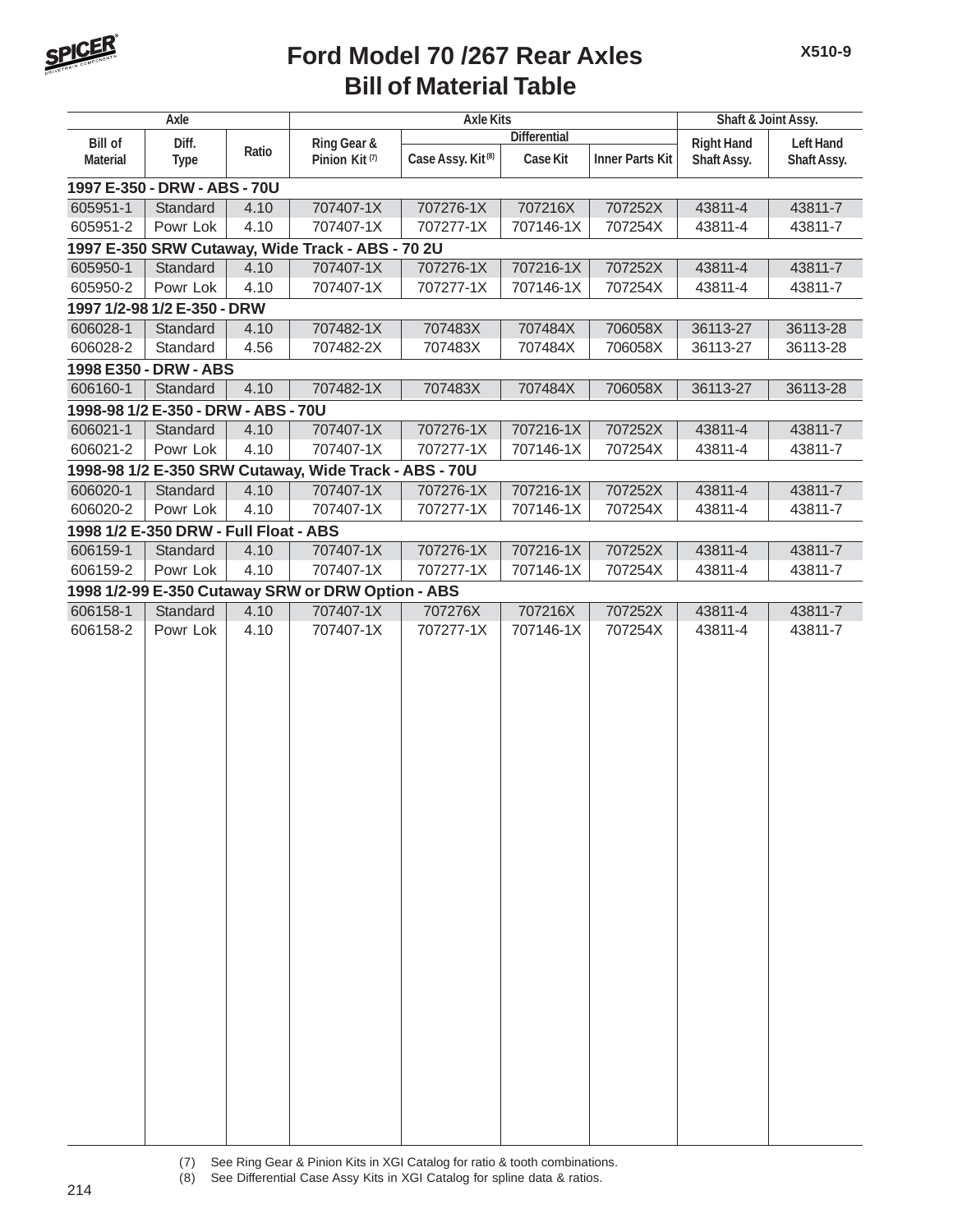

|                | Kits & Parts - Use With All Applications                    |                          |                          |                          |                          |                  |                  |  |
|----------------|-------------------------------------------------------------|--------------------------|--------------------------|--------------------------|--------------------------|------------------|------------------|--|
|                | <b>Description &amp; Item Number</b>                        |                          |                          |                          | <b>Bills of Material</b> |                  |                  |  |
|                | (Refer to "Exploded View" at<br>the front of this section)  |                          | 603909                   | 603934                   | 603935                   | 603936           | 603937<br>603938 |  |
| $\mathbf{1}$   | KIT - Inner Pinion Bearing                                  | 3                        | 706060X                  | 706060X                  | 706060X                  | 706060X          | 706060X          |  |
| 2              | PKG - Pinion Bearing Shim                                   | $\overline{\phantom{a}}$ | 706357X                  | 706357X                  | 706357X                  | 706357X          | 706357X          |  |
| 3              | Baffle - Pinion Bearing                                     | 5                        | 34849                    |                          |                          |                  |                  |  |
| 4              | PKG - Diff & Pinion Bearing Shim                            | $\overline{a}$           | 706213X                  | 706213X                  | 706213X                  | 706213X          | 706213X          |  |
| 5              | End Yoke Assembly (inc 11)                                  | 10                       | 3-4-5731X                | $2 - 4 - 5311X$          | 3-4-5731X                | 3-4-5731X        | 2-4-5311X        |  |
| 6              | Slinger - End Yoke                                          | 11                       | 34592                    | 34592                    | 34592                    | 34592            | 34592            |  |
| $\overline{7}$ | <b>Companion Flange Assembly</b>                            | 14                       |                          |                          |                          |                  |                  |  |
| 8              | KIT-Carrier Cover                                           | $\overline{a}$           | 706059X                  | 707104X                  | 707104X                  | 707104X          | 707104X          |  |
| $\mathsf{9}$   | <b>Carrier Cover</b>                                        | 15                       | 34055                    | 42815-2                  | 42815-2                  | 42815-2          | 42815-2          |  |
| 10             | Plug - Carrier Cover                                        | 17                       | 36472                    | 43180                    | 43180                    | 43180            | 43180            |  |
| 11             | Bolt - Carrier Cover (qty 10)                               | 18                       | 34822                    | 34822                    | 34822                    | 34822            | 34822            |  |
| 12             | KIT - Differential Bearing                                  | 21                       | 706070X                  | 706047X                  | 706047X                  | 706047X          | 706047X          |  |
| 13             | PKG - Diff Bearing Shim (inc 16)                            | 22                       | 708012                   | 708012                   | 708012                   | 708012           | 708012           |  |
| 14             | Bolt - Drive Gear (qty 12)                                  | 24                       | 30266                    | 30266                    | 30266                    | 30266            | 30266            |  |
| 15             | Gear - Differential (std)                                   | 26                       | 35079                    | 35079                    | 35079                    | 35079            | 35079            |  |
| 16             | Spacer - Differential Bearing                               | 30                       |                          |                          |                          |                  |                  |  |
| 17             | Tone Ring                                                   | 31                       |                          |                          |                          |                  |                  |  |
| 18             | Seal - Hub                                                  | 34                       | 46004                    | 46004                    | 46004                    | 46004            | 46004            |  |
| 19             | KIT - Inner Wheel Bearing                                   | 35                       |                          | $\overline{\phantom{0}}$ | $\overline{\phantom{0}}$ |                  |                  |  |
| 20             | KIT - Outer Wheel Bearing                                   | 36                       |                          |                          |                          |                  |                  |  |
| 21             | Spindle Nut / Wheel Bearing Retainer                        | 38                       |                          |                          |                          |                  |                  |  |
| 22             | Wheel Bearing Retainer (Left Hand)                          | $\blacksquare$           |                          |                          |                          |                  |                  |  |
| 23             | Locking Wedge                                               | 39                       | $\frac{1}{1}$            | $\equiv$                 | $\qquad \qquad$          |                  | $\equiv$         |  |
| 24             | Gear - Differential (p/l)                                   | 48                       | 35294                    | 35294                    | 35294                    |                  | 35294            |  |
| 25             | Lockwasher                                                  | 51                       | 36526                    | 36526                    | 36526                    | 36526            | 36526            |  |
| 26             | Screw - Flange Head                                         | 52                       | 39694                    | 39694                    | 39694                    | 39694            | 39694            |  |
|                |                                                             |                          | 603940                   | 603949                   | 603962                   | 605038           | 605042           |  |
| $\mathbf{1}$   | KIT - Inner Pinion Bearing                                  | 3                        | 706060X                  | 706060X                  | 706060X                  | 706060X          | 706060X          |  |
| $\mathbf 2$    | PKG - Pinion Bearing Shim                                   | $\blacksquare$           | 706357X                  | 706357X                  | 706357X                  | 706357X          | 706357X          |  |
| 3              | Baffle - Pinion Bearing                                     | 5                        |                          |                          |                          |                  |                  |  |
| 4              | PKG - Diff & Pinion Bearing Shim                            | $\overline{\phantom{0}}$ | 706213X                  | 706213X                  | 706213X                  | 706213X          | 706213X          |  |
| 5              | End Yoke Assembly (inc 11)                                  | 10                       | 3-4-5731X                | $2 - 4 - 5311X$          | 2-4-5311X                | 2-4-8051X        | $2 - 4 - 5311X$  |  |
| 6              | Slinger - End Yoke                                          | 11                       | 34592                    | 34592                    | 34592                    | 41195            | 34592            |  |
| $\overline{7}$ | <b>Companion Flange Assembly</b>                            | 14                       | $\overline{\phantom{m}}$ |                          |                          |                  |                  |  |
| 8              | KII – Carrier Cover                                         | $\overline{\phantom{0}}$ | 707104X                  | 707104X                  | 707104X                  | 707104X          | 707104X          |  |
| $9\,$          | <b>Carrier Cover</b>                                        | 15                       | 42815-2                  | 42815-2                  | 42815-2                  | 42815-2          | 42815-2          |  |
| 10             | Plug - Carrier Cover                                        | 17                       | 43180                    | 43180                    | 43180                    | 43180            | 43180            |  |
| 11<br>12       | Bolt - Carrier Cover (qty 10)<br>KIT - Differential Bearing | 18<br>21                 | 34822<br>706070X         | 34822<br>706070X         | 34822<br>706047X         | 34822<br>706047X | 34822<br>706047X |  |
|                | PKG - Diff Bearing Shim (inc 16)                            | 22                       |                          | 708012                   | 708012                   | 708012           |                  |  |
| 13<br>14       | Bolt - Drive Gear (qty 12)                                  | 24                       | 708012<br>30266          | 30266                    | 30266                    | 30266            | 708012<br>30266  |  |
| 15             | Gear - Differential (std)                                   | 26                       | 35079                    | 35079                    | 35079                    | 35079            | 35079            |  |
| 16             | Spacer - Differential Bearing                               | 30                       |                          |                          |                          |                  |                  |  |
| 17             | Tone Ring                                                   | 31                       |                          |                          |                          |                  |                  |  |
| 18             | Seal - Hub                                                  | 34                       | 46004                    | 46004                    | 46004                    | 46004            | 46004            |  |
| 19             | KIT - Inner Wheel Bearing                                   | 35                       |                          |                          |                          | 706179X          | 706179X          |  |
| 20             | KIT - Outer Wheel Bearing                                   | 36                       |                          |                          |                          | 706074X          | 706074X          |  |
| 21             | Spindle Nut / Wheel Bearing Retainer                        | 38                       |                          |                          |                          | 39695            | 39695            |  |
| 22             | Wheel Bearing Retainer (Left Hand)                          | $\overline{\phantom{a}}$ |                          |                          |                          |                  |                  |  |
| 23             | Locking Wedge                                               | 39                       |                          |                          | $\equiv$                 | 41373            | 41373            |  |
| 24             | Gear - Differential (p/l)                                   | 48                       | 35294                    | 35294                    | 35294                    | 35294            | 35294            |  |
| 25             | Lockwasher                                                  | 51                       | 36526                    | 36526                    | 36526                    | 36526            | 36526            |  |
| 26             | Screw - Flange Head                                         | 52                       | 39694                    | 39694                    | 39694                    | 39694            | 39694            |  |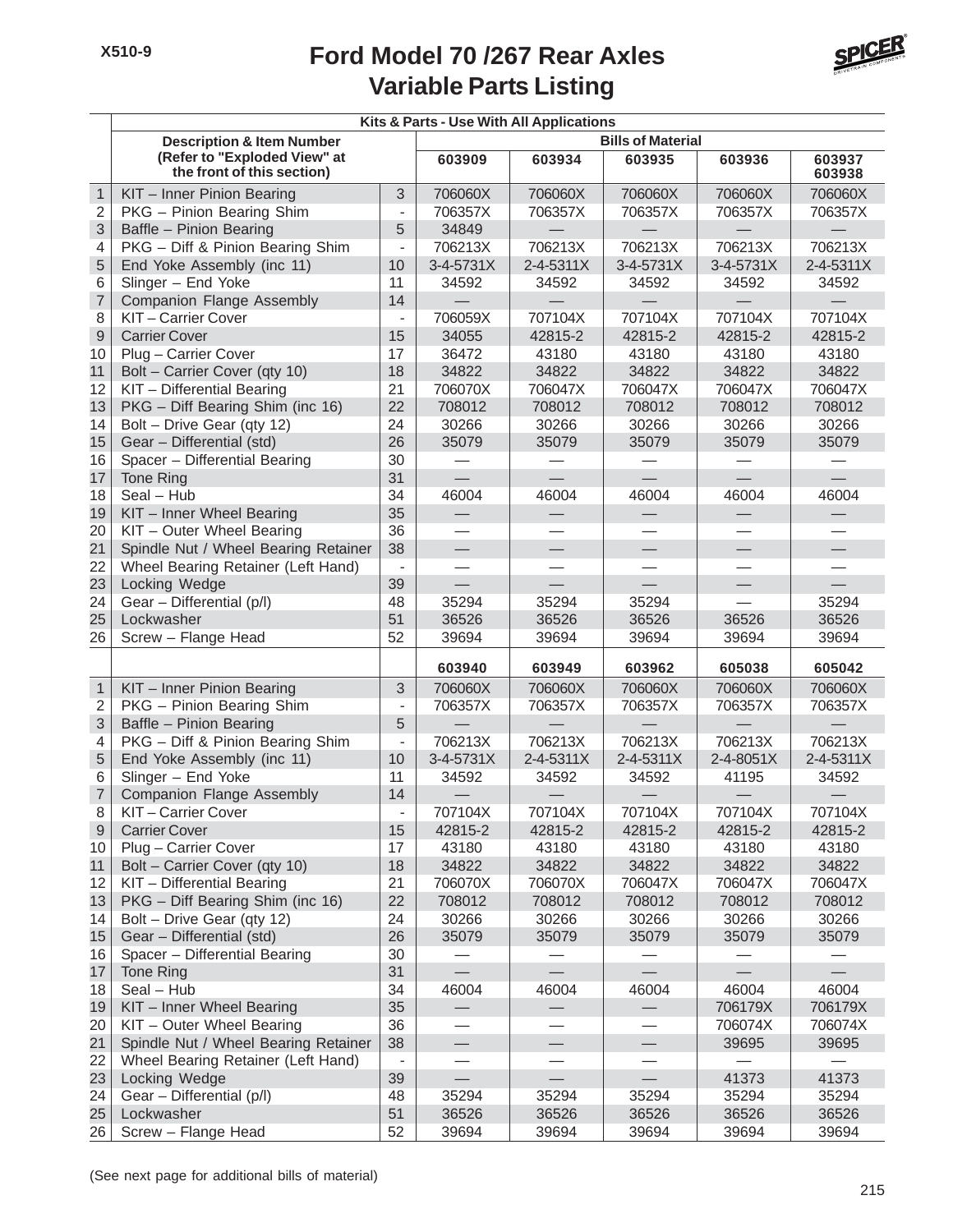

| <b>Bills of Material</b><br><b>Description &amp; Item Number</b><br>(Refer to "Exploded View" at<br>605044<br>605053<br>605054<br>605055<br>605057<br>the front of this section)<br>605045<br>$\mathbf{1}$<br>KIT - Inner Pinion Bearing<br>3<br>706060X<br>706060X<br>706060X<br>706060X<br>706060X<br>2<br>PKG - Pinion Bearing Shim<br>706357X<br>706357X<br>706357X<br>706357X<br>706357X<br>$\overline{\phantom{a}}$<br>3<br>Baffle - Pinion Bearing<br>5<br>PKG - Diff & Pinion Bearing Shim<br>706213X<br>706213X<br>706213X<br>706213X<br>706213X<br>4<br>$\blacksquare$<br>5<br>End Yoke Assembly (inc 11)<br>10<br>2-4-5311X<br>2-4-8051X<br>3-4-5731X<br>2-4-5311X<br>2-4-5311X<br>6<br>Slinger - End Yoke<br>11<br>34592<br>34592<br>41195<br>34592<br>34592<br>$\overline{7}$<br><b>Companion Flange Assembly</b><br>14<br>ᆖ<br>8<br>KIT-Carrier Cover<br>707104X<br>707104X<br>707104X<br>707104X<br>707104X<br>$\overline{\phantom{a}}$<br>9<br><b>Carrier Cover</b><br>15<br>42815-2<br>42815-2<br>42815-2<br>42815-2<br>42815-2<br>10<br>Plug - Carrier Cover<br>17<br>43180<br>43180<br>43180<br>43180<br>43180<br>11<br>Bolt - Carrier Cover (qty 10)<br>18<br>34822<br>34822<br>34822<br>34822<br>34822<br>12<br>KIT - Differential Bearing<br>21<br>706070X<br>706070X<br>706047X<br>706070X<br>706047X<br>13<br>PKG - Diff Bearing Shim (inc 16)<br>22<br>708012<br>708012<br>708012<br>708012<br>708012<br>Bolt - Drive Gear (qty 12)<br>24<br>14<br>30266<br>30266<br>30266<br>30266<br>30266<br>15<br>26<br>Gear - Differential (std)<br>35079<br>35079<br>35079<br>35079<br>35079<br>16<br>Spacer - Differential Bearing<br>30<br>31<br>17<br>Tone Ring<br>$\equiv$<br>$\overline{\phantom{0}}$<br>$\overline{\phantom{0}}$<br>ᆖ<br>$\frac{1}{2}$<br>34<br>46004<br>Seal - Hub<br>46004<br>46004<br>46004<br>46004<br>18<br>35<br>706179X<br>706179X<br>706179X<br>706179X<br>706179X<br>19<br>KIT - Inner Wheel Bearing<br>20<br>KIT - Outer Wheel Bearing<br>36<br>706074X<br>706074X<br>706074X<br>706074X<br>706074X<br>21<br>Spindle Nut / Wheel Bearing Retainer<br>38<br>39695<br>39695<br>39695<br>39695<br>39695<br>22<br>Wheel Bearing Retainer (Left Hand)<br>$\overline{\phantom{a}}$<br>23<br>Locking Wedge<br>41373<br>41373<br>41373<br>41373<br>41373<br>39<br>24<br>Gear - Differential (p/l)<br>48<br>35294<br>35294<br>35294<br>35294<br>25<br>51<br>Lockwasher<br>36526<br>36526<br>36526<br>36526<br>36526<br>26<br>Screw - Flange Head<br>52<br>39694<br>39694<br>39694<br>39694<br>39694<br>605118<br>605080<br>605101<br>605114<br>605115<br>605138<br>$\mathbf{1}$<br>KIT - Inner Pinion Bearing<br>3<br>706060X<br>706060X<br>706861X<br>706861X<br>706060X<br>$\overline{2}$<br>PKG - Pinion Bearing Shim<br>706357X<br>706357X<br>706359X<br>706359X<br>706357X<br>$\overline{\phantom{a}}$<br>3<br>Baffle - Pinion Bearing<br>5<br>706213X<br>706213X<br>708020<br>708020<br>706213X<br>PKG - Diff & Pinion Bearing Shim<br>4<br>$\blacksquare$<br>5<br>End Yoke Assembly (inc 11)<br>10<br>2-4-5311X<br>2-4-5311X<br>2-4-8051X<br>2-4-5311X<br>2-4-5311X<br>6<br>Slinger - End Yoke<br>11<br>34592<br>34592<br>41195<br>34592<br>34592<br>$\overline{7}$<br><b>Companion Flange Assembly</b><br>14<br>KIT-Carrier Cover<br>707104X<br>707105X<br>707104X<br>707104X<br>707104X<br>8<br>$\qquad \qquad \blacksquare$<br>42815-2<br>42815-2<br>42815-2<br>42815-2<br>9<br><b>Carrier Cover</b><br>15<br>42815-2<br>Plug - Carrier Cover<br>17<br>43180<br>43181<br>43180<br>43180<br>43180<br>10<br>11<br>Bolt - Carrier Cover (qty 10)<br>18<br>34822<br>34822<br>34822<br>34822<br>34822<br>KIT - Differential Bearing<br>21<br>12<br>706047X<br>706070X<br>706047X<br>706047X<br>706070X<br>PKG - Diff Bearing Shim (inc 16)<br>22<br>708012<br>706373X<br>708012<br>708012<br>708012<br>13<br>Bolt - Drive Gear (qty 12)<br>24<br>30266<br>30266<br>30266<br>30266<br>30266<br>14<br>Gear - Differential (std)<br>15<br>26<br>35079<br>35079<br>35079<br>35079<br>35079<br>Spacer - Differential Bearing<br>30<br>34848-28<br>16<br>31<br>17<br>Tone Ring<br>Seal - Hub<br>34<br>46004<br>46004<br>46004<br>46004<br>46004<br>18<br>KIT - Inner Wheel Bearing<br>35<br>706179X<br>706179X<br>706179X<br>706179X<br>706179X<br>19<br>KIT - Outer Wheel Bearing<br>706074X<br>20<br>36<br>706074X<br>706074X<br>706074X<br>706074X<br>21<br>Spindle Nut / Wheel Bearing Retainer<br>38<br>39695<br>39695<br>39695<br>39695<br>39695<br>22<br>Wheel Bearing Retainer (Left Hand)<br>$\overline{\phantom{a}}$<br>Locking Wedge<br>39<br>41373<br>23<br>41373<br>41373<br>41373<br>41373<br>Gear - Differential (p/l)<br>24<br>48<br>35294<br>35294<br>35294<br>35294<br>51<br>25<br>Lockwasher<br>36526<br>36526<br>36526<br>36526<br>36526<br>Screw - Flange Head<br>52<br>26<br>39694<br>39694<br>39694<br>39694<br>39694 |  |  | Kits & Parts - Use With All Applications |  |  |
|-----------------------------------------------------------------------------------------------------------------------------------------------------------------------------------------------------------------------------------------------------------------------------------------------------------------------------------------------------------------------------------------------------------------------------------------------------------------------------------------------------------------------------------------------------------------------------------------------------------------------------------------------------------------------------------------------------------------------------------------------------------------------------------------------------------------------------------------------------------------------------------------------------------------------------------------------------------------------------------------------------------------------------------------------------------------------------------------------------------------------------------------------------------------------------------------------------------------------------------------------------------------------------------------------------------------------------------------------------------------------------------------------------------------------------------------------------------------------------------------------------------------------------------------------------------------------------------------------------------------------------------------------------------------------------------------------------------------------------------------------------------------------------------------------------------------------------------------------------------------------------------------------------------------------------------------------------------------------------------------------------------------------------------------------------------------------------------------------------------------------------------------------------------------------------------------------------------------------------------------------------------------------------------------------------------------------------------------------------------------------------------------------------------------------------------------------------------------------------------------------------------------------------------------------------------------------------------------------------------------------------------------------------------------------------------------------------------------------------------------------------------------------------------------------------------------------------------------------------------------------------------------------------------------------------------------------------------------------------------------------------------------------------------------------------------------------------------------------------------------------------------------------------------------------------------------------------------------------------------------------------------------------------------------------------------------------------------------------------------------------------------------------------------------------------------------------------------------------------------------------------------------------------------------------------------------------------------------------------------------------------------------------------------------------------------------------------------------------------------------------------------------------------------------------------------------------------------------------------------------------------------------------------------------------------------------------------------------------------------------------------------------------------------------------------------------------------------------------------------------------------------------------------------------------------------------------------------------------------------------------------------------------------------------------------------------------------------------------------------------------------------------------------------------------------------------------------------------------------------------------------------------------------------------------------------------------------------------------------------------------------------------------------------------------------------------------------------------------------------------------------------------------------------------------------------------------------------------------------------------------------------|--|--|------------------------------------------|--|--|
|                                                                                                                                                                                                                                                                                                                                                                                                                                                                                                                                                                                                                                                                                                                                                                                                                                                                                                                                                                                                                                                                                                                                                                                                                                                                                                                                                                                                                                                                                                                                                                                                                                                                                                                                                                                                                                                                                                                                                                                                                                                                                                                                                                                                                                                                                                                                                                                                                                                                                                                                                                                                                                                                                                                                                                                                                                                                                                                                                                                                                                                                                                                                                                                                                                                                                                                                                                                                                                                                                                                                                                                                                                                                                                                                                                                                                                                                                                                                                                                                                                                                                                                                                                                                                                                                                                                                                                                                                                                                                                                                                                                                                                                                                                                                                                                                                                                                                   |  |  |                                          |  |  |
|                                                                                                                                                                                                                                                                                                                                                                                                                                                                                                                                                                                                                                                                                                                                                                                                                                                                                                                                                                                                                                                                                                                                                                                                                                                                                                                                                                                                                                                                                                                                                                                                                                                                                                                                                                                                                                                                                                                                                                                                                                                                                                                                                                                                                                                                                                                                                                                                                                                                                                                                                                                                                                                                                                                                                                                                                                                                                                                                                                                                                                                                                                                                                                                                                                                                                                                                                                                                                                                                                                                                                                                                                                                                                                                                                                                                                                                                                                                                                                                                                                                                                                                                                                                                                                                                                                                                                                                                                                                                                                                                                                                                                                                                                                                                                                                                                                                                                   |  |  |                                          |  |  |
|                                                                                                                                                                                                                                                                                                                                                                                                                                                                                                                                                                                                                                                                                                                                                                                                                                                                                                                                                                                                                                                                                                                                                                                                                                                                                                                                                                                                                                                                                                                                                                                                                                                                                                                                                                                                                                                                                                                                                                                                                                                                                                                                                                                                                                                                                                                                                                                                                                                                                                                                                                                                                                                                                                                                                                                                                                                                                                                                                                                                                                                                                                                                                                                                                                                                                                                                                                                                                                                                                                                                                                                                                                                                                                                                                                                                                                                                                                                                                                                                                                                                                                                                                                                                                                                                                                                                                                                                                                                                                                                                                                                                                                                                                                                                                                                                                                                                                   |  |  |                                          |  |  |
|                                                                                                                                                                                                                                                                                                                                                                                                                                                                                                                                                                                                                                                                                                                                                                                                                                                                                                                                                                                                                                                                                                                                                                                                                                                                                                                                                                                                                                                                                                                                                                                                                                                                                                                                                                                                                                                                                                                                                                                                                                                                                                                                                                                                                                                                                                                                                                                                                                                                                                                                                                                                                                                                                                                                                                                                                                                                                                                                                                                                                                                                                                                                                                                                                                                                                                                                                                                                                                                                                                                                                                                                                                                                                                                                                                                                                                                                                                                                                                                                                                                                                                                                                                                                                                                                                                                                                                                                                                                                                                                                                                                                                                                                                                                                                                                                                                                                                   |  |  |                                          |  |  |
|                                                                                                                                                                                                                                                                                                                                                                                                                                                                                                                                                                                                                                                                                                                                                                                                                                                                                                                                                                                                                                                                                                                                                                                                                                                                                                                                                                                                                                                                                                                                                                                                                                                                                                                                                                                                                                                                                                                                                                                                                                                                                                                                                                                                                                                                                                                                                                                                                                                                                                                                                                                                                                                                                                                                                                                                                                                                                                                                                                                                                                                                                                                                                                                                                                                                                                                                                                                                                                                                                                                                                                                                                                                                                                                                                                                                                                                                                                                                                                                                                                                                                                                                                                                                                                                                                                                                                                                                                                                                                                                                                                                                                                                                                                                                                                                                                                                                                   |  |  |                                          |  |  |
|                                                                                                                                                                                                                                                                                                                                                                                                                                                                                                                                                                                                                                                                                                                                                                                                                                                                                                                                                                                                                                                                                                                                                                                                                                                                                                                                                                                                                                                                                                                                                                                                                                                                                                                                                                                                                                                                                                                                                                                                                                                                                                                                                                                                                                                                                                                                                                                                                                                                                                                                                                                                                                                                                                                                                                                                                                                                                                                                                                                                                                                                                                                                                                                                                                                                                                                                                                                                                                                                                                                                                                                                                                                                                                                                                                                                                                                                                                                                                                                                                                                                                                                                                                                                                                                                                                                                                                                                                                                                                                                                                                                                                                                                                                                                                                                                                                                                                   |  |  |                                          |  |  |
|                                                                                                                                                                                                                                                                                                                                                                                                                                                                                                                                                                                                                                                                                                                                                                                                                                                                                                                                                                                                                                                                                                                                                                                                                                                                                                                                                                                                                                                                                                                                                                                                                                                                                                                                                                                                                                                                                                                                                                                                                                                                                                                                                                                                                                                                                                                                                                                                                                                                                                                                                                                                                                                                                                                                                                                                                                                                                                                                                                                                                                                                                                                                                                                                                                                                                                                                                                                                                                                                                                                                                                                                                                                                                                                                                                                                                                                                                                                                                                                                                                                                                                                                                                                                                                                                                                                                                                                                                                                                                                                                                                                                                                                                                                                                                                                                                                                                                   |  |  |                                          |  |  |
|                                                                                                                                                                                                                                                                                                                                                                                                                                                                                                                                                                                                                                                                                                                                                                                                                                                                                                                                                                                                                                                                                                                                                                                                                                                                                                                                                                                                                                                                                                                                                                                                                                                                                                                                                                                                                                                                                                                                                                                                                                                                                                                                                                                                                                                                                                                                                                                                                                                                                                                                                                                                                                                                                                                                                                                                                                                                                                                                                                                                                                                                                                                                                                                                                                                                                                                                                                                                                                                                                                                                                                                                                                                                                                                                                                                                                                                                                                                                                                                                                                                                                                                                                                                                                                                                                                                                                                                                                                                                                                                                                                                                                                                                                                                                                                                                                                                                                   |  |  |                                          |  |  |
|                                                                                                                                                                                                                                                                                                                                                                                                                                                                                                                                                                                                                                                                                                                                                                                                                                                                                                                                                                                                                                                                                                                                                                                                                                                                                                                                                                                                                                                                                                                                                                                                                                                                                                                                                                                                                                                                                                                                                                                                                                                                                                                                                                                                                                                                                                                                                                                                                                                                                                                                                                                                                                                                                                                                                                                                                                                                                                                                                                                                                                                                                                                                                                                                                                                                                                                                                                                                                                                                                                                                                                                                                                                                                                                                                                                                                                                                                                                                                                                                                                                                                                                                                                                                                                                                                                                                                                                                                                                                                                                                                                                                                                                                                                                                                                                                                                                                                   |  |  |                                          |  |  |
|                                                                                                                                                                                                                                                                                                                                                                                                                                                                                                                                                                                                                                                                                                                                                                                                                                                                                                                                                                                                                                                                                                                                                                                                                                                                                                                                                                                                                                                                                                                                                                                                                                                                                                                                                                                                                                                                                                                                                                                                                                                                                                                                                                                                                                                                                                                                                                                                                                                                                                                                                                                                                                                                                                                                                                                                                                                                                                                                                                                                                                                                                                                                                                                                                                                                                                                                                                                                                                                                                                                                                                                                                                                                                                                                                                                                                                                                                                                                                                                                                                                                                                                                                                                                                                                                                                                                                                                                                                                                                                                                                                                                                                                                                                                                                                                                                                                                                   |  |  |                                          |  |  |
|                                                                                                                                                                                                                                                                                                                                                                                                                                                                                                                                                                                                                                                                                                                                                                                                                                                                                                                                                                                                                                                                                                                                                                                                                                                                                                                                                                                                                                                                                                                                                                                                                                                                                                                                                                                                                                                                                                                                                                                                                                                                                                                                                                                                                                                                                                                                                                                                                                                                                                                                                                                                                                                                                                                                                                                                                                                                                                                                                                                                                                                                                                                                                                                                                                                                                                                                                                                                                                                                                                                                                                                                                                                                                                                                                                                                                                                                                                                                                                                                                                                                                                                                                                                                                                                                                                                                                                                                                                                                                                                                                                                                                                                                                                                                                                                                                                                                                   |  |  |                                          |  |  |
|                                                                                                                                                                                                                                                                                                                                                                                                                                                                                                                                                                                                                                                                                                                                                                                                                                                                                                                                                                                                                                                                                                                                                                                                                                                                                                                                                                                                                                                                                                                                                                                                                                                                                                                                                                                                                                                                                                                                                                                                                                                                                                                                                                                                                                                                                                                                                                                                                                                                                                                                                                                                                                                                                                                                                                                                                                                                                                                                                                                                                                                                                                                                                                                                                                                                                                                                                                                                                                                                                                                                                                                                                                                                                                                                                                                                                                                                                                                                                                                                                                                                                                                                                                                                                                                                                                                                                                                                                                                                                                                                                                                                                                                                                                                                                                                                                                                                                   |  |  |                                          |  |  |
|                                                                                                                                                                                                                                                                                                                                                                                                                                                                                                                                                                                                                                                                                                                                                                                                                                                                                                                                                                                                                                                                                                                                                                                                                                                                                                                                                                                                                                                                                                                                                                                                                                                                                                                                                                                                                                                                                                                                                                                                                                                                                                                                                                                                                                                                                                                                                                                                                                                                                                                                                                                                                                                                                                                                                                                                                                                                                                                                                                                                                                                                                                                                                                                                                                                                                                                                                                                                                                                                                                                                                                                                                                                                                                                                                                                                                                                                                                                                                                                                                                                                                                                                                                                                                                                                                                                                                                                                                                                                                                                                                                                                                                                                                                                                                                                                                                                                                   |  |  |                                          |  |  |
|                                                                                                                                                                                                                                                                                                                                                                                                                                                                                                                                                                                                                                                                                                                                                                                                                                                                                                                                                                                                                                                                                                                                                                                                                                                                                                                                                                                                                                                                                                                                                                                                                                                                                                                                                                                                                                                                                                                                                                                                                                                                                                                                                                                                                                                                                                                                                                                                                                                                                                                                                                                                                                                                                                                                                                                                                                                                                                                                                                                                                                                                                                                                                                                                                                                                                                                                                                                                                                                                                                                                                                                                                                                                                                                                                                                                                                                                                                                                                                                                                                                                                                                                                                                                                                                                                                                                                                                                                                                                                                                                                                                                                                                                                                                                                                                                                                                                                   |  |  |                                          |  |  |
|                                                                                                                                                                                                                                                                                                                                                                                                                                                                                                                                                                                                                                                                                                                                                                                                                                                                                                                                                                                                                                                                                                                                                                                                                                                                                                                                                                                                                                                                                                                                                                                                                                                                                                                                                                                                                                                                                                                                                                                                                                                                                                                                                                                                                                                                                                                                                                                                                                                                                                                                                                                                                                                                                                                                                                                                                                                                                                                                                                                                                                                                                                                                                                                                                                                                                                                                                                                                                                                                                                                                                                                                                                                                                                                                                                                                                                                                                                                                                                                                                                                                                                                                                                                                                                                                                                                                                                                                                                                                                                                                                                                                                                                                                                                                                                                                                                                                                   |  |  |                                          |  |  |
|                                                                                                                                                                                                                                                                                                                                                                                                                                                                                                                                                                                                                                                                                                                                                                                                                                                                                                                                                                                                                                                                                                                                                                                                                                                                                                                                                                                                                                                                                                                                                                                                                                                                                                                                                                                                                                                                                                                                                                                                                                                                                                                                                                                                                                                                                                                                                                                                                                                                                                                                                                                                                                                                                                                                                                                                                                                                                                                                                                                                                                                                                                                                                                                                                                                                                                                                                                                                                                                                                                                                                                                                                                                                                                                                                                                                                                                                                                                                                                                                                                                                                                                                                                                                                                                                                                                                                                                                                                                                                                                                                                                                                                                                                                                                                                                                                                                                                   |  |  |                                          |  |  |
|                                                                                                                                                                                                                                                                                                                                                                                                                                                                                                                                                                                                                                                                                                                                                                                                                                                                                                                                                                                                                                                                                                                                                                                                                                                                                                                                                                                                                                                                                                                                                                                                                                                                                                                                                                                                                                                                                                                                                                                                                                                                                                                                                                                                                                                                                                                                                                                                                                                                                                                                                                                                                                                                                                                                                                                                                                                                                                                                                                                                                                                                                                                                                                                                                                                                                                                                                                                                                                                                                                                                                                                                                                                                                                                                                                                                                                                                                                                                                                                                                                                                                                                                                                                                                                                                                                                                                                                                                                                                                                                                                                                                                                                                                                                                                                                                                                                                                   |  |  |                                          |  |  |
|                                                                                                                                                                                                                                                                                                                                                                                                                                                                                                                                                                                                                                                                                                                                                                                                                                                                                                                                                                                                                                                                                                                                                                                                                                                                                                                                                                                                                                                                                                                                                                                                                                                                                                                                                                                                                                                                                                                                                                                                                                                                                                                                                                                                                                                                                                                                                                                                                                                                                                                                                                                                                                                                                                                                                                                                                                                                                                                                                                                                                                                                                                                                                                                                                                                                                                                                                                                                                                                                                                                                                                                                                                                                                                                                                                                                                                                                                                                                                                                                                                                                                                                                                                                                                                                                                                                                                                                                                                                                                                                                                                                                                                                                                                                                                                                                                                                                                   |  |  |                                          |  |  |
|                                                                                                                                                                                                                                                                                                                                                                                                                                                                                                                                                                                                                                                                                                                                                                                                                                                                                                                                                                                                                                                                                                                                                                                                                                                                                                                                                                                                                                                                                                                                                                                                                                                                                                                                                                                                                                                                                                                                                                                                                                                                                                                                                                                                                                                                                                                                                                                                                                                                                                                                                                                                                                                                                                                                                                                                                                                                                                                                                                                                                                                                                                                                                                                                                                                                                                                                                                                                                                                                                                                                                                                                                                                                                                                                                                                                                                                                                                                                                                                                                                                                                                                                                                                                                                                                                                                                                                                                                                                                                                                                                                                                                                                                                                                                                                                                                                                                                   |  |  |                                          |  |  |
|                                                                                                                                                                                                                                                                                                                                                                                                                                                                                                                                                                                                                                                                                                                                                                                                                                                                                                                                                                                                                                                                                                                                                                                                                                                                                                                                                                                                                                                                                                                                                                                                                                                                                                                                                                                                                                                                                                                                                                                                                                                                                                                                                                                                                                                                                                                                                                                                                                                                                                                                                                                                                                                                                                                                                                                                                                                                                                                                                                                                                                                                                                                                                                                                                                                                                                                                                                                                                                                                                                                                                                                                                                                                                                                                                                                                                                                                                                                                                                                                                                                                                                                                                                                                                                                                                                                                                                                                                                                                                                                                                                                                                                                                                                                                                                                                                                                                                   |  |  |                                          |  |  |
|                                                                                                                                                                                                                                                                                                                                                                                                                                                                                                                                                                                                                                                                                                                                                                                                                                                                                                                                                                                                                                                                                                                                                                                                                                                                                                                                                                                                                                                                                                                                                                                                                                                                                                                                                                                                                                                                                                                                                                                                                                                                                                                                                                                                                                                                                                                                                                                                                                                                                                                                                                                                                                                                                                                                                                                                                                                                                                                                                                                                                                                                                                                                                                                                                                                                                                                                                                                                                                                                                                                                                                                                                                                                                                                                                                                                                                                                                                                                                                                                                                                                                                                                                                                                                                                                                                                                                                                                                                                                                                                                                                                                                                                                                                                                                                                                                                                                                   |  |  |                                          |  |  |
|                                                                                                                                                                                                                                                                                                                                                                                                                                                                                                                                                                                                                                                                                                                                                                                                                                                                                                                                                                                                                                                                                                                                                                                                                                                                                                                                                                                                                                                                                                                                                                                                                                                                                                                                                                                                                                                                                                                                                                                                                                                                                                                                                                                                                                                                                                                                                                                                                                                                                                                                                                                                                                                                                                                                                                                                                                                                                                                                                                                                                                                                                                                                                                                                                                                                                                                                                                                                                                                                                                                                                                                                                                                                                                                                                                                                                                                                                                                                                                                                                                                                                                                                                                                                                                                                                                                                                                                                                                                                                                                                                                                                                                                                                                                                                                                                                                                                                   |  |  |                                          |  |  |
|                                                                                                                                                                                                                                                                                                                                                                                                                                                                                                                                                                                                                                                                                                                                                                                                                                                                                                                                                                                                                                                                                                                                                                                                                                                                                                                                                                                                                                                                                                                                                                                                                                                                                                                                                                                                                                                                                                                                                                                                                                                                                                                                                                                                                                                                                                                                                                                                                                                                                                                                                                                                                                                                                                                                                                                                                                                                                                                                                                                                                                                                                                                                                                                                                                                                                                                                                                                                                                                                                                                                                                                                                                                                                                                                                                                                                                                                                                                                                                                                                                                                                                                                                                                                                                                                                                                                                                                                                                                                                                                                                                                                                                                                                                                                                                                                                                                                                   |  |  |                                          |  |  |
|                                                                                                                                                                                                                                                                                                                                                                                                                                                                                                                                                                                                                                                                                                                                                                                                                                                                                                                                                                                                                                                                                                                                                                                                                                                                                                                                                                                                                                                                                                                                                                                                                                                                                                                                                                                                                                                                                                                                                                                                                                                                                                                                                                                                                                                                                                                                                                                                                                                                                                                                                                                                                                                                                                                                                                                                                                                                                                                                                                                                                                                                                                                                                                                                                                                                                                                                                                                                                                                                                                                                                                                                                                                                                                                                                                                                                                                                                                                                                                                                                                                                                                                                                                                                                                                                                                                                                                                                                                                                                                                                                                                                                                                                                                                                                                                                                                                                                   |  |  |                                          |  |  |
|                                                                                                                                                                                                                                                                                                                                                                                                                                                                                                                                                                                                                                                                                                                                                                                                                                                                                                                                                                                                                                                                                                                                                                                                                                                                                                                                                                                                                                                                                                                                                                                                                                                                                                                                                                                                                                                                                                                                                                                                                                                                                                                                                                                                                                                                                                                                                                                                                                                                                                                                                                                                                                                                                                                                                                                                                                                                                                                                                                                                                                                                                                                                                                                                                                                                                                                                                                                                                                                                                                                                                                                                                                                                                                                                                                                                                                                                                                                                                                                                                                                                                                                                                                                                                                                                                                                                                                                                                                                                                                                                                                                                                                                                                                                                                                                                                                                                                   |  |  |                                          |  |  |
|                                                                                                                                                                                                                                                                                                                                                                                                                                                                                                                                                                                                                                                                                                                                                                                                                                                                                                                                                                                                                                                                                                                                                                                                                                                                                                                                                                                                                                                                                                                                                                                                                                                                                                                                                                                                                                                                                                                                                                                                                                                                                                                                                                                                                                                                                                                                                                                                                                                                                                                                                                                                                                                                                                                                                                                                                                                                                                                                                                                                                                                                                                                                                                                                                                                                                                                                                                                                                                                                                                                                                                                                                                                                                                                                                                                                                                                                                                                                                                                                                                                                                                                                                                                                                                                                                                                                                                                                                                                                                                                                                                                                                                                                                                                                                                                                                                                                                   |  |  |                                          |  |  |
|                                                                                                                                                                                                                                                                                                                                                                                                                                                                                                                                                                                                                                                                                                                                                                                                                                                                                                                                                                                                                                                                                                                                                                                                                                                                                                                                                                                                                                                                                                                                                                                                                                                                                                                                                                                                                                                                                                                                                                                                                                                                                                                                                                                                                                                                                                                                                                                                                                                                                                                                                                                                                                                                                                                                                                                                                                                                                                                                                                                                                                                                                                                                                                                                                                                                                                                                                                                                                                                                                                                                                                                                                                                                                                                                                                                                                                                                                                                                                                                                                                                                                                                                                                                                                                                                                                                                                                                                                                                                                                                                                                                                                                                                                                                                                                                                                                                                                   |  |  |                                          |  |  |
|                                                                                                                                                                                                                                                                                                                                                                                                                                                                                                                                                                                                                                                                                                                                                                                                                                                                                                                                                                                                                                                                                                                                                                                                                                                                                                                                                                                                                                                                                                                                                                                                                                                                                                                                                                                                                                                                                                                                                                                                                                                                                                                                                                                                                                                                                                                                                                                                                                                                                                                                                                                                                                                                                                                                                                                                                                                                                                                                                                                                                                                                                                                                                                                                                                                                                                                                                                                                                                                                                                                                                                                                                                                                                                                                                                                                                                                                                                                                                                                                                                                                                                                                                                                                                                                                                                                                                                                                                                                                                                                                                                                                                                                                                                                                                                                                                                                                                   |  |  |                                          |  |  |
|                                                                                                                                                                                                                                                                                                                                                                                                                                                                                                                                                                                                                                                                                                                                                                                                                                                                                                                                                                                                                                                                                                                                                                                                                                                                                                                                                                                                                                                                                                                                                                                                                                                                                                                                                                                                                                                                                                                                                                                                                                                                                                                                                                                                                                                                                                                                                                                                                                                                                                                                                                                                                                                                                                                                                                                                                                                                                                                                                                                                                                                                                                                                                                                                                                                                                                                                                                                                                                                                                                                                                                                                                                                                                                                                                                                                                                                                                                                                                                                                                                                                                                                                                                                                                                                                                                                                                                                                                                                                                                                                                                                                                                                                                                                                                                                                                                                                                   |  |  |                                          |  |  |
|                                                                                                                                                                                                                                                                                                                                                                                                                                                                                                                                                                                                                                                                                                                                                                                                                                                                                                                                                                                                                                                                                                                                                                                                                                                                                                                                                                                                                                                                                                                                                                                                                                                                                                                                                                                                                                                                                                                                                                                                                                                                                                                                                                                                                                                                                                                                                                                                                                                                                                                                                                                                                                                                                                                                                                                                                                                                                                                                                                                                                                                                                                                                                                                                                                                                                                                                                                                                                                                                                                                                                                                                                                                                                                                                                                                                                                                                                                                                                                                                                                                                                                                                                                                                                                                                                                                                                                                                                                                                                                                                                                                                                                                                                                                                                                                                                                                                                   |  |  |                                          |  |  |
|                                                                                                                                                                                                                                                                                                                                                                                                                                                                                                                                                                                                                                                                                                                                                                                                                                                                                                                                                                                                                                                                                                                                                                                                                                                                                                                                                                                                                                                                                                                                                                                                                                                                                                                                                                                                                                                                                                                                                                                                                                                                                                                                                                                                                                                                                                                                                                                                                                                                                                                                                                                                                                                                                                                                                                                                                                                                                                                                                                                                                                                                                                                                                                                                                                                                                                                                                                                                                                                                                                                                                                                                                                                                                                                                                                                                                                                                                                                                                                                                                                                                                                                                                                                                                                                                                                                                                                                                                                                                                                                                                                                                                                                                                                                                                                                                                                                                                   |  |  |                                          |  |  |
|                                                                                                                                                                                                                                                                                                                                                                                                                                                                                                                                                                                                                                                                                                                                                                                                                                                                                                                                                                                                                                                                                                                                                                                                                                                                                                                                                                                                                                                                                                                                                                                                                                                                                                                                                                                                                                                                                                                                                                                                                                                                                                                                                                                                                                                                                                                                                                                                                                                                                                                                                                                                                                                                                                                                                                                                                                                                                                                                                                                                                                                                                                                                                                                                                                                                                                                                                                                                                                                                                                                                                                                                                                                                                                                                                                                                                                                                                                                                                                                                                                                                                                                                                                                                                                                                                                                                                                                                                                                                                                                                                                                                                                                                                                                                                                                                                                                                                   |  |  |                                          |  |  |
|                                                                                                                                                                                                                                                                                                                                                                                                                                                                                                                                                                                                                                                                                                                                                                                                                                                                                                                                                                                                                                                                                                                                                                                                                                                                                                                                                                                                                                                                                                                                                                                                                                                                                                                                                                                                                                                                                                                                                                                                                                                                                                                                                                                                                                                                                                                                                                                                                                                                                                                                                                                                                                                                                                                                                                                                                                                                                                                                                                                                                                                                                                                                                                                                                                                                                                                                                                                                                                                                                                                                                                                                                                                                                                                                                                                                                                                                                                                                                                                                                                                                                                                                                                                                                                                                                                                                                                                                                                                                                                                                                                                                                                                                                                                                                                                                                                                                                   |  |  |                                          |  |  |
|                                                                                                                                                                                                                                                                                                                                                                                                                                                                                                                                                                                                                                                                                                                                                                                                                                                                                                                                                                                                                                                                                                                                                                                                                                                                                                                                                                                                                                                                                                                                                                                                                                                                                                                                                                                                                                                                                                                                                                                                                                                                                                                                                                                                                                                                                                                                                                                                                                                                                                                                                                                                                                                                                                                                                                                                                                                                                                                                                                                                                                                                                                                                                                                                                                                                                                                                                                                                                                                                                                                                                                                                                                                                                                                                                                                                                                                                                                                                                                                                                                                                                                                                                                                                                                                                                                                                                                                                                                                                                                                                                                                                                                                                                                                                                                                                                                                                                   |  |  |                                          |  |  |
|                                                                                                                                                                                                                                                                                                                                                                                                                                                                                                                                                                                                                                                                                                                                                                                                                                                                                                                                                                                                                                                                                                                                                                                                                                                                                                                                                                                                                                                                                                                                                                                                                                                                                                                                                                                                                                                                                                                                                                                                                                                                                                                                                                                                                                                                                                                                                                                                                                                                                                                                                                                                                                                                                                                                                                                                                                                                                                                                                                                                                                                                                                                                                                                                                                                                                                                                                                                                                                                                                                                                                                                                                                                                                                                                                                                                                                                                                                                                                                                                                                                                                                                                                                                                                                                                                                                                                                                                                                                                                                                                                                                                                                                                                                                                                                                                                                                                                   |  |  |                                          |  |  |
|                                                                                                                                                                                                                                                                                                                                                                                                                                                                                                                                                                                                                                                                                                                                                                                                                                                                                                                                                                                                                                                                                                                                                                                                                                                                                                                                                                                                                                                                                                                                                                                                                                                                                                                                                                                                                                                                                                                                                                                                                                                                                                                                                                                                                                                                                                                                                                                                                                                                                                                                                                                                                                                                                                                                                                                                                                                                                                                                                                                                                                                                                                                                                                                                                                                                                                                                                                                                                                                                                                                                                                                                                                                                                                                                                                                                                                                                                                                                                                                                                                                                                                                                                                                                                                                                                                                                                                                                                                                                                                                                                                                                                                                                                                                                                                                                                                                                                   |  |  |                                          |  |  |
|                                                                                                                                                                                                                                                                                                                                                                                                                                                                                                                                                                                                                                                                                                                                                                                                                                                                                                                                                                                                                                                                                                                                                                                                                                                                                                                                                                                                                                                                                                                                                                                                                                                                                                                                                                                                                                                                                                                                                                                                                                                                                                                                                                                                                                                                                                                                                                                                                                                                                                                                                                                                                                                                                                                                                                                                                                                                                                                                                                                                                                                                                                                                                                                                                                                                                                                                                                                                                                                                                                                                                                                                                                                                                                                                                                                                                                                                                                                                                                                                                                                                                                                                                                                                                                                                                                                                                                                                                                                                                                                                                                                                                                                                                                                                                                                                                                                                                   |  |  |                                          |  |  |
|                                                                                                                                                                                                                                                                                                                                                                                                                                                                                                                                                                                                                                                                                                                                                                                                                                                                                                                                                                                                                                                                                                                                                                                                                                                                                                                                                                                                                                                                                                                                                                                                                                                                                                                                                                                                                                                                                                                                                                                                                                                                                                                                                                                                                                                                                                                                                                                                                                                                                                                                                                                                                                                                                                                                                                                                                                                                                                                                                                                                                                                                                                                                                                                                                                                                                                                                                                                                                                                                                                                                                                                                                                                                                                                                                                                                                                                                                                                                                                                                                                                                                                                                                                                                                                                                                                                                                                                                                                                                                                                                                                                                                                                                                                                                                                                                                                                                                   |  |  |                                          |  |  |
|                                                                                                                                                                                                                                                                                                                                                                                                                                                                                                                                                                                                                                                                                                                                                                                                                                                                                                                                                                                                                                                                                                                                                                                                                                                                                                                                                                                                                                                                                                                                                                                                                                                                                                                                                                                                                                                                                                                                                                                                                                                                                                                                                                                                                                                                                                                                                                                                                                                                                                                                                                                                                                                                                                                                                                                                                                                                                                                                                                                                                                                                                                                                                                                                                                                                                                                                                                                                                                                                                                                                                                                                                                                                                                                                                                                                                                                                                                                                                                                                                                                                                                                                                                                                                                                                                                                                                                                                                                                                                                                                                                                                                                                                                                                                                                                                                                                                                   |  |  |                                          |  |  |
|                                                                                                                                                                                                                                                                                                                                                                                                                                                                                                                                                                                                                                                                                                                                                                                                                                                                                                                                                                                                                                                                                                                                                                                                                                                                                                                                                                                                                                                                                                                                                                                                                                                                                                                                                                                                                                                                                                                                                                                                                                                                                                                                                                                                                                                                                                                                                                                                                                                                                                                                                                                                                                                                                                                                                                                                                                                                                                                                                                                                                                                                                                                                                                                                                                                                                                                                                                                                                                                                                                                                                                                                                                                                                                                                                                                                                                                                                                                                                                                                                                                                                                                                                                                                                                                                                                                                                                                                                                                                                                                                                                                                                                                                                                                                                                                                                                                                                   |  |  |                                          |  |  |
|                                                                                                                                                                                                                                                                                                                                                                                                                                                                                                                                                                                                                                                                                                                                                                                                                                                                                                                                                                                                                                                                                                                                                                                                                                                                                                                                                                                                                                                                                                                                                                                                                                                                                                                                                                                                                                                                                                                                                                                                                                                                                                                                                                                                                                                                                                                                                                                                                                                                                                                                                                                                                                                                                                                                                                                                                                                                                                                                                                                                                                                                                                                                                                                                                                                                                                                                                                                                                                                                                                                                                                                                                                                                                                                                                                                                                                                                                                                                                                                                                                                                                                                                                                                                                                                                                                                                                                                                                                                                                                                                                                                                                                                                                                                                                                                                                                                                                   |  |  |                                          |  |  |
|                                                                                                                                                                                                                                                                                                                                                                                                                                                                                                                                                                                                                                                                                                                                                                                                                                                                                                                                                                                                                                                                                                                                                                                                                                                                                                                                                                                                                                                                                                                                                                                                                                                                                                                                                                                                                                                                                                                                                                                                                                                                                                                                                                                                                                                                                                                                                                                                                                                                                                                                                                                                                                                                                                                                                                                                                                                                                                                                                                                                                                                                                                                                                                                                                                                                                                                                                                                                                                                                                                                                                                                                                                                                                                                                                                                                                                                                                                                                                                                                                                                                                                                                                                                                                                                                                                                                                                                                                                                                                                                                                                                                                                                                                                                                                                                                                                                                                   |  |  |                                          |  |  |
|                                                                                                                                                                                                                                                                                                                                                                                                                                                                                                                                                                                                                                                                                                                                                                                                                                                                                                                                                                                                                                                                                                                                                                                                                                                                                                                                                                                                                                                                                                                                                                                                                                                                                                                                                                                                                                                                                                                                                                                                                                                                                                                                                                                                                                                                                                                                                                                                                                                                                                                                                                                                                                                                                                                                                                                                                                                                                                                                                                                                                                                                                                                                                                                                                                                                                                                                                                                                                                                                                                                                                                                                                                                                                                                                                                                                                                                                                                                                                                                                                                                                                                                                                                                                                                                                                                                                                                                                                                                                                                                                                                                                                                                                                                                                                                                                                                                                                   |  |  |                                          |  |  |
|                                                                                                                                                                                                                                                                                                                                                                                                                                                                                                                                                                                                                                                                                                                                                                                                                                                                                                                                                                                                                                                                                                                                                                                                                                                                                                                                                                                                                                                                                                                                                                                                                                                                                                                                                                                                                                                                                                                                                                                                                                                                                                                                                                                                                                                                                                                                                                                                                                                                                                                                                                                                                                                                                                                                                                                                                                                                                                                                                                                                                                                                                                                                                                                                                                                                                                                                                                                                                                                                                                                                                                                                                                                                                                                                                                                                                                                                                                                                                                                                                                                                                                                                                                                                                                                                                                                                                                                                                                                                                                                                                                                                                                                                                                                                                                                                                                                                                   |  |  |                                          |  |  |
|                                                                                                                                                                                                                                                                                                                                                                                                                                                                                                                                                                                                                                                                                                                                                                                                                                                                                                                                                                                                                                                                                                                                                                                                                                                                                                                                                                                                                                                                                                                                                                                                                                                                                                                                                                                                                                                                                                                                                                                                                                                                                                                                                                                                                                                                                                                                                                                                                                                                                                                                                                                                                                                                                                                                                                                                                                                                                                                                                                                                                                                                                                                                                                                                                                                                                                                                                                                                                                                                                                                                                                                                                                                                                                                                                                                                                                                                                                                                                                                                                                                                                                                                                                                                                                                                                                                                                                                                                                                                                                                                                                                                                                                                                                                                                                                                                                                                                   |  |  |                                          |  |  |
|                                                                                                                                                                                                                                                                                                                                                                                                                                                                                                                                                                                                                                                                                                                                                                                                                                                                                                                                                                                                                                                                                                                                                                                                                                                                                                                                                                                                                                                                                                                                                                                                                                                                                                                                                                                                                                                                                                                                                                                                                                                                                                                                                                                                                                                                                                                                                                                                                                                                                                                                                                                                                                                                                                                                                                                                                                                                                                                                                                                                                                                                                                                                                                                                                                                                                                                                                                                                                                                                                                                                                                                                                                                                                                                                                                                                                                                                                                                                                                                                                                                                                                                                                                                                                                                                                                                                                                                                                                                                                                                                                                                                                                                                                                                                                                                                                                                                                   |  |  |                                          |  |  |
|                                                                                                                                                                                                                                                                                                                                                                                                                                                                                                                                                                                                                                                                                                                                                                                                                                                                                                                                                                                                                                                                                                                                                                                                                                                                                                                                                                                                                                                                                                                                                                                                                                                                                                                                                                                                                                                                                                                                                                                                                                                                                                                                                                                                                                                                                                                                                                                                                                                                                                                                                                                                                                                                                                                                                                                                                                                                                                                                                                                                                                                                                                                                                                                                                                                                                                                                                                                                                                                                                                                                                                                                                                                                                                                                                                                                                                                                                                                                                                                                                                                                                                                                                                                                                                                                                                                                                                                                                                                                                                                                                                                                                                                                                                                                                                                                                                                                                   |  |  |                                          |  |  |
|                                                                                                                                                                                                                                                                                                                                                                                                                                                                                                                                                                                                                                                                                                                                                                                                                                                                                                                                                                                                                                                                                                                                                                                                                                                                                                                                                                                                                                                                                                                                                                                                                                                                                                                                                                                                                                                                                                                                                                                                                                                                                                                                                                                                                                                                                                                                                                                                                                                                                                                                                                                                                                                                                                                                                                                                                                                                                                                                                                                                                                                                                                                                                                                                                                                                                                                                                                                                                                                                                                                                                                                                                                                                                                                                                                                                                                                                                                                                                                                                                                                                                                                                                                                                                                                                                                                                                                                                                                                                                                                                                                                                                                                                                                                                                                                                                                                                                   |  |  |                                          |  |  |
|                                                                                                                                                                                                                                                                                                                                                                                                                                                                                                                                                                                                                                                                                                                                                                                                                                                                                                                                                                                                                                                                                                                                                                                                                                                                                                                                                                                                                                                                                                                                                                                                                                                                                                                                                                                                                                                                                                                                                                                                                                                                                                                                                                                                                                                                                                                                                                                                                                                                                                                                                                                                                                                                                                                                                                                                                                                                                                                                                                                                                                                                                                                                                                                                                                                                                                                                                                                                                                                                                                                                                                                                                                                                                                                                                                                                                                                                                                                                                                                                                                                                                                                                                                                                                                                                                                                                                                                                                                                                                                                                                                                                                                                                                                                                                                                                                                                                                   |  |  |                                          |  |  |
|                                                                                                                                                                                                                                                                                                                                                                                                                                                                                                                                                                                                                                                                                                                                                                                                                                                                                                                                                                                                                                                                                                                                                                                                                                                                                                                                                                                                                                                                                                                                                                                                                                                                                                                                                                                                                                                                                                                                                                                                                                                                                                                                                                                                                                                                                                                                                                                                                                                                                                                                                                                                                                                                                                                                                                                                                                                                                                                                                                                                                                                                                                                                                                                                                                                                                                                                                                                                                                                                                                                                                                                                                                                                                                                                                                                                                                                                                                                                                                                                                                                                                                                                                                                                                                                                                                                                                                                                                                                                                                                                                                                                                                                                                                                                                                                                                                                                                   |  |  |                                          |  |  |
|                                                                                                                                                                                                                                                                                                                                                                                                                                                                                                                                                                                                                                                                                                                                                                                                                                                                                                                                                                                                                                                                                                                                                                                                                                                                                                                                                                                                                                                                                                                                                                                                                                                                                                                                                                                                                                                                                                                                                                                                                                                                                                                                                                                                                                                                                                                                                                                                                                                                                                                                                                                                                                                                                                                                                                                                                                                                                                                                                                                                                                                                                                                                                                                                                                                                                                                                                                                                                                                                                                                                                                                                                                                                                                                                                                                                                                                                                                                                                                                                                                                                                                                                                                                                                                                                                                                                                                                                                                                                                                                                                                                                                                                                                                                                                                                                                                                                                   |  |  |                                          |  |  |
|                                                                                                                                                                                                                                                                                                                                                                                                                                                                                                                                                                                                                                                                                                                                                                                                                                                                                                                                                                                                                                                                                                                                                                                                                                                                                                                                                                                                                                                                                                                                                                                                                                                                                                                                                                                                                                                                                                                                                                                                                                                                                                                                                                                                                                                                                                                                                                                                                                                                                                                                                                                                                                                                                                                                                                                                                                                                                                                                                                                                                                                                                                                                                                                                                                                                                                                                                                                                                                                                                                                                                                                                                                                                                                                                                                                                                                                                                                                                                                                                                                                                                                                                                                                                                                                                                                                                                                                                                                                                                                                                                                                                                                                                                                                                                                                                                                                                                   |  |  |                                          |  |  |
|                                                                                                                                                                                                                                                                                                                                                                                                                                                                                                                                                                                                                                                                                                                                                                                                                                                                                                                                                                                                                                                                                                                                                                                                                                                                                                                                                                                                                                                                                                                                                                                                                                                                                                                                                                                                                                                                                                                                                                                                                                                                                                                                                                                                                                                                                                                                                                                                                                                                                                                                                                                                                                                                                                                                                                                                                                                                                                                                                                                                                                                                                                                                                                                                                                                                                                                                                                                                                                                                                                                                                                                                                                                                                                                                                                                                                                                                                                                                                                                                                                                                                                                                                                                                                                                                                                                                                                                                                                                                                                                                                                                                                                                                                                                                                                                                                                                                                   |  |  |                                          |  |  |
|                                                                                                                                                                                                                                                                                                                                                                                                                                                                                                                                                                                                                                                                                                                                                                                                                                                                                                                                                                                                                                                                                                                                                                                                                                                                                                                                                                                                                                                                                                                                                                                                                                                                                                                                                                                                                                                                                                                                                                                                                                                                                                                                                                                                                                                                                                                                                                                                                                                                                                                                                                                                                                                                                                                                                                                                                                                                                                                                                                                                                                                                                                                                                                                                                                                                                                                                                                                                                                                                                                                                                                                                                                                                                                                                                                                                                                                                                                                                                                                                                                                                                                                                                                                                                                                                                                                                                                                                                                                                                                                                                                                                                                                                                                                                                                                                                                                                                   |  |  |                                          |  |  |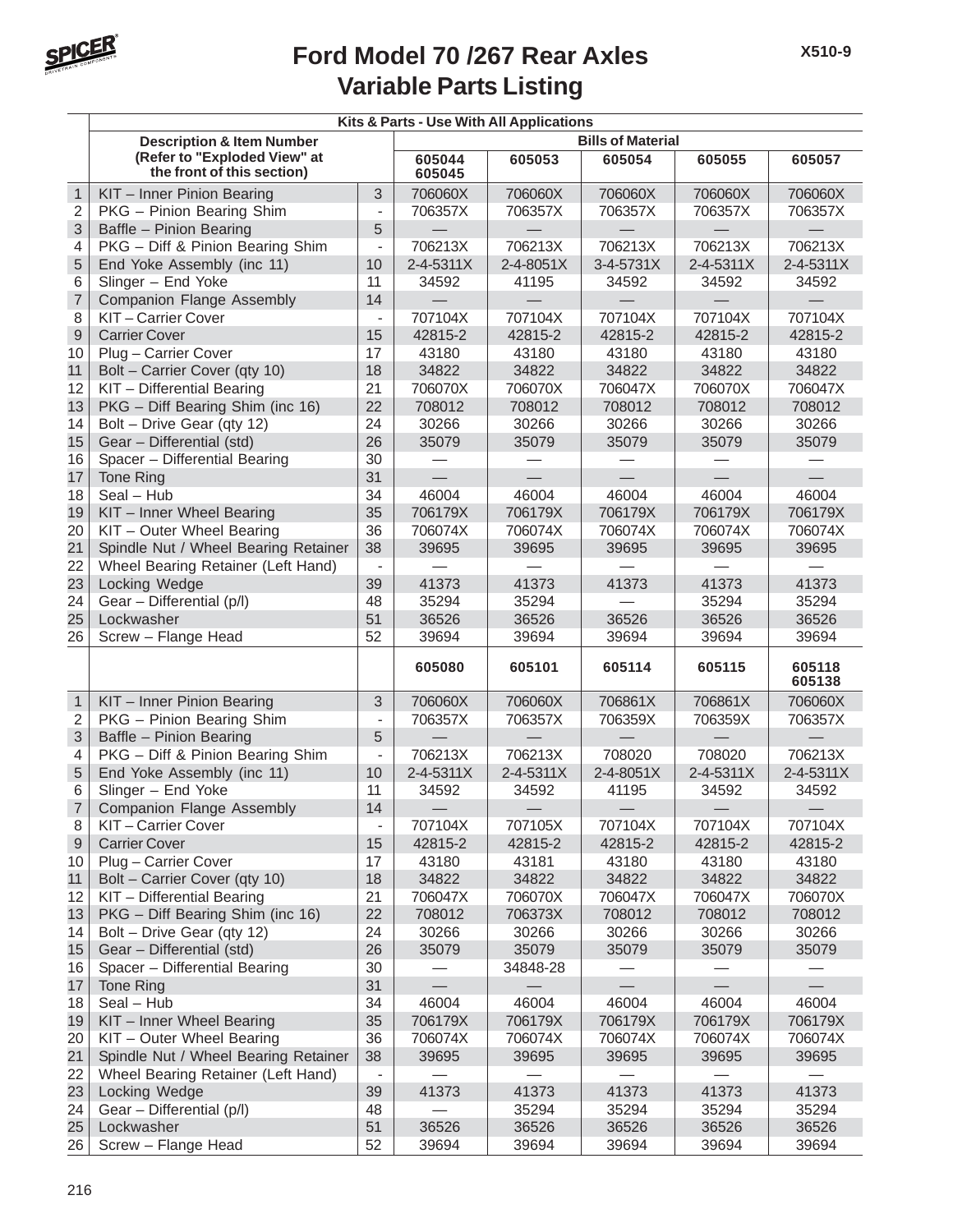

| <b>Bills of Material</b><br><b>Description &amp; Item Number</b><br>(Refer to "Exploded View" at<br>605175<br>605204<br>605139<br>605170<br>605176<br>the front of this section)<br>605143<br>3<br>706060X<br>706060X<br>706861X<br>706060X<br>$\mathbf{1}$<br>KIT - Inner Pinion Bearing<br>706861X<br>$\overline{2}$<br>PKG - Pinion Bearing Shim<br>706357X<br>706357X<br>706359X<br>706357X<br>706359X<br>$\overline{\phantom{a}}$<br>3<br>5<br>Baffle - Pinion Bearing<br>PKG - Diff & Pinion Bearing Shim<br>706213X<br>4<br>706213X<br>708020<br>706213X<br>708020<br>$\blacksquare$<br>5<br>End Yoke Assembly (inc 11)<br>10<br>2-4-5311X<br>2-4-8051X<br>2-4-8051X<br>2-4-8051X<br>2-4-8051X<br>6<br>11<br>Slinger - End Yoke<br>34592<br>41195<br>41195<br>41195<br>41195<br>$\overline{7}$<br><b>Companion Flange Assembly</b><br>14<br>8<br>707104X<br>707104X<br>707104X<br>707104X<br>707104X<br>KIT-Carrier Cover<br>$\overline{\phantom{a}}$<br>$\mathsf 9$<br>15<br><b>Carrier Cover</b><br>42815-2<br>42815-2<br>42815-2<br>42815-2<br>42815-2<br>10<br>Plug - Carrier Cover<br>43180<br>43180<br>43180<br>43180<br>43180<br>17<br>11<br>Bolt - Carrier Cover (qty 10)<br>18<br>34822<br>34822<br>34822<br>34822<br>34822<br>21<br>12<br>KIT - Differential Bearing<br>706047X<br>706070X<br>706047X<br>706070X<br>706047X<br>13<br>22<br>PKG - Diff Bearing Shim (inc 16)<br>708012<br>708012<br>708012<br>708012<br>708012<br>Bolt - Drive Gear (qty 12)<br>24<br>30266<br>30266<br>14<br>30266<br>30266<br>30266<br>15<br>26<br>Gear - Differential (std)<br>35079<br>35079<br>35079<br>35079<br>35079<br>16<br>Spacer - Differential Bearing<br>30<br>31<br>17<br>Tone Ring<br>46004<br>18<br>Seal - Hub<br>34<br>46004<br>46004<br>46004<br>46004<br>35<br>706179X<br>KIT - Inner Wheel Bearing<br>706179X<br>706179X<br>706179X<br>706179X<br>19<br>20<br>KIT - Outer Wheel Bearing<br>36<br>706074X<br>706074X<br>706074X<br>706074X<br>706074X<br>21<br>Spindle Nut / Wheel Bearing Retainer<br>38<br>39695<br>39695<br>39695<br>39695<br>39695<br>22<br>Wheel Bearing Retainer (Left Hand)<br>$\blacksquare$<br>41373<br>41373<br>23<br>Locking Wedge<br>39<br>41373<br>41373<br>41373<br>24<br>Gear - Differential (p/l)<br>48<br>35294<br>35294<br>35294<br>35294<br>25<br>51<br>Lockwasher<br>36526<br>36526<br>36526<br>36526<br>36526<br>26<br>Screw - Flange Head<br>52<br>39694<br>39694<br>39694<br>39694<br>39694<br>605206<br>605207<br>605208<br>605246<br>605249<br>605205<br>605213<br>605247<br>605250<br>605248<br>706861X<br>$\mathbf{1}$<br>KIT - Inner Pinion Bearing<br>3<br>706060X<br>706861X<br>706861X<br>706860X<br>$\overline{2}$<br>PKG - Pinion Bearing Shim<br>706357X<br>706357X<br>706359X<br>706359X<br>706357X<br>$\overline{\phantom{a}}$<br>3<br>Baffle - Pinion Bearing<br>5<br>41550<br>$\overline{\mathcal{A}}$<br>PKG - Diff & Pinion Bearing Shim<br>708020<br>706213X<br>708020<br>708020<br>706213X<br>$\overline{\phantom{a}}$<br>5<br>End Yoke Assembly (inc 11)<br>10<br>3-4-5731X<br>2-4-8051X<br>2-4-8051X<br>2-4-8051X<br>2-4-8051X<br>6<br>11<br>Slinger - End Yoke<br>41195<br>41195<br>41195<br>41195<br>41195<br>14<br>Companion Flange Assembly<br>7<br>KIT-Carrier Cover<br>707104X<br>707105X<br>707104X<br>707104X<br>707104X<br>8<br>$\overline{\phantom{a}}$<br>$\boldsymbol{9}$<br><b>Carrier Cover</b><br>15<br>42815-2<br>42815-2<br>42815-2<br>42815-2<br>42815-2<br>10<br>Plug - Carrier Cover<br>17<br>43180<br>43181<br>43180<br>43180<br>43180<br>Bolt - Carrier Cover (qty 10)<br>34822<br>34822<br>34822<br>34822<br>11<br>18<br>34822<br>12<br>KIT - Differential Bearing<br>21<br>706047X<br>706070X<br>706047X<br>706047X<br>706070X<br>13<br>PKG - Diff Bearing Shim (inc 16)<br>22<br>708012<br>706373X<br>708012<br>708012<br>708012<br>Bolt - Drive Gear (qty 12)<br>30266<br>14<br>24<br>40638<br>30266<br>40638<br>40638<br>15<br>Gear - Differential (std)<br>26<br>35079<br>35079<br>35079<br>35079<br>35079<br>Spacer - Differential Bearing<br>30<br>16<br>34848-28<br>Tone Ring<br>31<br>17<br>Seal - Hub<br>34<br>46004<br>46004<br>46004<br>18<br>46004<br>46004<br>KIT - Inner Wheel Bearing<br>35<br>706179X<br>706179X<br>706179X<br>706179X<br>706179X<br>19<br>KIT - Outer Wheel Bearing<br>20<br>36<br>706074X<br>706074X<br>706074X<br>706074X<br>706074X<br>21<br>Spindle Nut / Wheel Bearing Retainer<br>38<br>39695<br>39695<br>39695<br>39695<br>39695<br>22<br>Wheel Bearing Retainer (Left Hand)<br>$\qquad \qquad \blacksquare$<br>Locking Wedge<br>39<br>41373<br>41373<br>23<br>41373<br>41373<br>41373<br>Gear - Differential (p/l)<br>35294<br>24<br>48<br>35294<br>35294<br>35294<br>51<br>25<br>Lockwasher<br>36526<br>36526<br>36526<br>36526<br>36526<br>Screw - Flange Head<br>52<br>26<br>39694<br>39694<br>39694<br>39694<br>39694 | Kits & Parts - Use With All Applications |  |  |  |  |  |  |  |  |
|---------------------------------------------------------------------------------------------------------------------------------------------------------------------------------------------------------------------------------------------------------------------------------------------------------------------------------------------------------------------------------------------------------------------------------------------------------------------------------------------------------------------------------------------------------------------------------------------------------------------------------------------------------------------------------------------------------------------------------------------------------------------------------------------------------------------------------------------------------------------------------------------------------------------------------------------------------------------------------------------------------------------------------------------------------------------------------------------------------------------------------------------------------------------------------------------------------------------------------------------------------------------------------------------------------------------------------------------------------------------------------------------------------------------------------------------------------------------------------------------------------------------------------------------------------------------------------------------------------------------------------------------------------------------------------------------------------------------------------------------------------------------------------------------------------------------------------------------------------------------------------------------------------------------------------------------------------------------------------------------------------------------------------------------------------------------------------------------------------------------------------------------------------------------------------------------------------------------------------------------------------------------------------------------------------------------------------------------------------------------------------------------------------------------------------------------------------------------------------------------------------------------------------------------------------------------------------------------------------------------------------------------------------------------------------------------------------------------------------------------------------------------------------------------------------------------------------------------------------------------------------------------------------------------------------------------------------------------------------------------------------------------------------------------------------------------------------------------------------------------------------------------------------------------------------------------------------------------------------------------------------------------------------------------------------------------------------------------------------------------------------------------------------------------------------------------------------------------------------------------------------------------------------------------------------------------------------------------------------------------------------------------------------------------------------------------------------------------------------------------------------------------------------------------------------------------------------------------------------------------------------------------------------------------------------------------------------------------------------------------------------------------------------------------------------------------------------------------------------------------------------------------------------------------------------------------------------------------------------------------------------------------------------------------------------------------------------------------------------------------------------------------------------------------------------------------------------------------------------------------------------------------------------------------------------------------------------------------------------------------------------------------------------------------------------------------------------------------------------------------------------------------------------------------------------------------------------------------------------------------------|------------------------------------------|--|--|--|--|--|--|--|--|
|                                                                                                                                                                                                                                                                                                                                                                                                                                                                                                                                                                                                                                                                                                                                                                                                                                                                                                                                                                                                                                                                                                                                                                                                                                                                                                                                                                                                                                                                                                                                                                                                                                                                                                                                                                                                                                                                                                                                                                                                                                                                                                                                                                                                                                                                                                                                                                                                                                                                                                                                                                                                                                                                                                                                                                                                                                                                                                                                                                                                                                                                                                                                                                                                                                                                                                                                                                                                                                                                                                                                                                                                                                                                                                                                                                                                                                                                                                                                                                                                                                                                                                                                                                                                                                                                                                                                                                                                                                                                                                                                                                                                                                                                                                                                                                                                                                                                           |                                          |  |  |  |  |  |  |  |  |
|                                                                                                                                                                                                                                                                                                                                                                                                                                                                                                                                                                                                                                                                                                                                                                                                                                                                                                                                                                                                                                                                                                                                                                                                                                                                                                                                                                                                                                                                                                                                                                                                                                                                                                                                                                                                                                                                                                                                                                                                                                                                                                                                                                                                                                                                                                                                                                                                                                                                                                                                                                                                                                                                                                                                                                                                                                                                                                                                                                                                                                                                                                                                                                                                                                                                                                                                                                                                                                                                                                                                                                                                                                                                                                                                                                                                                                                                                                                                                                                                                                                                                                                                                                                                                                                                                                                                                                                                                                                                                                                                                                                                                                                                                                                                                                                                                                                                           |                                          |  |  |  |  |  |  |  |  |
|                                                                                                                                                                                                                                                                                                                                                                                                                                                                                                                                                                                                                                                                                                                                                                                                                                                                                                                                                                                                                                                                                                                                                                                                                                                                                                                                                                                                                                                                                                                                                                                                                                                                                                                                                                                                                                                                                                                                                                                                                                                                                                                                                                                                                                                                                                                                                                                                                                                                                                                                                                                                                                                                                                                                                                                                                                                                                                                                                                                                                                                                                                                                                                                                                                                                                                                                                                                                                                                                                                                                                                                                                                                                                                                                                                                                                                                                                                                                                                                                                                                                                                                                                                                                                                                                                                                                                                                                                                                                                                                                                                                                                                                                                                                                                                                                                                                                           |                                          |  |  |  |  |  |  |  |  |
|                                                                                                                                                                                                                                                                                                                                                                                                                                                                                                                                                                                                                                                                                                                                                                                                                                                                                                                                                                                                                                                                                                                                                                                                                                                                                                                                                                                                                                                                                                                                                                                                                                                                                                                                                                                                                                                                                                                                                                                                                                                                                                                                                                                                                                                                                                                                                                                                                                                                                                                                                                                                                                                                                                                                                                                                                                                                                                                                                                                                                                                                                                                                                                                                                                                                                                                                                                                                                                                                                                                                                                                                                                                                                                                                                                                                                                                                                                                                                                                                                                                                                                                                                                                                                                                                                                                                                                                                                                                                                                                                                                                                                                                                                                                                                                                                                                                                           |                                          |  |  |  |  |  |  |  |  |
|                                                                                                                                                                                                                                                                                                                                                                                                                                                                                                                                                                                                                                                                                                                                                                                                                                                                                                                                                                                                                                                                                                                                                                                                                                                                                                                                                                                                                                                                                                                                                                                                                                                                                                                                                                                                                                                                                                                                                                                                                                                                                                                                                                                                                                                                                                                                                                                                                                                                                                                                                                                                                                                                                                                                                                                                                                                                                                                                                                                                                                                                                                                                                                                                                                                                                                                                                                                                                                                                                                                                                                                                                                                                                                                                                                                                                                                                                                                                                                                                                                                                                                                                                                                                                                                                                                                                                                                                                                                                                                                                                                                                                                                                                                                                                                                                                                                                           |                                          |  |  |  |  |  |  |  |  |
|                                                                                                                                                                                                                                                                                                                                                                                                                                                                                                                                                                                                                                                                                                                                                                                                                                                                                                                                                                                                                                                                                                                                                                                                                                                                                                                                                                                                                                                                                                                                                                                                                                                                                                                                                                                                                                                                                                                                                                                                                                                                                                                                                                                                                                                                                                                                                                                                                                                                                                                                                                                                                                                                                                                                                                                                                                                                                                                                                                                                                                                                                                                                                                                                                                                                                                                                                                                                                                                                                                                                                                                                                                                                                                                                                                                                                                                                                                                                                                                                                                                                                                                                                                                                                                                                                                                                                                                                                                                                                                                                                                                                                                                                                                                                                                                                                                                                           |                                          |  |  |  |  |  |  |  |  |
|                                                                                                                                                                                                                                                                                                                                                                                                                                                                                                                                                                                                                                                                                                                                                                                                                                                                                                                                                                                                                                                                                                                                                                                                                                                                                                                                                                                                                                                                                                                                                                                                                                                                                                                                                                                                                                                                                                                                                                                                                                                                                                                                                                                                                                                                                                                                                                                                                                                                                                                                                                                                                                                                                                                                                                                                                                                                                                                                                                                                                                                                                                                                                                                                                                                                                                                                                                                                                                                                                                                                                                                                                                                                                                                                                                                                                                                                                                                                                                                                                                                                                                                                                                                                                                                                                                                                                                                                                                                                                                                                                                                                                                                                                                                                                                                                                                                                           |                                          |  |  |  |  |  |  |  |  |
|                                                                                                                                                                                                                                                                                                                                                                                                                                                                                                                                                                                                                                                                                                                                                                                                                                                                                                                                                                                                                                                                                                                                                                                                                                                                                                                                                                                                                                                                                                                                                                                                                                                                                                                                                                                                                                                                                                                                                                                                                                                                                                                                                                                                                                                                                                                                                                                                                                                                                                                                                                                                                                                                                                                                                                                                                                                                                                                                                                                                                                                                                                                                                                                                                                                                                                                                                                                                                                                                                                                                                                                                                                                                                                                                                                                                                                                                                                                                                                                                                                                                                                                                                                                                                                                                                                                                                                                                                                                                                                                                                                                                                                                                                                                                                                                                                                                                           |                                          |  |  |  |  |  |  |  |  |
|                                                                                                                                                                                                                                                                                                                                                                                                                                                                                                                                                                                                                                                                                                                                                                                                                                                                                                                                                                                                                                                                                                                                                                                                                                                                                                                                                                                                                                                                                                                                                                                                                                                                                                                                                                                                                                                                                                                                                                                                                                                                                                                                                                                                                                                                                                                                                                                                                                                                                                                                                                                                                                                                                                                                                                                                                                                                                                                                                                                                                                                                                                                                                                                                                                                                                                                                                                                                                                                                                                                                                                                                                                                                                                                                                                                                                                                                                                                                                                                                                                                                                                                                                                                                                                                                                                                                                                                                                                                                                                                                                                                                                                                                                                                                                                                                                                                                           |                                          |  |  |  |  |  |  |  |  |
|                                                                                                                                                                                                                                                                                                                                                                                                                                                                                                                                                                                                                                                                                                                                                                                                                                                                                                                                                                                                                                                                                                                                                                                                                                                                                                                                                                                                                                                                                                                                                                                                                                                                                                                                                                                                                                                                                                                                                                                                                                                                                                                                                                                                                                                                                                                                                                                                                                                                                                                                                                                                                                                                                                                                                                                                                                                                                                                                                                                                                                                                                                                                                                                                                                                                                                                                                                                                                                                                                                                                                                                                                                                                                                                                                                                                                                                                                                                                                                                                                                                                                                                                                                                                                                                                                                                                                                                                                                                                                                                                                                                                                                                                                                                                                                                                                                                                           |                                          |  |  |  |  |  |  |  |  |
|                                                                                                                                                                                                                                                                                                                                                                                                                                                                                                                                                                                                                                                                                                                                                                                                                                                                                                                                                                                                                                                                                                                                                                                                                                                                                                                                                                                                                                                                                                                                                                                                                                                                                                                                                                                                                                                                                                                                                                                                                                                                                                                                                                                                                                                                                                                                                                                                                                                                                                                                                                                                                                                                                                                                                                                                                                                                                                                                                                                                                                                                                                                                                                                                                                                                                                                                                                                                                                                                                                                                                                                                                                                                                                                                                                                                                                                                                                                                                                                                                                                                                                                                                                                                                                                                                                                                                                                                                                                                                                                                                                                                                                                                                                                                                                                                                                                                           |                                          |  |  |  |  |  |  |  |  |
|                                                                                                                                                                                                                                                                                                                                                                                                                                                                                                                                                                                                                                                                                                                                                                                                                                                                                                                                                                                                                                                                                                                                                                                                                                                                                                                                                                                                                                                                                                                                                                                                                                                                                                                                                                                                                                                                                                                                                                                                                                                                                                                                                                                                                                                                                                                                                                                                                                                                                                                                                                                                                                                                                                                                                                                                                                                                                                                                                                                                                                                                                                                                                                                                                                                                                                                                                                                                                                                                                                                                                                                                                                                                                                                                                                                                                                                                                                                                                                                                                                                                                                                                                                                                                                                                                                                                                                                                                                                                                                                                                                                                                                                                                                                                                                                                                                                                           |                                          |  |  |  |  |  |  |  |  |
|                                                                                                                                                                                                                                                                                                                                                                                                                                                                                                                                                                                                                                                                                                                                                                                                                                                                                                                                                                                                                                                                                                                                                                                                                                                                                                                                                                                                                                                                                                                                                                                                                                                                                                                                                                                                                                                                                                                                                                                                                                                                                                                                                                                                                                                                                                                                                                                                                                                                                                                                                                                                                                                                                                                                                                                                                                                                                                                                                                                                                                                                                                                                                                                                                                                                                                                                                                                                                                                                                                                                                                                                                                                                                                                                                                                                                                                                                                                                                                                                                                                                                                                                                                                                                                                                                                                                                                                                                                                                                                                                                                                                                                                                                                                                                                                                                                                                           |                                          |  |  |  |  |  |  |  |  |
|                                                                                                                                                                                                                                                                                                                                                                                                                                                                                                                                                                                                                                                                                                                                                                                                                                                                                                                                                                                                                                                                                                                                                                                                                                                                                                                                                                                                                                                                                                                                                                                                                                                                                                                                                                                                                                                                                                                                                                                                                                                                                                                                                                                                                                                                                                                                                                                                                                                                                                                                                                                                                                                                                                                                                                                                                                                                                                                                                                                                                                                                                                                                                                                                                                                                                                                                                                                                                                                                                                                                                                                                                                                                                                                                                                                                                                                                                                                                                                                                                                                                                                                                                                                                                                                                                                                                                                                                                                                                                                                                                                                                                                                                                                                                                                                                                                                                           |                                          |  |  |  |  |  |  |  |  |
|                                                                                                                                                                                                                                                                                                                                                                                                                                                                                                                                                                                                                                                                                                                                                                                                                                                                                                                                                                                                                                                                                                                                                                                                                                                                                                                                                                                                                                                                                                                                                                                                                                                                                                                                                                                                                                                                                                                                                                                                                                                                                                                                                                                                                                                                                                                                                                                                                                                                                                                                                                                                                                                                                                                                                                                                                                                                                                                                                                                                                                                                                                                                                                                                                                                                                                                                                                                                                                                                                                                                                                                                                                                                                                                                                                                                                                                                                                                                                                                                                                                                                                                                                                                                                                                                                                                                                                                                                                                                                                                                                                                                                                                                                                                                                                                                                                                                           |                                          |  |  |  |  |  |  |  |  |
|                                                                                                                                                                                                                                                                                                                                                                                                                                                                                                                                                                                                                                                                                                                                                                                                                                                                                                                                                                                                                                                                                                                                                                                                                                                                                                                                                                                                                                                                                                                                                                                                                                                                                                                                                                                                                                                                                                                                                                                                                                                                                                                                                                                                                                                                                                                                                                                                                                                                                                                                                                                                                                                                                                                                                                                                                                                                                                                                                                                                                                                                                                                                                                                                                                                                                                                                                                                                                                                                                                                                                                                                                                                                                                                                                                                                                                                                                                                                                                                                                                                                                                                                                                                                                                                                                                                                                                                                                                                                                                                                                                                                                                                                                                                                                                                                                                                                           |                                          |  |  |  |  |  |  |  |  |
|                                                                                                                                                                                                                                                                                                                                                                                                                                                                                                                                                                                                                                                                                                                                                                                                                                                                                                                                                                                                                                                                                                                                                                                                                                                                                                                                                                                                                                                                                                                                                                                                                                                                                                                                                                                                                                                                                                                                                                                                                                                                                                                                                                                                                                                                                                                                                                                                                                                                                                                                                                                                                                                                                                                                                                                                                                                                                                                                                                                                                                                                                                                                                                                                                                                                                                                                                                                                                                                                                                                                                                                                                                                                                                                                                                                                                                                                                                                                                                                                                                                                                                                                                                                                                                                                                                                                                                                                                                                                                                                                                                                                                                                                                                                                                                                                                                                                           |                                          |  |  |  |  |  |  |  |  |
|                                                                                                                                                                                                                                                                                                                                                                                                                                                                                                                                                                                                                                                                                                                                                                                                                                                                                                                                                                                                                                                                                                                                                                                                                                                                                                                                                                                                                                                                                                                                                                                                                                                                                                                                                                                                                                                                                                                                                                                                                                                                                                                                                                                                                                                                                                                                                                                                                                                                                                                                                                                                                                                                                                                                                                                                                                                                                                                                                                                                                                                                                                                                                                                                                                                                                                                                                                                                                                                                                                                                                                                                                                                                                                                                                                                                                                                                                                                                                                                                                                                                                                                                                                                                                                                                                                                                                                                                                                                                                                                                                                                                                                                                                                                                                                                                                                                                           |                                          |  |  |  |  |  |  |  |  |
|                                                                                                                                                                                                                                                                                                                                                                                                                                                                                                                                                                                                                                                                                                                                                                                                                                                                                                                                                                                                                                                                                                                                                                                                                                                                                                                                                                                                                                                                                                                                                                                                                                                                                                                                                                                                                                                                                                                                                                                                                                                                                                                                                                                                                                                                                                                                                                                                                                                                                                                                                                                                                                                                                                                                                                                                                                                                                                                                                                                                                                                                                                                                                                                                                                                                                                                                                                                                                                                                                                                                                                                                                                                                                                                                                                                                                                                                                                                                                                                                                                                                                                                                                                                                                                                                                                                                                                                                                                                                                                                                                                                                                                                                                                                                                                                                                                                                           |                                          |  |  |  |  |  |  |  |  |
|                                                                                                                                                                                                                                                                                                                                                                                                                                                                                                                                                                                                                                                                                                                                                                                                                                                                                                                                                                                                                                                                                                                                                                                                                                                                                                                                                                                                                                                                                                                                                                                                                                                                                                                                                                                                                                                                                                                                                                                                                                                                                                                                                                                                                                                                                                                                                                                                                                                                                                                                                                                                                                                                                                                                                                                                                                                                                                                                                                                                                                                                                                                                                                                                                                                                                                                                                                                                                                                                                                                                                                                                                                                                                                                                                                                                                                                                                                                                                                                                                                                                                                                                                                                                                                                                                                                                                                                                                                                                                                                                                                                                                                                                                                                                                                                                                                                                           |                                          |  |  |  |  |  |  |  |  |
|                                                                                                                                                                                                                                                                                                                                                                                                                                                                                                                                                                                                                                                                                                                                                                                                                                                                                                                                                                                                                                                                                                                                                                                                                                                                                                                                                                                                                                                                                                                                                                                                                                                                                                                                                                                                                                                                                                                                                                                                                                                                                                                                                                                                                                                                                                                                                                                                                                                                                                                                                                                                                                                                                                                                                                                                                                                                                                                                                                                                                                                                                                                                                                                                                                                                                                                                                                                                                                                                                                                                                                                                                                                                                                                                                                                                                                                                                                                                                                                                                                                                                                                                                                                                                                                                                                                                                                                                                                                                                                                                                                                                                                                                                                                                                                                                                                                                           |                                          |  |  |  |  |  |  |  |  |
|                                                                                                                                                                                                                                                                                                                                                                                                                                                                                                                                                                                                                                                                                                                                                                                                                                                                                                                                                                                                                                                                                                                                                                                                                                                                                                                                                                                                                                                                                                                                                                                                                                                                                                                                                                                                                                                                                                                                                                                                                                                                                                                                                                                                                                                                                                                                                                                                                                                                                                                                                                                                                                                                                                                                                                                                                                                                                                                                                                                                                                                                                                                                                                                                                                                                                                                                                                                                                                                                                                                                                                                                                                                                                                                                                                                                                                                                                                                                                                                                                                                                                                                                                                                                                                                                                                                                                                                                                                                                                                                                                                                                                                                                                                                                                                                                                                                                           |                                          |  |  |  |  |  |  |  |  |
|                                                                                                                                                                                                                                                                                                                                                                                                                                                                                                                                                                                                                                                                                                                                                                                                                                                                                                                                                                                                                                                                                                                                                                                                                                                                                                                                                                                                                                                                                                                                                                                                                                                                                                                                                                                                                                                                                                                                                                                                                                                                                                                                                                                                                                                                                                                                                                                                                                                                                                                                                                                                                                                                                                                                                                                                                                                                                                                                                                                                                                                                                                                                                                                                                                                                                                                                                                                                                                                                                                                                                                                                                                                                                                                                                                                                                                                                                                                                                                                                                                                                                                                                                                                                                                                                                                                                                                                                                                                                                                                                                                                                                                                                                                                                                                                                                                                                           |                                          |  |  |  |  |  |  |  |  |
|                                                                                                                                                                                                                                                                                                                                                                                                                                                                                                                                                                                                                                                                                                                                                                                                                                                                                                                                                                                                                                                                                                                                                                                                                                                                                                                                                                                                                                                                                                                                                                                                                                                                                                                                                                                                                                                                                                                                                                                                                                                                                                                                                                                                                                                                                                                                                                                                                                                                                                                                                                                                                                                                                                                                                                                                                                                                                                                                                                                                                                                                                                                                                                                                                                                                                                                                                                                                                                                                                                                                                                                                                                                                                                                                                                                                                                                                                                                                                                                                                                                                                                                                                                                                                                                                                                                                                                                                                                                                                                                                                                                                                                                                                                                                                                                                                                                                           |                                          |  |  |  |  |  |  |  |  |
|                                                                                                                                                                                                                                                                                                                                                                                                                                                                                                                                                                                                                                                                                                                                                                                                                                                                                                                                                                                                                                                                                                                                                                                                                                                                                                                                                                                                                                                                                                                                                                                                                                                                                                                                                                                                                                                                                                                                                                                                                                                                                                                                                                                                                                                                                                                                                                                                                                                                                                                                                                                                                                                                                                                                                                                                                                                                                                                                                                                                                                                                                                                                                                                                                                                                                                                                                                                                                                                                                                                                                                                                                                                                                                                                                                                                                                                                                                                                                                                                                                                                                                                                                                                                                                                                                                                                                                                                                                                                                                                                                                                                                                                                                                                                                                                                                                                                           |                                          |  |  |  |  |  |  |  |  |
|                                                                                                                                                                                                                                                                                                                                                                                                                                                                                                                                                                                                                                                                                                                                                                                                                                                                                                                                                                                                                                                                                                                                                                                                                                                                                                                                                                                                                                                                                                                                                                                                                                                                                                                                                                                                                                                                                                                                                                                                                                                                                                                                                                                                                                                                                                                                                                                                                                                                                                                                                                                                                                                                                                                                                                                                                                                                                                                                                                                                                                                                                                                                                                                                                                                                                                                                                                                                                                                                                                                                                                                                                                                                                                                                                                                                                                                                                                                                                                                                                                                                                                                                                                                                                                                                                                                                                                                                                                                                                                                                                                                                                                                                                                                                                                                                                                                                           |                                          |  |  |  |  |  |  |  |  |
|                                                                                                                                                                                                                                                                                                                                                                                                                                                                                                                                                                                                                                                                                                                                                                                                                                                                                                                                                                                                                                                                                                                                                                                                                                                                                                                                                                                                                                                                                                                                                                                                                                                                                                                                                                                                                                                                                                                                                                                                                                                                                                                                                                                                                                                                                                                                                                                                                                                                                                                                                                                                                                                                                                                                                                                                                                                                                                                                                                                                                                                                                                                                                                                                                                                                                                                                                                                                                                                                                                                                                                                                                                                                                                                                                                                                                                                                                                                                                                                                                                                                                                                                                                                                                                                                                                                                                                                                                                                                                                                                                                                                                                                                                                                                                                                                                                                                           |                                          |  |  |  |  |  |  |  |  |
|                                                                                                                                                                                                                                                                                                                                                                                                                                                                                                                                                                                                                                                                                                                                                                                                                                                                                                                                                                                                                                                                                                                                                                                                                                                                                                                                                                                                                                                                                                                                                                                                                                                                                                                                                                                                                                                                                                                                                                                                                                                                                                                                                                                                                                                                                                                                                                                                                                                                                                                                                                                                                                                                                                                                                                                                                                                                                                                                                                                                                                                                                                                                                                                                                                                                                                                                                                                                                                                                                                                                                                                                                                                                                                                                                                                                                                                                                                                                                                                                                                                                                                                                                                                                                                                                                                                                                                                                                                                                                                                                                                                                                                                                                                                                                                                                                                                                           |                                          |  |  |  |  |  |  |  |  |
|                                                                                                                                                                                                                                                                                                                                                                                                                                                                                                                                                                                                                                                                                                                                                                                                                                                                                                                                                                                                                                                                                                                                                                                                                                                                                                                                                                                                                                                                                                                                                                                                                                                                                                                                                                                                                                                                                                                                                                                                                                                                                                                                                                                                                                                                                                                                                                                                                                                                                                                                                                                                                                                                                                                                                                                                                                                                                                                                                                                                                                                                                                                                                                                                                                                                                                                                                                                                                                                                                                                                                                                                                                                                                                                                                                                                                                                                                                                                                                                                                                                                                                                                                                                                                                                                                                                                                                                                                                                                                                                                                                                                                                                                                                                                                                                                                                                                           |                                          |  |  |  |  |  |  |  |  |
|                                                                                                                                                                                                                                                                                                                                                                                                                                                                                                                                                                                                                                                                                                                                                                                                                                                                                                                                                                                                                                                                                                                                                                                                                                                                                                                                                                                                                                                                                                                                                                                                                                                                                                                                                                                                                                                                                                                                                                                                                                                                                                                                                                                                                                                                                                                                                                                                                                                                                                                                                                                                                                                                                                                                                                                                                                                                                                                                                                                                                                                                                                                                                                                                                                                                                                                                                                                                                                                                                                                                                                                                                                                                                                                                                                                                                                                                                                                                                                                                                                                                                                                                                                                                                                                                                                                                                                                                                                                                                                                                                                                                                                                                                                                                                                                                                                                                           |                                          |  |  |  |  |  |  |  |  |
|                                                                                                                                                                                                                                                                                                                                                                                                                                                                                                                                                                                                                                                                                                                                                                                                                                                                                                                                                                                                                                                                                                                                                                                                                                                                                                                                                                                                                                                                                                                                                                                                                                                                                                                                                                                                                                                                                                                                                                                                                                                                                                                                                                                                                                                                                                                                                                                                                                                                                                                                                                                                                                                                                                                                                                                                                                                                                                                                                                                                                                                                                                                                                                                                                                                                                                                                                                                                                                                                                                                                                                                                                                                                                                                                                                                                                                                                                                                                                                                                                                                                                                                                                                                                                                                                                                                                                                                                                                                                                                                                                                                                                                                                                                                                                                                                                                                                           |                                          |  |  |  |  |  |  |  |  |
|                                                                                                                                                                                                                                                                                                                                                                                                                                                                                                                                                                                                                                                                                                                                                                                                                                                                                                                                                                                                                                                                                                                                                                                                                                                                                                                                                                                                                                                                                                                                                                                                                                                                                                                                                                                                                                                                                                                                                                                                                                                                                                                                                                                                                                                                                                                                                                                                                                                                                                                                                                                                                                                                                                                                                                                                                                                                                                                                                                                                                                                                                                                                                                                                                                                                                                                                                                                                                                                                                                                                                                                                                                                                                                                                                                                                                                                                                                                                                                                                                                                                                                                                                                                                                                                                                                                                                                                                                                                                                                                                                                                                                                                                                                                                                                                                                                                                           |                                          |  |  |  |  |  |  |  |  |
|                                                                                                                                                                                                                                                                                                                                                                                                                                                                                                                                                                                                                                                                                                                                                                                                                                                                                                                                                                                                                                                                                                                                                                                                                                                                                                                                                                                                                                                                                                                                                                                                                                                                                                                                                                                                                                                                                                                                                                                                                                                                                                                                                                                                                                                                                                                                                                                                                                                                                                                                                                                                                                                                                                                                                                                                                                                                                                                                                                                                                                                                                                                                                                                                                                                                                                                                                                                                                                                                                                                                                                                                                                                                                                                                                                                                                                                                                                                                                                                                                                                                                                                                                                                                                                                                                                                                                                                                                                                                                                                                                                                                                                                                                                                                                                                                                                                                           |                                          |  |  |  |  |  |  |  |  |
|                                                                                                                                                                                                                                                                                                                                                                                                                                                                                                                                                                                                                                                                                                                                                                                                                                                                                                                                                                                                                                                                                                                                                                                                                                                                                                                                                                                                                                                                                                                                                                                                                                                                                                                                                                                                                                                                                                                                                                                                                                                                                                                                                                                                                                                                                                                                                                                                                                                                                                                                                                                                                                                                                                                                                                                                                                                                                                                                                                                                                                                                                                                                                                                                                                                                                                                                                                                                                                                                                                                                                                                                                                                                                                                                                                                                                                                                                                                                                                                                                                                                                                                                                                                                                                                                                                                                                                                                                                                                                                                                                                                                                                                                                                                                                                                                                                                                           |                                          |  |  |  |  |  |  |  |  |
|                                                                                                                                                                                                                                                                                                                                                                                                                                                                                                                                                                                                                                                                                                                                                                                                                                                                                                                                                                                                                                                                                                                                                                                                                                                                                                                                                                                                                                                                                                                                                                                                                                                                                                                                                                                                                                                                                                                                                                                                                                                                                                                                                                                                                                                                                                                                                                                                                                                                                                                                                                                                                                                                                                                                                                                                                                                                                                                                                                                                                                                                                                                                                                                                                                                                                                                                                                                                                                                                                                                                                                                                                                                                                                                                                                                                                                                                                                                                                                                                                                                                                                                                                                                                                                                                                                                                                                                                                                                                                                                                                                                                                                                                                                                                                                                                                                                                           |                                          |  |  |  |  |  |  |  |  |
|                                                                                                                                                                                                                                                                                                                                                                                                                                                                                                                                                                                                                                                                                                                                                                                                                                                                                                                                                                                                                                                                                                                                                                                                                                                                                                                                                                                                                                                                                                                                                                                                                                                                                                                                                                                                                                                                                                                                                                                                                                                                                                                                                                                                                                                                                                                                                                                                                                                                                                                                                                                                                                                                                                                                                                                                                                                                                                                                                                                                                                                                                                                                                                                                                                                                                                                                                                                                                                                                                                                                                                                                                                                                                                                                                                                                                                                                                                                                                                                                                                                                                                                                                                                                                                                                                                                                                                                                                                                                                                                                                                                                                                                                                                                                                                                                                                                                           |                                          |  |  |  |  |  |  |  |  |
|                                                                                                                                                                                                                                                                                                                                                                                                                                                                                                                                                                                                                                                                                                                                                                                                                                                                                                                                                                                                                                                                                                                                                                                                                                                                                                                                                                                                                                                                                                                                                                                                                                                                                                                                                                                                                                                                                                                                                                                                                                                                                                                                                                                                                                                                                                                                                                                                                                                                                                                                                                                                                                                                                                                                                                                                                                                                                                                                                                                                                                                                                                                                                                                                                                                                                                                                                                                                                                                                                                                                                                                                                                                                                                                                                                                                                                                                                                                                                                                                                                                                                                                                                                                                                                                                                                                                                                                                                                                                                                                                                                                                                                                                                                                                                                                                                                                                           |                                          |  |  |  |  |  |  |  |  |
|                                                                                                                                                                                                                                                                                                                                                                                                                                                                                                                                                                                                                                                                                                                                                                                                                                                                                                                                                                                                                                                                                                                                                                                                                                                                                                                                                                                                                                                                                                                                                                                                                                                                                                                                                                                                                                                                                                                                                                                                                                                                                                                                                                                                                                                                                                                                                                                                                                                                                                                                                                                                                                                                                                                                                                                                                                                                                                                                                                                                                                                                                                                                                                                                                                                                                                                                                                                                                                                                                                                                                                                                                                                                                                                                                                                                                                                                                                                                                                                                                                                                                                                                                                                                                                                                                                                                                                                                                                                                                                                                                                                                                                                                                                                                                                                                                                                                           |                                          |  |  |  |  |  |  |  |  |
|                                                                                                                                                                                                                                                                                                                                                                                                                                                                                                                                                                                                                                                                                                                                                                                                                                                                                                                                                                                                                                                                                                                                                                                                                                                                                                                                                                                                                                                                                                                                                                                                                                                                                                                                                                                                                                                                                                                                                                                                                                                                                                                                                                                                                                                                                                                                                                                                                                                                                                                                                                                                                                                                                                                                                                                                                                                                                                                                                                                                                                                                                                                                                                                                                                                                                                                                                                                                                                                                                                                                                                                                                                                                                                                                                                                                                                                                                                                                                                                                                                                                                                                                                                                                                                                                                                                                                                                                                                                                                                                                                                                                                                                                                                                                                                                                                                                                           |                                          |  |  |  |  |  |  |  |  |
|                                                                                                                                                                                                                                                                                                                                                                                                                                                                                                                                                                                                                                                                                                                                                                                                                                                                                                                                                                                                                                                                                                                                                                                                                                                                                                                                                                                                                                                                                                                                                                                                                                                                                                                                                                                                                                                                                                                                                                                                                                                                                                                                                                                                                                                                                                                                                                                                                                                                                                                                                                                                                                                                                                                                                                                                                                                                                                                                                                                                                                                                                                                                                                                                                                                                                                                                                                                                                                                                                                                                                                                                                                                                                                                                                                                                                                                                                                                                                                                                                                                                                                                                                                                                                                                                                                                                                                                                                                                                                                                                                                                                                                                                                                                                                                                                                                                                           |                                          |  |  |  |  |  |  |  |  |
|                                                                                                                                                                                                                                                                                                                                                                                                                                                                                                                                                                                                                                                                                                                                                                                                                                                                                                                                                                                                                                                                                                                                                                                                                                                                                                                                                                                                                                                                                                                                                                                                                                                                                                                                                                                                                                                                                                                                                                                                                                                                                                                                                                                                                                                                                                                                                                                                                                                                                                                                                                                                                                                                                                                                                                                                                                                                                                                                                                                                                                                                                                                                                                                                                                                                                                                                                                                                                                                                                                                                                                                                                                                                                                                                                                                                                                                                                                                                                                                                                                                                                                                                                                                                                                                                                                                                                                                                                                                                                                                                                                                                                                                                                                                                                                                                                                                                           |                                          |  |  |  |  |  |  |  |  |
|                                                                                                                                                                                                                                                                                                                                                                                                                                                                                                                                                                                                                                                                                                                                                                                                                                                                                                                                                                                                                                                                                                                                                                                                                                                                                                                                                                                                                                                                                                                                                                                                                                                                                                                                                                                                                                                                                                                                                                                                                                                                                                                                                                                                                                                                                                                                                                                                                                                                                                                                                                                                                                                                                                                                                                                                                                                                                                                                                                                                                                                                                                                                                                                                                                                                                                                                                                                                                                                                                                                                                                                                                                                                                                                                                                                                                                                                                                                                                                                                                                                                                                                                                                                                                                                                                                                                                                                                                                                                                                                                                                                                                                                                                                                                                                                                                                                                           |                                          |  |  |  |  |  |  |  |  |
|                                                                                                                                                                                                                                                                                                                                                                                                                                                                                                                                                                                                                                                                                                                                                                                                                                                                                                                                                                                                                                                                                                                                                                                                                                                                                                                                                                                                                                                                                                                                                                                                                                                                                                                                                                                                                                                                                                                                                                                                                                                                                                                                                                                                                                                                                                                                                                                                                                                                                                                                                                                                                                                                                                                                                                                                                                                                                                                                                                                                                                                                                                                                                                                                                                                                                                                                                                                                                                                                                                                                                                                                                                                                                                                                                                                                                                                                                                                                                                                                                                                                                                                                                                                                                                                                                                                                                                                                                                                                                                                                                                                                                                                                                                                                                                                                                                                                           |                                          |  |  |  |  |  |  |  |  |
|                                                                                                                                                                                                                                                                                                                                                                                                                                                                                                                                                                                                                                                                                                                                                                                                                                                                                                                                                                                                                                                                                                                                                                                                                                                                                                                                                                                                                                                                                                                                                                                                                                                                                                                                                                                                                                                                                                                                                                                                                                                                                                                                                                                                                                                                                                                                                                                                                                                                                                                                                                                                                                                                                                                                                                                                                                                                                                                                                                                                                                                                                                                                                                                                                                                                                                                                                                                                                                                                                                                                                                                                                                                                                                                                                                                                                                                                                                                                                                                                                                                                                                                                                                                                                                                                                                                                                                                                                                                                                                                                                                                                                                                                                                                                                                                                                                                                           |                                          |  |  |  |  |  |  |  |  |
|                                                                                                                                                                                                                                                                                                                                                                                                                                                                                                                                                                                                                                                                                                                                                                                                                                                                                                                                                                                                                                                                                                                                                                                                                                                                                                                                                                                                                                                                                                                                                                                                                                                                                                                                                                                                                                                                                                                                                                                                                                                                                                                                                                                                                                                                                                                                                                                                                                                                                                                                                                                                                                                                                                                                                                                                                                                                                                                                                                                                                                                                                                                                                                                                                                                                                                                                                                                                                                                                                                                                                                                                                                                                                                                                                                                                                                                                                                                                                                                                                                                                                                                                                                                                                                                                                                                                                                                                                                                                                                                                                                                                                                                                                                                                                                                                                                                                           |                                          |  |  |  |  |  |  |  |  |
|                                                                                                                                                                                                                                                                                                                                                                                                                                                                                                                                                                                                                                                                                                                                                                                                                                                                                                                                                                                                                                                                                                                                                                                                                                                                                                                                                                                                                                                                                                                                                                                                                                                                                                                                                                                                                                                                                                                                                                                                                                                                                                                                                                                                                                                                                                                                                                                                                                                                                                                                                                                                                                                                                                                                                                                                                                                                                                                                                                                                                                                                                                                                                                                                                                                                                                                                                                                                                                                                                                                                                                                                                                                                                                                                                                                                                                                                                                                                                                                                                                                                                                                                                                                                                                                                                                                                                                                                                                                                                                                                                                                                                                                                                                                                                                                                                                                                           |                                          |  |  |  |  |  |  |  |  |
|                                                                                                                                                                                                                                                                                                                                                                                                                                                                                                                                                                                                                                                                                                                                                                                                                                                                                                                                                                                                                                                                                                                                                                                                                                                                                                                                                                                                                                                                                                                                                                                                                                                                                                                                                                                                                                                                                                                                                                                                                                                                                                                                                                                                                                                                                                                                                                                                                                                                                                                                                                                                                                                                                                                                                                                                                                                                                                                                                                                                                                                                                                                                                                                                                                                                                                                                                                                                                                                                                                                                                                                                                                                                                                                                                                                                                                                                                                                                                                                                                                                                                                                                                                                                                                                                                                                                                                                                                                                                                                                                                                                                                                                                                                                                                                                                                                                                           |                                          |  |  |  |  |  |  |  |  |
|                                                                                                                                                                                                                                                                                                                                                                                                                                                                                                                                                                                                                                                                                                                                                                                                                                                                                                                                                                                                                                                                                                                                                                                                                                                                                                                                                                                                                                                                                                                                                                                                                                                                                                                                                                                                                                                                                                                                                                                                                                                                                                                                                                                                                                                                                                                                                                                                                                                                                                                                                                                                                                                                                                                                                                                                                                                                                                                                                                                                                                                                                                                                                                                                                                                                                                                                                                                                                                                                                                                                                                                                                                                                                                                                                                                                                                                                                                                                                                                                                                                                                                                                                                                                                                                                                                                                                                                                                                                                                                                                                                                                                                                                                                                                                                                                                                                                           |                                          |  |  |  |  |  |  |  |  |
|                                                                                                                                                                                                                                                                                                                                                                                                                                                                                                                                                                                                                                                                                                                                                                                                                                                                                                                                                                                                                                                                                                                                                                                                                                                                                                                                                                                                                                                                                                                                                                                                                                                                                                                                                                                                                                                                                                                                                                                                                                                                                                                                                                                                                                                                                                                                                                                                                                                                                                                                                                                                                                                                                                                                                                                                                                                                                                                                                                                                                                                                                                                                                                                                                                                                                                                                                                                                                                                                                                                                                                                                                                                                                                                                                                                                                                                                                                                                                                                                                                                                                                                                                                                                                                                                                                                                                                                                                                                                                                                                                                                                                                                                                                                                                                                                                                                                           |                                          |  |  |  |  |  |  |  |  |
|                                                                                                                                                                                                                                                                                                                                                                                                                                                                                                                                                                                                                                                                                                                                                                                                                                                                                                                                                                                                                                                                                                                                                                                                                                                                                                                                                                                                                                                                                                                                                                                                                                                                                                                                                                                                                                                                                                                                                                                                                                                                                                                                                                                                                                                                                                                                                                                                                                                                                                                                                                                                                                                                                                                                                                                                                                                                                                                                                                                                                                                                                                                                                                                                                                                                                                                                                                                                                                                                                                                                                                                                                                                                                                                                                                                                                                                                                                                                                                                                                                                                                                                                                                                                                                                                                                                                                                                                                                                                                                                                                                                                                                                                                                                                                                                                                                                                           |                                          |  |  |  |  |  |  |  |  |
|                                                                                                                                                                                                                                                                                                                                                                                                                                                                                                                                                                                                                                                                                                                                                                                                                                                                                                                                                                                                                                                                                                                                                                                                                                                                                                                                                                                                                                                                                                                                                                                                                                                                                                                                                                                                                                                                                                                                                                                                                                                                                                                                                                                                                                                                                                                                                                                                                                                                                                                                                                                                                                                                                                                                                                                                                                                                                                                                                                                                                                                                                                                                                                                                                                                                                                                                                                                                                                                                                                                                                                                                                                                                                                                                                                                                                                                                                                                                                                                                                                                                                                                                                                                                                                                                                                                                                                                                                                                                                                                                                                                                                                                                                                                                                                                                                                                                           |                                          |  |  |  |  |  |  |  |  |
|                                                                                                                                                                                                                                                                                                                                                                                                                                                                                                                                                                                                                                                                                                                                                                                                                                                                                                                                                                                                                                                                                                                                                                                                                                                                                                                                                                                                                                                                                                                                                                                                                                                                                                                                                                                                                                                                                                                                                                                                                                                                                                                                                                                                                                                                                                                                                                                                                                                                                                                                                                                                                                                                                                                                                                                                                                                                                                                                                                                                                                                                                                                                                                                                                                                                                                                                                                                                                                                                                                                                                                                                                                                                                                                                                                                                                                                                                                                                                                                                                                                                                                                                                                                                                                                                                                                                                                                                                                                                                                                                                                                                                                                                                                                                                                                                                                                                           |                                          |  |  |  |  |  |  |  |  |
|                                                                                                                                                                                                                                                                                                                                                                                                                                                                                                                                                                                                                                                                                                                                                                                                                                                                                                                                                                                                                                                                                                                                                                                                                                                                                                                                                                                                                                                                                                                                                                                                                                                                                                                                                                                                                                                                                                                                                                                                                                                                                                                                                                                                                                                                                                                                                                                                                                                                                                                                                                                                                                                                                                                                                                                                                                                                                                                                                                                                                                                                                                                                                                                                                                                                                                                                                                                                                                                                                                                                                                                                                                                                                                                                                                                                                                                                                                                                                                                                                                                                                                                                                                                                                                                                                                                                                                                                                                                                                                                                                                                                                                                                                                                                                                                                                                                                           |                                          |  |  |  |  |  |  |  |  |

(See next page for additional bills of material)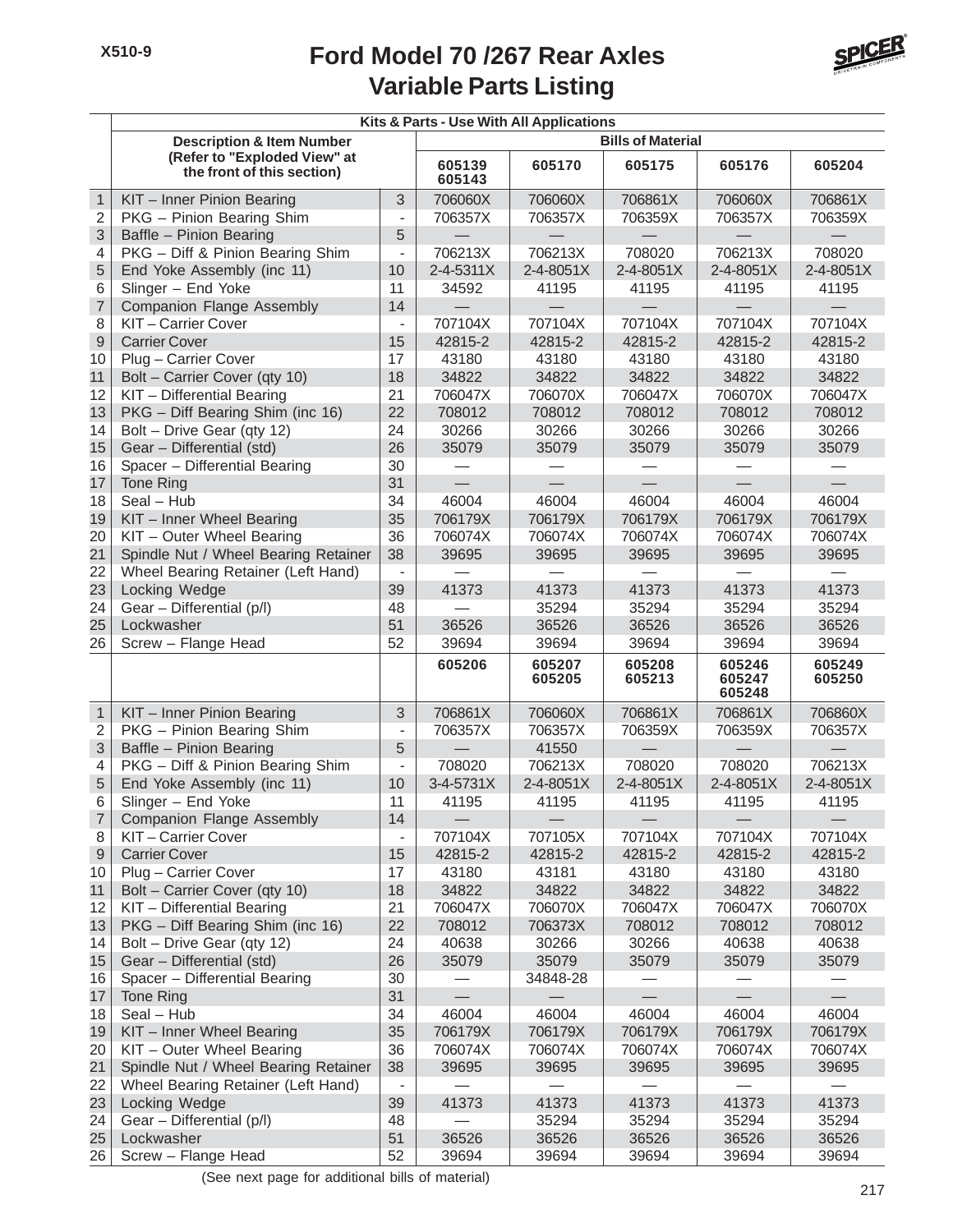

|                | Kits & Parts - Use With All Applications       |                          |           |           |                          |                          |           |  |
|----------------|------------------------------------------------|--------------------------|-----------|-----------|--------------------------|--------------------------|-----------|--|
|                | <b>Description &amp; Item Number (Refer to</b> |                          |           |           | <b>Bills of Material</b> |                          |           |  |
|                | "Exploded View" at the front of this section)  |                          | 605253    | 605255    | 605300                   | 605337                   | 605344    |  |
| $\mathbf{1}$   | KIT - Inner Pinion Bearing                     | 3                        | 706861X   | 706060X   | 706861X                  | 706060X                  | 706060X   |  |
| 2              | PKG - Pinion Bearing Shim                      | $\overline{\phantom{a}}$ | 706359X   | 706357X   | 706359X                  | 706357X                  | 706357X   |  |
| 3              | Baffle - Pinion Bearing                        | 5                        |           |           |                          |                          |           |  |
| 4              | PKG - Diff & Pinion Bearing Shim               | $\overline{\phantom{a}}$ | 708020    | 706213X   | 708020                   | 706213X                  | 706213X   |  |
| 5              | End Yoke Assembly (inc 11)                     | 10                       | 2-4-8051X | 2-4-8051X | 2-4-8051X                | 2-4-8051X                | 2-4-8051X |  |
| 6              | Slinger - End Yoke                             | 11                       | 41195     | 41195     | 41195                    | 41195                    | 41195     |  |
| $\overline{7}$ | <b>Companion Flange Assembly</b>               | 14                       |           |           |                          |                          |           |  |
| 8              | KIT-Carrier Cover                              | $\overline{\phantom{a}}$ | 707104X   | 707104X   | 707104X                  | 707105X                  | 707104X   |  |
| 9              | <b>Carrier Cover</b>                           | 15                       | 42815-2   | 42815-2   | 42815-2                  | 42815-2                  | 42815-2   |  |
| 10             | Plug - Carrier Cover                           | 17                       | 43180     | 43180     | 43180                    | 43181                    | 43180     |  |
| 11             | Bolt - Carrier Cover (qty 10)                  | 18                       | 34822     | 34822     | 34822                    | 34822                    | 34822     |  |
| 12             | KIT - Differential Bearing                     | 21                       | 706047X   | 706070X   | 706047X                  | 706070X                  | 706070X   |  |
| 13             | PKG - Diff Bearing Shim (inc 16)               | 22                       | 708012    | 708012    | 708012                   | 706373X                  | 708012    |  |
| 14             | Bolt - Drive Gear (qty 12)                     | 24                       | 30266     | 40638     | 30266                    | 30266                    | 30266     |  |
| 15             | Gear - Differential (std)                      | 26                       | 35079     | 35079     | 35079                    | 35079                    | 35079     |  |
| 16             | Spacer - Differential Bearing                  | 30                       |           |           |                          | 34848-28                 |           |  |
| 17             | Tone Ring                                      | 31                       |           |           |                          | $\overline{\phantom{0}}$ |           |  |
| 18             | Seal - Hub                                     | 34                       | 46004     | 46004     | 46004                    | 46004                    | 46004     |  |
| 19             | KIT - Inner Wheel Bearing                      | 35                       | 706179X   | 706179X   | 706179X                  | 706179X                  | 706179X   |  |
| 20             | KIT - Outer Wheel Bearing                      | 36                       | 706074X   | 706074X   | 706074X                  | 706074X                  | 706074X   |  |
| 21             | Spindle Nut / Wheel Bearing Retainer           | 38                       | 39695     | 39695     | 43075                    | 43075                    | 43075     |  |
| 22             | Wheel Bearing Retainer (Left Hand)             | $\blacksquare$           |           |           | 43076                    | 43076                    | 43076     |  |
| 23             | Locking Wedge                                  | 39                       | 41373     | 41373     |                          |                          |           |  |
| 24             | Gear - Differential (p/l)                      | 48                       | 35294     | 35294     | 35294                    |                          | 35294     |  |
| 25             | Lockwasher                                     | 51                       | 36526     | 36526     | 36526                    | 36526                    | 36526     |  |
| 26             | Screw - Flange Head                            | 52                       | 39694     | 39694     | 39694                    | 39694                    | 39694     |  |
|                |                                                |                          |           |           |                          |                          |           |  |
|                |                                                |                          |           |           |                          |                          |           |  |
|                |                                                |                          | 605352    | 605412    | 605421                   | 605437                   | 605438    |  |
| $\mathbf{1}$   | KIT - Inner Pinion Bearing                     | 3                        | 706861X   | 706861X   | 706861X                  | 706861X                  | 706060X   |  |
| $\overline{2}$ | PKG - Pinion Bearing Shim                      | $\overline{\phantom{a}}$ | 706359X   | 706359X   | 706359X                  | 706359X                  | 706357X   |  |
| 3              | Baffle - Pinion Bearing                        | 5                        |           |           |                          |                          |           |  |
| 4              | PKG - Diff & Pinion Bearing Shim               | $\overline{a}$           | 708020    | 708020    | 708020                   | 708020                   | 706213X   |  |
| 5              | End Yoke Assembly (inc 11)                     | 10                       | 2-4-8051X | 2-4-8051X | 2-4-8051X                | 2-4-8051X                | 2-4-8051X |  |
| 6              | Slinger - End Yoke                             | 11                       | 41195     | 41195     | 41195                    | 41195                    | 41195     |  |
| $\overline{7}$ | <b>Companion Flange Assembly</b>               | 14                       |           |           |                          |                          |           |  |
| 8              | KIT-Carrier Cover                              | $\overline{\phantom{a}}$ | 707104X   | 707104X   | 707105X                  | 707104X                  | 707104X   |  |
| 9              | <b>Carrier Cover</b>                           | 15                       | 42815-2   | 42815-2   | 42815-2                  | 42815-2                  | 42815-2   |  |
| 10             | Plug - Carrier Cover                           | 17                       | 43180     | 43180     | 43181                    | 43180                    | 43180     |  |
| 11             | Bolt - Carrier Cover (qty 10)                  | 18                       | 34822     | 34822     | 34822                    | 34822                    | 34822     |  |
| 12             | KIT - Differential Bearing                     | 21                       | 706047X   | 706047X   | 706047X                  | 706047X                  | 706070X   |  |
| 13             | PKG - Diff Bearing Shim (inc 16)               | 22                       | 708012    | 708012    | 708012                   | 708012                   | 706373X   |  |
| 14             | Bolt - Drive Gear (qty 12)                     | 24                       | 30266     | 30266     | 30266                    | 30266                    | 30266     |  |
| 15             | Gear - Differential (std)                      | 26                       | 35079     | 35079     | 35079                    | 35079                    | 35079     |  |
| 16             | Spacer - Differential Bearing                  | 30                       |           | 42563     | 42563                    | 42563                    | 34848-28  |  |
| 17             | <b>Tone Ring</b>                               | 31                       |           |           | 42929                    |                          |           |  |
| 18             | Seal - Hub                                     | 34                       | 46004     | 46004     | 46004                    | 46004                    | 46004     |  |
| 19             | KIT - Inner Wheel Bearing                      | 35                       | 706179X   | 706179X   | 706179X                  | 706179X                  | 706179X   |  |
| 20             | KIT - Outer Wheel Bearing                      | 36                       | 706074X   | 706074X   | 706074X                  | 706074X                  | 706074X   |  |
| 21             | Spindle Nut / Wheel Bearing Retainer           | 38                       | 43075     | 43075     | 43075                    | 43075                    | 43075     |  |
| 22             | Wheel Bearing Retainer (Left Hand)             | $\qquad \qquad -$        | 43076     | 43076     |                          | 43076                    | 43076     |  |
| 23             | Locking Wedge                                  | 39                       |           |           |                          |                          |           |  |
| 24             | Gear - Differential (p/l)                      | 48                       |           | 35294     | 35294                    |                          | 35294     |  |
| 25             | Lockwasher                                     | 51                       | 36526     | 36526     | 36526                    | 36526                    | 36526     |  |
| 26             | Screw - Flange Head                            | 52                       | 39694     | 39694     | 39694                    | 39694                    | 39694     |  |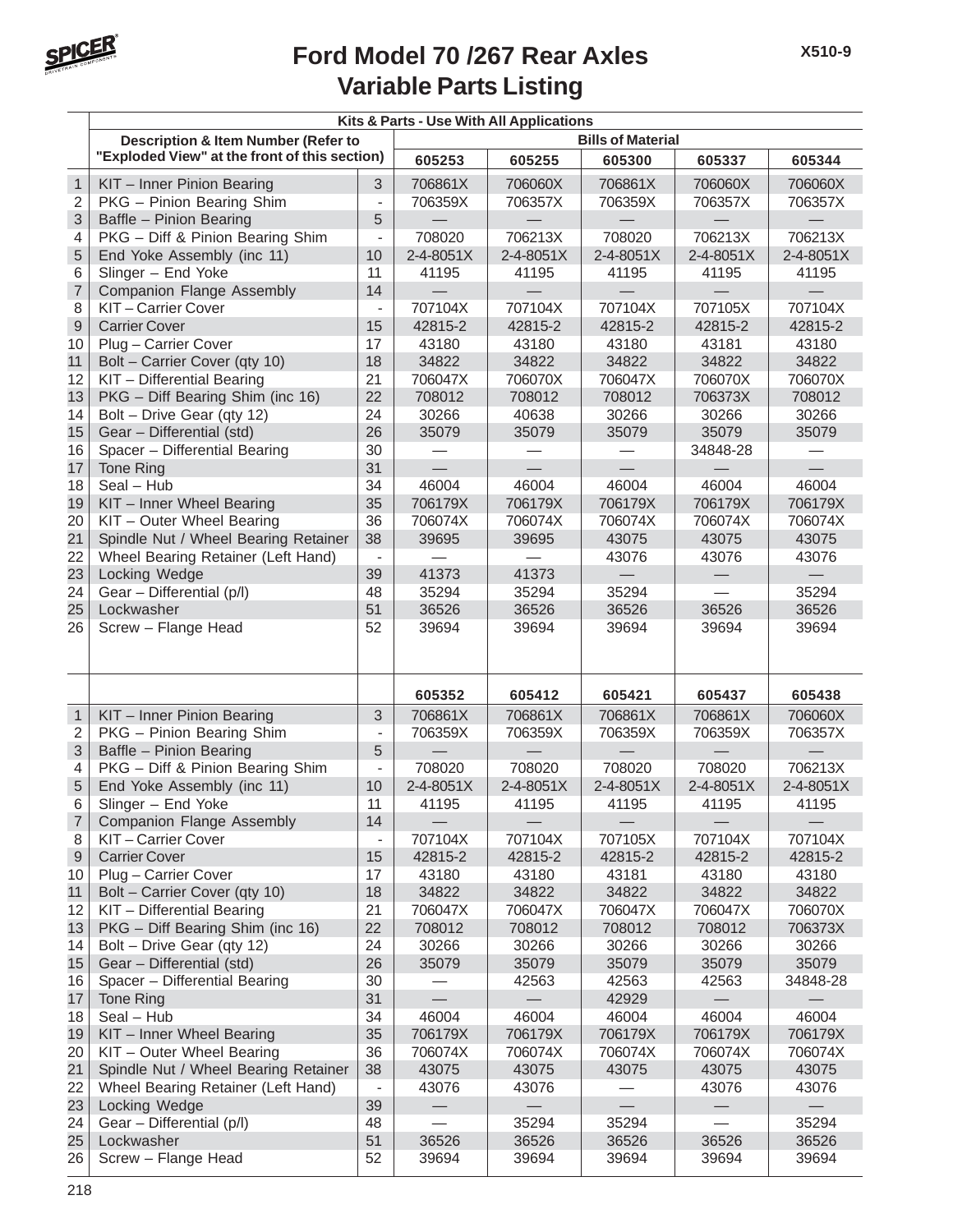

|                  | Kits & Parts - Use With All Applications                   |                              |                          |                          |                          |                            |                  |  |  |
|------------------|------------------------------------------------------------|------------------------------|--------------------------|--------------------------|--------------------------|----------------------------|------------------|--|--|
|                  | <b>Description &amp; Item Number</b>                       |                              |                          |                          | <b>Bills of Material</b> |                            |                  |  |  |
|                  | (Refer to "Exploded View" at<br>the front of this section) |                              | 605471                   | 605480                   | 605488                   | 605501<br>605518<br>605537 | 605538           |  |  |
| 1                | KIT - Inner Pinion Bearing                                 | 3                            | 706060X                  | 706060X                  | 706861X                  | 706861X                    | 706060X          |  |  |
| $\sqrt{2}$       | PKG - Pinion Bearing Shim                                  |                              | 706357X                  | 706357X                  | 706359X                  | 706359X                    | 706357X          |  |  |
| 3                | Baffle - Pinion Bearing                                    | 5                            |                          |                          |                          |                            |                  |  |  |
| 4                | PKG - Diff & Pinion Bearing Shim                           | $\overline{\phantom{a}}$     | 706213X                  | 706213X                  | 708020                   | 708020                     | 706213X          |  |  |
| 5                | End Yoke Assembly (inc 11)                                 | 10                           | 2-4-8051X                | 2-4-8051X                | 2-4-8051X                | 2-4-8051X                  | 2-4-8051X        |  |  |
| 6                | Slinger - End Yoke                                         | 11                           | 41195                    | 41195                    | 41195                    | 41195                      | 41195            |  |  |
| $\overline{7}$   | <b>Companion Flange Assembly</b>                           | 14                           |                          |                          |                          |                            |                  |  |  |
| 8                | KIT-Carrier Cover                                          | $\blacksquare$               | 707105X                  | 707104X                  | 707105X                  | 707105X                    | 707105X          |  |  |
| $\mathsf{9}$     | <b>Carrier Cover</b>                                       | 15                           | 42815-2                  | 42815-2                  | 42815-2                  | 42815-2                    | 42815-2          |  |  |
| 10               | Plug - Carrier Cover                                       | 17                           | 43181                    | 43180                    | 43181                    | 43181                      | 43181            |  |  |
| 11               | Bolt - Carrier Cover (qty 10)                              | 18                           | 34822                    | 34822                    | 34822                    | 34822                      | 34822            |  |  |
| 12               | KIT - Differential Bearing                                 | 21                           | 706070X                  | 706070X                  | 706047X                  | 706047X                    | 706070X          |  |  |
| 13               | PKG - Diff Bearing Shim (inc 16)                           | 22                           | 706373X                  | 706373X                  | 708012                   | 708012                     | 706373X          |  |  |
| 14               | Bolt - Drive Gear (qty 12)                                 | 24                           | 30266                    | 30266                    | 30266                    | 30266                      | 30266            |  |  |
| 15               | Gear - Differential (std)                                  | 26                           | 35079                    | 35079                    | 35079                    | 35079                      | 35079            |  |  |
| 16               | Spacer - Differential Bearing                              | 30                           | 34848-28                 | 34848-28                 | 42563                    | 42563                      | 34848-28         |  |  |
| 17               | <b>Tone Ring</b>                                           | 31                           | 42929                    | 42929                    | 42929                    | 42929                      | 42929            |  |  |
| 18               | Seal - Hub                                                 | 34                           | 46004                    | 46004                    | 46004                    | 46004                      | 46004            |  |  |
| 19               | KIT - Inner Wheel Bearing                                  | 35                           | 706179X                  | 706179X                  | 706179X                  | 706179X                    | 706179X          |  |  |
| 20               | KIT - Outer Wheel Bearing                                  | 36                           | 706074X                  | 706074X                  | 706074X                  | 706074X                    | 706074X          |  |  |
| 21               | Spindle Nut / Wheel Bearing Retainer                       | 38                           |                          |                          |                          |                            | 43075            |  |  |
| 22               | Wheel Bearing Retainer (Left Hand)                         |                              |                          |                          |                          |                            |                  |  |  |
| 23               | Locking Wedge                                              | 39                           | 43075                    | 43075                    | 43075                    | 43075                      |                  |  |  |
| 24               | Gear - Differential (p/l)                                  | 48                           | 35294                    |                          | 35294                    |                            | 35294            |  |  |
| 25               | Lockwasher                                                 | 51                           | 36526                    | 36526                    | 36526                    | 36526                      | 36526            |  |  |
| 26               | Screw - Flange Head                                        | 52                           | 39694                    | 39694                    | 39694                    | 39694                      | 39694            |  |  |
|                  |                                                            |                              | 605539                   | 605540                   | 605567                   | 605578                     | 605583<br>605584 |  |  |
| $\mathbf{1}$     | KIT - Inner Pinion Bearing                                 | 3                            | 706060X                  | 706861X                  | 706861X                  | 706861X                    | 706861X          |  |  |
| $\overline{2}$   | PKG - Pinion Bearing Shim                                  | $\overline{\phantom{a}}$     | 706357X                  | 706359X                  | 706359X                  | 706359X                    | 706359X          |  |  |
| $\mathsf 3$      | Baffle - Pinion Bearing                                    | 5                            |                          |                          |                          |                            |                  |  |  |
| 4                | PKG - Diff & Pinion Bearing Shim                           | $\overline{\phantom{a}}$     | 706213X                  | 708020                   | 708020                   | 708020                     | 708020           |  |  |
| 5                | End Yoke Assembly (inc 11)                                 | 10                           | 2-4-8051X                | 2-4-8051X                | 2-4-8051X                | 2-4-8051X                  | 2-4-8051X        |  |  |
| 6                | Slinger - End Yoke                                         | 11                           | 41195                    | 41195                    | 41195                    | 41195                      | 41195            |  |  |
| 7                | Companion Flange Assembly                                  | 14                           |                          |                          |                          |                            |                  |  |  |
| $\,8\,$          | KIT-Carrier Cover                                          | $\overline{\phantom{a}}$     | 707105X                  | 707105X                  | 707105X                  | 707105X                    | 707105X          |  |  |
| $\boldsymbol{9}$ | <b>Carrier Cover</b>                                       | 15                           | 42815-2                  | 42815-2                  | 42815-2                  | 42815-2                    | 42815-2          |  |  |
| 10               | Plug - Carrier Cover                                       | 17                           | 43181                    | 43181                    | 43181                    | 43181                      | 43181            |  |  |
| 11               | Bolt - Carrier Cover (qty 10)                              | 18                           | 34822                    | 34822                    | 34822                    | 34822                      | 34822            |  |  |
| 12               | KIT - Differential Bearing                                 | 21                           | 706070X                  | 706047X                  | 706047X                  | 706047X                    | 706047X          |  |  |
| 13               | PKG - Diff Bearing Shim (inc 16)                           | 22                           | 706373X                  | 708012                   | 708012                   | 708012                     | 708012           |  |  |
| 14               | Bolt - Drive Gear (qty 12)                                 | 24                           | 30266                    | 30266                    | 30266                    | 30266                      | 30266            |  |  |
| 15               | Gear - Differential (std)                                  | 26                           | 35079                    | 35079                    | 43913                    | 43913                      | 43913            |  |  |
| 16               | Spacer - Differential Bearing                              | 30                           | 34848-28                 | 42563                    | 42563                    | 42563                      | 42563            |  |  |
| 17               | Tone Ring                                                  | 31                           | 42929                    | 42929                    | 42929                    | 42929                      | 42929            |  |  |
| 18               | Seal - Hub                                                 | 34                           | 46004                    | 46004                    | 46004                    | 46004                      | 46004            |  |  |
| 19               | KIT - Inner Wheel Bearing                                  | 35                           | 706179X                  | 706179X                  | 706179X                  | 706179X                    | 706179X          |  |  |
| 20               | KIT - Outer Wheel Bearing                                  | 36                           | 706074X                  | 706074X                  | 706074X                  | 706074X                    | 706074X          |  |  |
| 21               | Spindle Nut / Wheel Bearing Retainer                       | 38                           | 43075                    | 43075                    | 43075                    | 43075                      | 43075            |  |  |
| 22               | Wheel Bearing Retainer (Left Hand)                         | $\qquad \qquad \blacksquare$ |                          |                          |                          |                            |                  |  |  |
| 23               | Locking Wedge                                              | 39                           | $\overline{\phantom{0}}$ | $\overline{\phantom{0}}$ |                          |                            |                  |  |  |
| 24               | Gear - Differential (p/l)                                  | 48                           |                          |                          | 43914                    | 43914                      |                  |  |  |
| 25               | Lockwasher                                                 | 51                           |                          | 36526                    | 36526                    |                            |                  |  |  |
| 26               | Screw - Flange Head                                        | 52                           | 45720                    | 39694                    | 39694                    | 45720                      | 45720            |  |  |

(See next page for additional bills of material)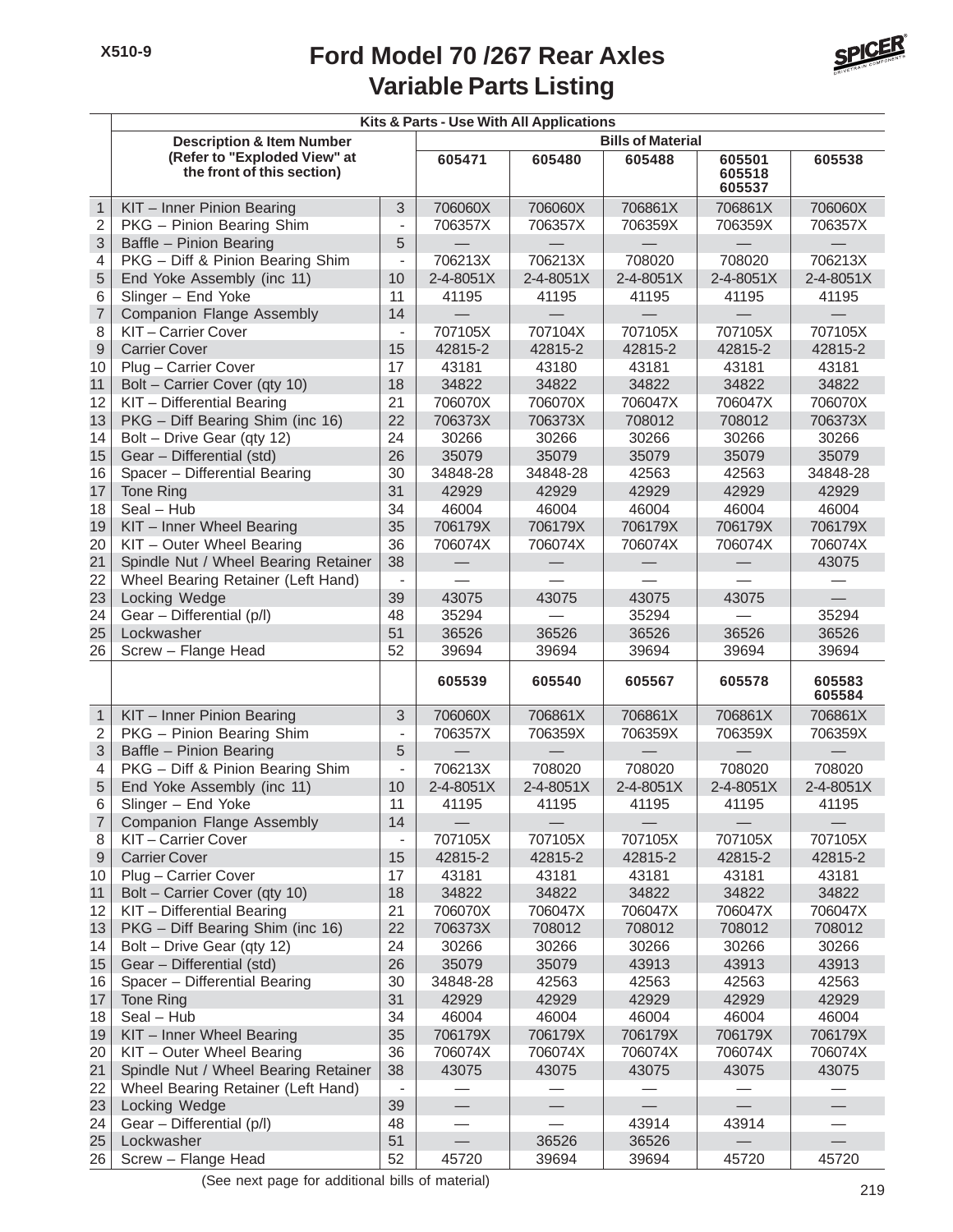

|                |                                                |                          | Kits & Parts - Use With All Applications |              |                          |                 |           |
|----------------|------------------------------------------------|--------------------------|------------------------------------------|--------------|--------------------------|-----------------|-----------|
|                | <b>Description &amp; Item Number (Refer to</b> |                          |                                          |              | <b>Bills of Material</b> |                 |           |
|                | "Exploded View" at the front of this section)  |                          | 605608                                   | 605609       | 605640                   | 605665          | 605666    |
| $\mathbf{1}$   | KIT - Inner Pinion Bearing                     | 3                        | 706861X                                  | 706060X      | 706861X                  | 706060X         | 706060X   |
| $\overline{2}$ | PKG - Pinion Bearing Shim                      | $\frac{1}{2}$            | 706359X                                  | 706357X      | 706359X                  | 706357X         | 706357X   |
| 3              | Baffle - Pinion Bearing                        | 5                        |                                          |              |                          |                 |           |
| 4              | PKG - Diff & Pinion Bearing Shim               | $\overline{\phantom{a}}$ | 708020                                   | 706213X      | 708020                   | 706213X         | 706213X   |
| 5              | End Yoke Assembly (inc 11)                     | 10                       | 3-4-13031-1X                             | 3-4-13031-1X | 2-4-8051X                | 3-4-13031-1X    | 2-4-8051X |
| 6              | Slinger - End Yoke                             | 11                       | 45799                                    | 45799        | 41195                    | 45799           | 41195     |
| $\overline{7}$ | <b>Companion Flange Assembly</b>               | 14                       |                                          |              |                          |                 |           |
| 8              | KIT-Carrier Cover                              | $\overline{a}$           | 707105X                                  | 707105X      | 707105X                  | 707105X         | 707105X   |
| $\mathsf g$    | <b>Carrier Cover</b>                           | 15                       | 42815-2                                  | 42815-2      | 42815-2                  | 42815-2         | 42815-2   |
| 10             | Plug - Carrier Cover                           | 17                       | 43181                                    | 43181        | 43181                    | 43181           | 43181     |
| 11             | Bolt - Carrier Cover (qty 10)                  | 18                       | 34822                                    | 34822        | 34822                    | 34822           | 34822     |
| 12             | KIT - Differential Bearing                     | 21                       | 706047X                                  | 706070X      | 706047X                  | 706070X         | 706070X   |
| 13             | PKG - Diff Bearing Shim (inc 16)               | 22                       | 708012                                   | 706373X      | 708012                   | 706373X         | 706373X   |
| 14             | Bolt - Drive Gear (qty 12)                     | 24                       | 30266                                    | 30266        | 30266                    | 30266           | 30266     |
| 15             | Gear - Differential (std)                      | 26                       | 43913                                    | 35079        | 43913                    | 35079           | 35079     |
| 16             | Spacer - Differential Bearing                  | 30                       | 42563                                    | 34848-28     | 42563                    | 34848-28        | 34848-28  |
| 17             | Tone Ring                                      | 31                       | 42929                                    | 42929        | 42929                    | 42929           | 42929     |
| 18             | Seal - Hub                                     | 34                       | 46004                                    | 46004        | 46004                    | 46004           | 46004     |
| 19             | KIT - Inner Wheel Bearing                      | 35                       | 706179X                                  | 706179X      | 706179X                  | 706179X         | 706179X   |
| 20             | KIT - Outer Wheel Bearing                      | 36                       | 706074X                                  | 706074X      | 706074X                  | 706074X         | 706074X   |
| 21             | Spindle Nut / Wheel Bearing Retainer           | 38                       | 43075                                    | 43075        | 43075                    | 43075           | 43075     |
| 22             | Wheel Bearing Retainer (Left Hand)             | $\blacksquare$           |                                          |              |                          |                 |           |
| 23             | Locking Wedge                                  | 39                       |                                          |              | $\equiv$                 | $\qquad \qquad$ |           |
| 24             | Gear - Differential (p/l)                      | 48                       | 43914                                    | 43914        |                          |                 |           |
| 25             | Lockwasher                                     | 51                       |                                          |              |                          |                 |           |
| 26             | Screw - Flange Head                            | 52                       | 45720                                    | 45720        | 45720                    | 45720           | 45720     |
|                |                                                |                          |                                          |              |                          |                 |           |
|                |                                                |                          | 605667                                   | 605669       | 605671                   | 605672          | 605673    |
| $\mathbf{1}$   | KIT - Inner Pinion Bearing                     | 3                        | 706060X                                  | 706861X      | 706861X                  | 706060X         | 706861X   |
| $\overline{2}$ | PKG - Pinion Bearing Shim                      | $\overline{\phantom{a}}$ | 706357X                                  | 706359X      | 706359X                  | 706357X         | 706359X   |
| 3              | Baffle - Pinion Bearing                        | 5                        |                                          |              |                          |                 |           |
| 4              | PKG - Diff & Pinion Bearing Shim               | $\overline{\phantom{a}}$ | 706213X                                  | 708020       | 708020                   | 706213X         | 708020    |
| 5              | End Yoke Assembly (inc 11)                     | 10                       | $3-4-13031-2X$ 3-4-13031-1X 3-4-13031-2X |              |                          | 3-4-13031-2X    | 2-4-8051X |
| 6              | Slinger - End Yoke                             | 11                       | 45799                                    | 45799        | 45799                    | 45799           | 41195     |
| $\overline{7}$ | <b>Companion Flange Assembly</b>               | 14                       |                                          |              |                          |                 |           |
| 8              | KIT-Carrier Cover                              | $\blacksquare$           | 707105X                                  | 707105X      | 707105X                  | 707105X         | 707105X   |
| 9              | <b>Carrier Cover</b>                           | 15                       | 42815-2                                  | 42815-2      | 42815-2                  | 42815-2         | 42815-2   |
| 10             | Plug - Carrier Cover                           | 17                       | 43181                                    | 43181        | 43181                    | 43181           | 43181     |
| 11             | Bolt - Carrier Cover (qty 10)                  | 18                       | 34822                                    | 34822        | 34822                    | 34822           | 34822     |
| 12             | KIT - Differential Bearing                     | 21                       | 706070X                                  | 706047X      | 706047X                  | 706070X         | 706047X   |
| 13             | PKG - Diff Bearing Shim (inc 16)               | 22                       | 706373X                                  | 708012       | 708012                   | 706373X         | 708012    |
| 14             | Bolt - Drive Gear (qty 12)                     | 24                       | 30266                                    | 30266        | 30266                    | 30266           | 30266     |
| 15             | Gear - Differential (std)                      | 26                       | 35079                                    | 43913        | 43913                    | 35079           | 43913     |
| 16             | Spacer - Differential Bearing                  | 30                       | 34848-28                                 | 42563        | 42563                    | 34848-28        | 42563     |
| 17             | Tone Ring                                      | 31                       | 42929                                    | 42929        | 42929                    | 42929           | 42929     |
| 18             | Seal - Hub                                     | 34                       | 46004                                    | 46004        | 46004                    | 46004           | 46004     |
| 9              | KIT - Inner Wheel Bearing Kit                  | 35                       | 706179X                                  | 706179X      | 706179X                  | 706179X         | 706179X   |
| 20             | KIT - Outer Wheel Bearing                      | 36                       | 706074X                                  | 706074X      | 706074X                  | 706074X         | 706074X   |
| 21             | Spindle Nut / Wheel Bearing Retainer           | 38                       | 43075                                    | 43075        | 43075                    | 43075           | 43075     |
| 22             | Wheel Bearing Retainer (Left Hand)             | $\overline{\phantom{a}}$ |                                          |              |                          |                 |           |
| 23             | Locking Wedge                                  | 39                       |                                          |              |                          |                 |           |
| 24             | Gear - Differential (p/l)                      | 48                       |                                          |              | 43914                    | 35294           | 43914     |
| 25             | Lockwasher                                     | 51                       |                                          |              |                          |                 |           |
| 26             | Screw - Flange Head                            | 52                       | 45720                                    | 45720        | 45720                    | 45720           | 45720     |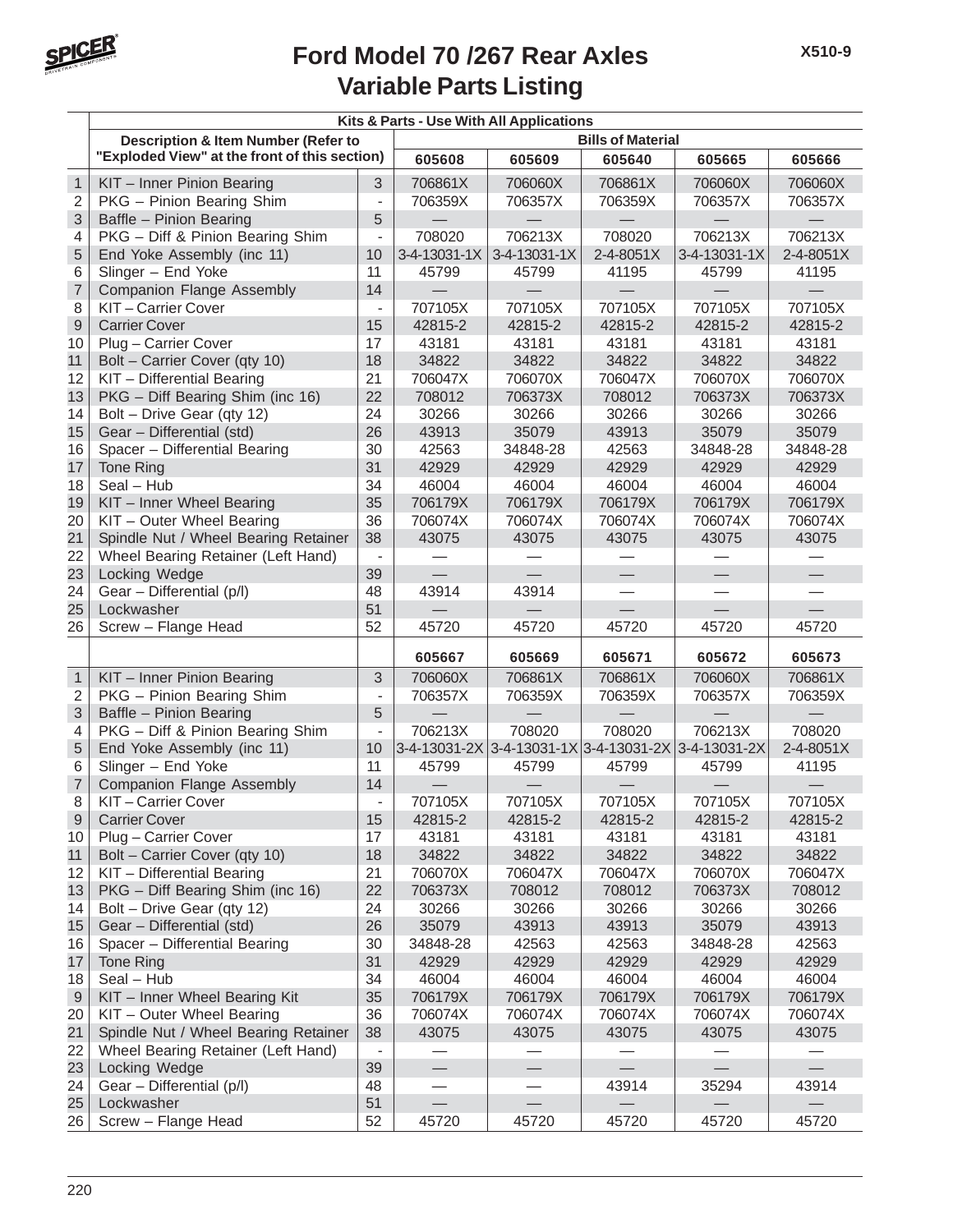

|                | Kits & Parts - Use With All Applications       |                          |           |                           |                          |              |              |  |
|----------------|------------------------------------------------|--------------------------|-----------|---------------------------|--------------------------|--------------|--------------|--|
|                | <b>Description &amp; Item Number (Refer to</b> |                          |           |                           | <b>Bills of Material</b> |              |              |  |
|                | "Exploded View" at the front of this section)  |                          | 605675    | 605686                    | 605687                   | 605688       | 605689       |  |
| $\mathbf{1}$   | KIT - Inner Pinion Bearing                     | 3                        | 706060X   | 706861X                   | 706861X                  | 706060X      | 706861X      |  |
| $\overline{2}$ | PKG - Pinion Bearing Shim                      | $\overline{\phantom{a}}$ | 706357X   | 706359X                   | 706359X                  | 706357X      | 706359X      |  |
| 3              | Baffle - Pinion Bearing                        | 5                        |           |                           |                          |              |              |  |
| 4              | PKG - Diff & Pinion Bearing Shim               | $\overline{\phantom{a}}$ | 706213X   | 708020                    | 708020                   | 706213X      | 708020       |  |
| 5              | End Yoke Assembly (inc 11)                     | 10                       | 2-4-8051X | 3-4-13031-2X              | 2-4-8051X                | 2-4-8051X    | 3-4-13031-2X |  |
| 6              | Slinger - End Yoke                             | 11                       | 41195     | 45799                     | 41195                    | 41195        | 45799        |  |
| $\overline{7}$ | <b>Companion Flange Assembly</b>               | 14                       |           |                           |                          |              |              |  |
| 8              | KIT-Carrier Cover                              | $\blacksquare$           | 707105X   | 707105X                   | 707105X                  | 707105X      | 707105X      |  |
| 9              | <b>Carrier Cover</b>                           | 15                       | 42815-2   | 42815-2                   | 42815-2                  | 42815-2      | 42815-2      |  |
| 10             | Plug - Carrier Cover                           | 17                       | 43181     | 43181                     | 43181                    | 43181        | 43181        |  |
| 11             | Bolt - Carrier Cover (qty 10)                  | 18                       | 34822     | 34822                     | 34822                    | 34822        | 34822        |  |
| 12             | KIT - Differential Bearing                     | 21                       | 706070X   | 706047X                   | 706047X                  | 706070X      | 706047X      |  |
| 13             | PKG - Diff Bearing Shim (inc 16)               | 22                       | 706373X   | 708012                    | 708012                   | 706373X      | 708012       |  |
| 14             | Bolt - Drive Gear (qty 12)                     | 24                       | 30266     | 40638                     | 40638                    | 40638        | 40638        |  |
| 15             | Gear - Differential (std)                      | 26                       | 35079     | 43913                     | 43913                    | 35079        | 43913        |  |
| 16             | Spacer - Differential Bearing                  | 30                       | 34848-28  | 42563                     | 42563                    | 34848-28     | 42563        |  |
| 17             | Tone Ring                                      | 31                       | 42929     | 42929                     | 42929                    | 42929        | 42929        |  |
| 18             | Seal - Hub                                     | 34                       | 46004     | 46004                     | 46004                    | 46004        | 46004        |  |
| 19             | KIT - Inner Wheel Bearing                      | 35                       | 706179X   | 706179X                   | 706179X                  | 706179X      | 706179X      |  |
| 20             | KIT - Outer Wheel Bearing                      | 36                       | 706074X   | 706074X                   | 706074X                  | 706074X      | 706074X      |  |
| 21             | Spindle Nut / Wheel Bearing Retainer           | 38                       | 43075     | 43075                     | 43075                    | 43075        | 43075        |  |
| 22             | Wheel Bearing Retainer (Left Hand)             | $\overline{\phantom{a}}$ |           |                           |                          |              |              |  |
| 23             | Locking Wedge                                  | 39                       |           |                           |                          |              |              |  |
| 24             | Gear - Differential (p/l)                      | 48                       | 35294     | 43914                     | 43914                    | 35294        | 43914        |  |
| 25             | Lockwasher                                     | 51                       |           |                           |                          |              |              |  |
| 26             | Screw - Flange Head                            | 52                       | 45720     | 45720                     | 45720                    | 45720        | 45720        |  |
|                |                                                |                          |           |                           |                          |              |              |  |
|                |                                                |                          | 605690    | 605692                    | 605693                   | 605714       | 605715       |  |
| $\mathbf{1}$   | KIT - Inner Pinion Bearing                     | $\mathfrak{S}$           | 706060X   | 706060X                   | 706060X                  | 706861X      | 706060X      |  |
| $\overline{c}$ | PKG - Pinion Bearing Shim                      | $\overline{\phantom{a}}$ | 706357X   | 706357X                   | 706357X                  | 706359X      | 706357X      |  |
| 3              | Baffle - Pinion Bearing                        | 5                        |           |                           |                          |              |              |  |
| 4              | PKG - Diff & Pinion Bearing Shim               | $\overline{\phantom{a}}$ | 706213X   | 706213X                   | 706213X                  | 708020       | 706213X      |  |
| 5              | End Yoke Assembly (inc 11)                     | 10                       |           | 3-4-13031-2X 3-4-13031-2X | 2-4-8051X                | 3-4-13031-2X | 3-4-13031-2X |  |
| 6              | Slinger - End Yoke                             | 11                       | 45799     | 45799                     | 41195                    | 45799        | 45799        |  |
| $\overline{7}$ | <b>Companion Flange Assembly</b>               | 14                       |           |                           |                          |              |              |  |
| 8              | KIT-Carrier Cover                              | $\overline{\phantom{a}}$ | 707105X   | 707105X                   | 707105X                  | 707105X      | 707105X      |  |
| 9              | <b>Carrier Cover</b>                           | 15                       | 42815-2   | 42815-2                   | 42815-2                  | 42815-2      | 42815-2      |  |
| 10             | Plug - Carrier Cover                           | 17                       | 43181     | 43181                     | 43181                    | 43181        | 43181        |  |
| 11             | Bolt - Carrier Cover (qty 10)                  | 18                       | 34822     | 34822                     | 34822                    | 34822        | 34822        |  |
| 12             | KIT - Differential Bearing                     | 21                       | 706070X   | 706070X                   | 706070X                  | 706047X      | 706070X      |  |
| 13             | PKG - Diff Bearing Shim (inc 16)               | 22                       | 706373X   | 706373X                   | 706373X                  | 708012       | 706373X      |  |
| 14             | Bolt - Drive Gear (qty 12)                     | 24                       | 40638     | 30266                     | 30266                    | 30266        | 30266        |  |
| 15             | Gear - Differential (std)                      | 26                       | 35079     | 35079                     | 35079                    | 43913        | 35079        |  |
| 16             | Spacer - Differential Bearing                  | 30                       | 34848-28  | 34848-28                  | 34848-28                 | 42563        | 34848-28     |  |
| 17             | Tone Ring                                      | 31                       | 42929     | 42929                     | 42929                    | 42929        | 42929        |  |
| 18             | $Seal - Hub$                                   | 34                       | 46004     | 46004                     | 46004                    | 46004        | 46004        |  |
| 19             | KIT - Inner Wheel Bearing                      | 35                       | 706179X   | 706179X                   | 706179X                  | 706179X      | 706179X      |  |
| 20             | KIT - Outer Wheel Bearing                      | 36                       | 706074X   | 706074X                   | 706074X                  | 706074X      | 706074X      |  |
| 21             | Spindle Nut / Wheel Bearing Retainer           | 38                       | 43075     | 43075                     | 43075                    | 43075        | 43075        |  |
| 22             | Wheel Bearing Retainer (Left Hand)             | $\overline{\phantom{a}}$ |           |                           |                          |              |              |  |
| 23             | Locking Wedge                                  | 39                       |           |                           |                          |              |              |  |
| 24             | Gear - Differential (p/l)                      | 48                       | 35294     |                           |                          | 43914        | 35294        |  |
| 25             | Lockwasher                                     | 51                       |           |                           |                          |              |              |  |
| 26             | Screw - Flange Head                            | 52                       | 45720     | 45720                     | 45720                    | 45720        | 45720        |  |

(See next page for additional bills of material)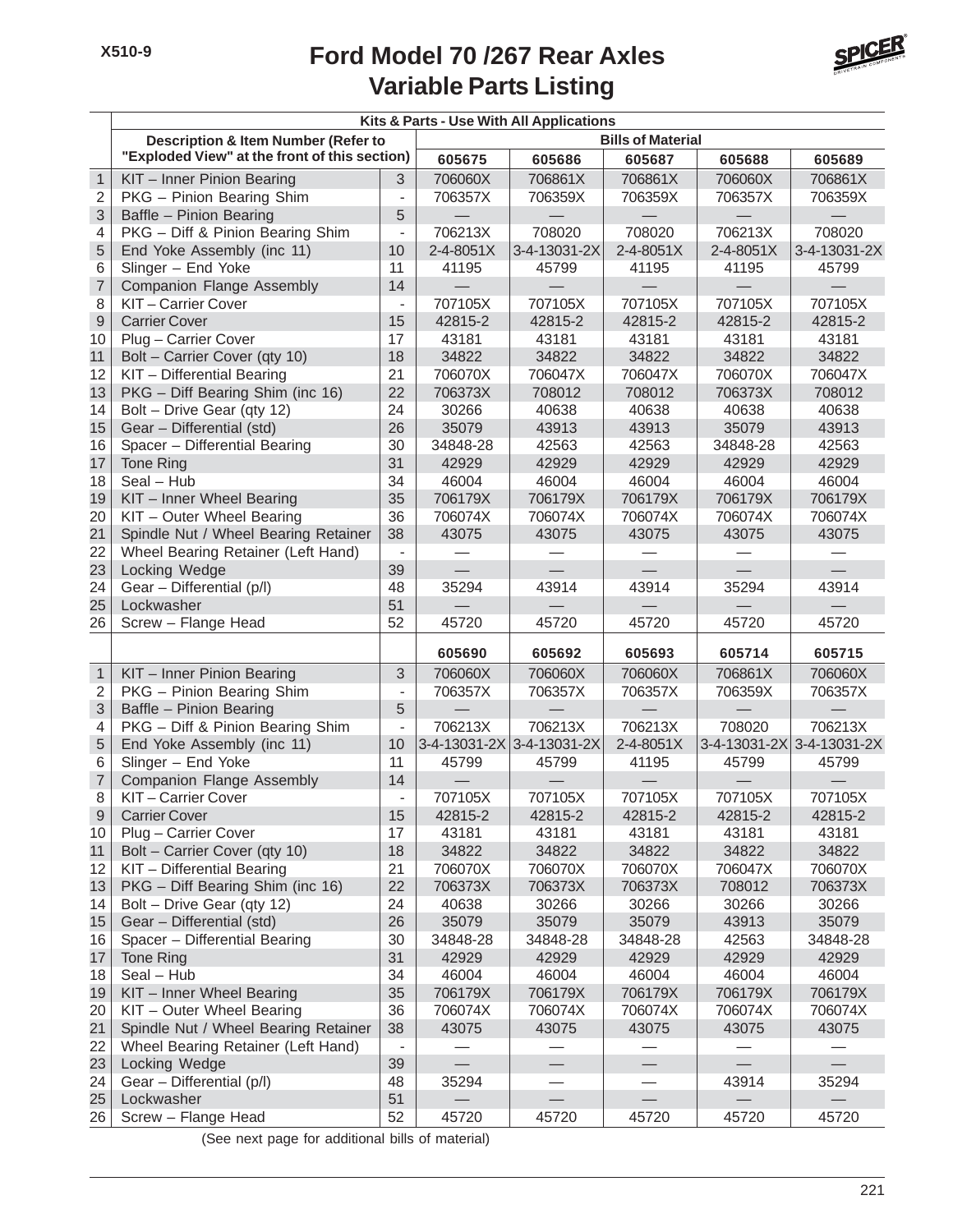

|                |                                                |                          | Kits & Parts - Use With All Applications |                   |                          |              |                  |
|----------------|------------------------------------------------|--------------------------|------------------------------------------|-------------------|--------------------------|--------------|------------------|
|                | <b>Description &amp; Item Number (Refer to</b> |                          |                                          |                   | <b>Bills of Material</b> |              |                  |
|                | "Exploded View" at the front of this section)  |                          | 605844                                   | 605845            | 605846                   | 605847       | 605848           |
| $\mathbf{1}$   | KIT - Inner Pinion Bearing                     | 3                        | 706861X                                  | 706861X           | 706060X                  | 706861X      | 706060X          |
| $\overline{2}$ | PKG - Pinion Bearing Shim                      | $\overline{\phantom{a}}$ | 706359X                                  | 706359X           | 706357X                  | 706359X      | 706357X          |
| 3              | Baffle - Pinion Bearing                        | 5                        |                                          |                   |                          |              |                  |
| 4              | PKG - Diff & Pinion Bearing Shim               | $\overline{\phantom{a}}$ | 708020                                   | 708020            | 706213X                  | 708020       | 706213X          |
| 5              | End Yoke Assembly (inc 11)                     | 10                       | 3-4-13031-2X                             | 2-4-8051X         | 2-4-8051X                | 3-4-13031-2X | 3-4-13031-2X     |
| 6              | Slinger - End Yoke                             | 11                       | 45799                                    | 41195             | 41195                    | 45799        | 45799            |
| $\overline{7}$ | <b>Companion Flange Assembly</b>               | 14                       |                                          |                   |                          |              |                  |
| 8              | KIT-Carrier Cover                              | $\overline{\phantom{a}}$ | 707105X                                  | 707105X           | 707105X                  | 707105X      | 707105X          |
| 9              | <b>Carrier Cover</b>                           | 15                       | 42815-2                                  | 42815-2           | 42815-2                  | 42815-2      | 42815-2          |
| 10             | Plug - Carrier Cover                           | 17                       | 43181                                    | 43181             | 43181                    | 43181        | 43181            |
| 11             | Bolt - Carrier Cover (qty 10)                  | 18                       | 34822                                    | 34822             | 34822                    | 34822        | 34822            |
| 12             | KIT - Differential Bearing                     | 21                       | 706047X                                  | 706047X           | 706070X                  | 706047X      | 706070X          |
| 13             | PKG - Diff Bearing Shim (inc 16)               | 22                       | 708012                                   | 708012            | 706373X                  | 708012       | 706373X          |
| 14             | Bolt - Drive Gear (qty 12)                     | 24                       | 40638                                    | 40638             | 40638                    | 40638        | 40638            |
| 15             | Gear - Differential (std)                      | 26                       | 43913                                    | 43913             | 35079                    | 43913        | 35079            |
| 16             | Spacer - Differential Bearing                  | 30                       | 42563                                    | 42563             | 34848-28                 | 42563        | 34848-28         |
| 17             | Tone Ring                                      | 31                       | 42929                                    | 42929             | 42929                    | 42929        | 42929            |
| 18             | Seal - Hub                                     | 34                       | 46004                                    | 46004             | 46004                    | 46004        | 46004            |
| 19             | KIT - Inner Wheel Bearing                      | 35                       | 706179X                                  | 706179X           | 706179X                  | 706179X      | 706179X          |
| 20             | KIT - Outer Wheel Bearing                      | 36                       | 706074X                                  | 706074X           | 706074X                  | 706074X      | 706074X          |
| 21             | Spindle Nut / Wheel Bearing Retainer           | 38                       | 43075                                    | 43075             | 43075                    | 43075        | 43075            |
| 22             | Wheel Bearing Retainer (Left Hand)             | $\overline{\phantom{a}}$ |                                          |                   |                          |              |                  |
| 23             | Locking Wedge                                  | 39                       | $\overline{\phantom{0}}$                 |                   |                          |              |                  |
| 24             | Gear - Differential (p/l)                      | 48                       | 43914                                    | 43914             | 35294                    | 43914        | 35294            |
| 25             | Lockwasher                                     | 51                       |                                          |                   |                          |              |                  |
| 26             | Screw - Flange Head                            | 52                       | 45720                                    | 45720             | 45720                    | 45720        | 45720            |
|                |                                                |                          |                                          |                   |                          |              |                  |
|                |                                                |                          | 605860                                   | 605861            | 605862                   | 605929       | 605950<br>605951 |
| $\mathbf{1}$   | KIT - Inner Pinion Bearing                     | 3                        | 706861X                                  | 706861X           | 706060X                  | 706060X      | 706861X          |
| 2              | PKG - Pinion Bearing Shim                      | $\overline{\phantom{a}}$ | 706359X                                  | 706359X           | 706357X                  | 706357X      | 708709           |
| 3              | Baffle - Pinion Bearing                        | 5                        |                                          |                   |                          |              |                  |
| 4              | PKG - Diff & Pinion Bearing Shim               |                          | 708020                                   | 708020            | 706213X                  | 706213X      | 708078           |
| 5              | End Yoke Assembly (inc 11)                     | 10                       | 3-4-13031-2X                             | 2-4-8051X         | 3-4-13031-2X             | 3-4-13031-2X |                  |
| 6              | Slinger - End Yoke                             | 11                       | 45799                                    | 41195             | 45799                    | 45799        | 45799            |
| $\overline{7}$ | <b>Companion Flange Assembly</b>               | 14                       |                                          | $\hspace{0.05cm}$ |                          |              | $3 - 1 - 4881X$  |
| 8              | KIT-Carrier Cover                              | $\overline{\phantom{a}}$ | 707105X                                  | 707105X           | 707105X                  | 707105X      | 707105-1X        |
| 9              | <b>Carrier Cover</b>                           | 15                       | 42815-2                                  | 42815-2           | 42815-2                  | 42815-2      | 42815-2          |
| 10             | Plug - Carrier Cover                           | 17                       | 43181                                    | 43181             | 43181                    | 43181        | 43181            |
| 11             | Bolt - Carrier Cover (qty 10)                  | 18                       | 34822                                    | 34822             | 34822                    | 34822        | 47508-1          |
| 12             | KIT - Differential Bearing                     | 21                       | 706047X                                  | 706047X           | 706070X                  | 706070X      | 706047X          |
| 13             | PKG - Diff Bearing Shim (inc 16)               | 22                       | 708012                                   | 708012            | 706373X                  | 708012       | 701144X          |
| 14             | Bolt - Drive Gear (qty 12)                     | 24                       | 40638                                    | 40638             | 40638                    | 40638        | 40638            |
| 15             | Gear - Differential (std)                      | 26                       | 43913                                    | 43913             | 35079                    | 35079        | 43913            |
| 16             | Spacer - Differential Bearing                  | 30                       | 42563                                    | 42563             | 34848-28                 | 34848-28     | 47560(9)         |
| 17             | Tone Ring                                      | 31                       | 42929                                    | 42929             | 42929                    | 42929        | 42929            |
| 18             | Seal - Hub                                     | 34                       | 46004                                    | 46004             | 46004                    | 46004        | 47507            |
| 19             | KIT - Inner Wheel Bearing                      | 35                       | 706179X                                  | 706179X           | 706179X                  | 706179X      | 706179X          |
| 20             | KIT - Outer Wheel Bearing                      | 36                       | 706074X                                  | 706074X           | 706074X                  | 706074X      | 706074X          |
| 21             | Spindle Nut / Wheel Bearing Retainer           | 38                       | 43075                                    | 43075             | 43075                    | 43075        | 43075            |
| 22             | Wheel Bearing Retainer (Left Hand)             | $\overline{\phantom{a}}$ |                                          |                   |                          |              |                  |
| 23             | Locking Wedge                                  | 39                       |                                          |                   |                          |              |                  |
| 24             | Gear - Differential (p/l)                      | 48                       |                                          |                   |                          |              | 43914            |
| 25             | Lockwasher                                     | 51                       |                                          |                   |                          |              |                  |
| 26             | Screw - Flange Head                            | 52                       | 45720                                    | 45720             | 45720                    | 45720        | 45720            |